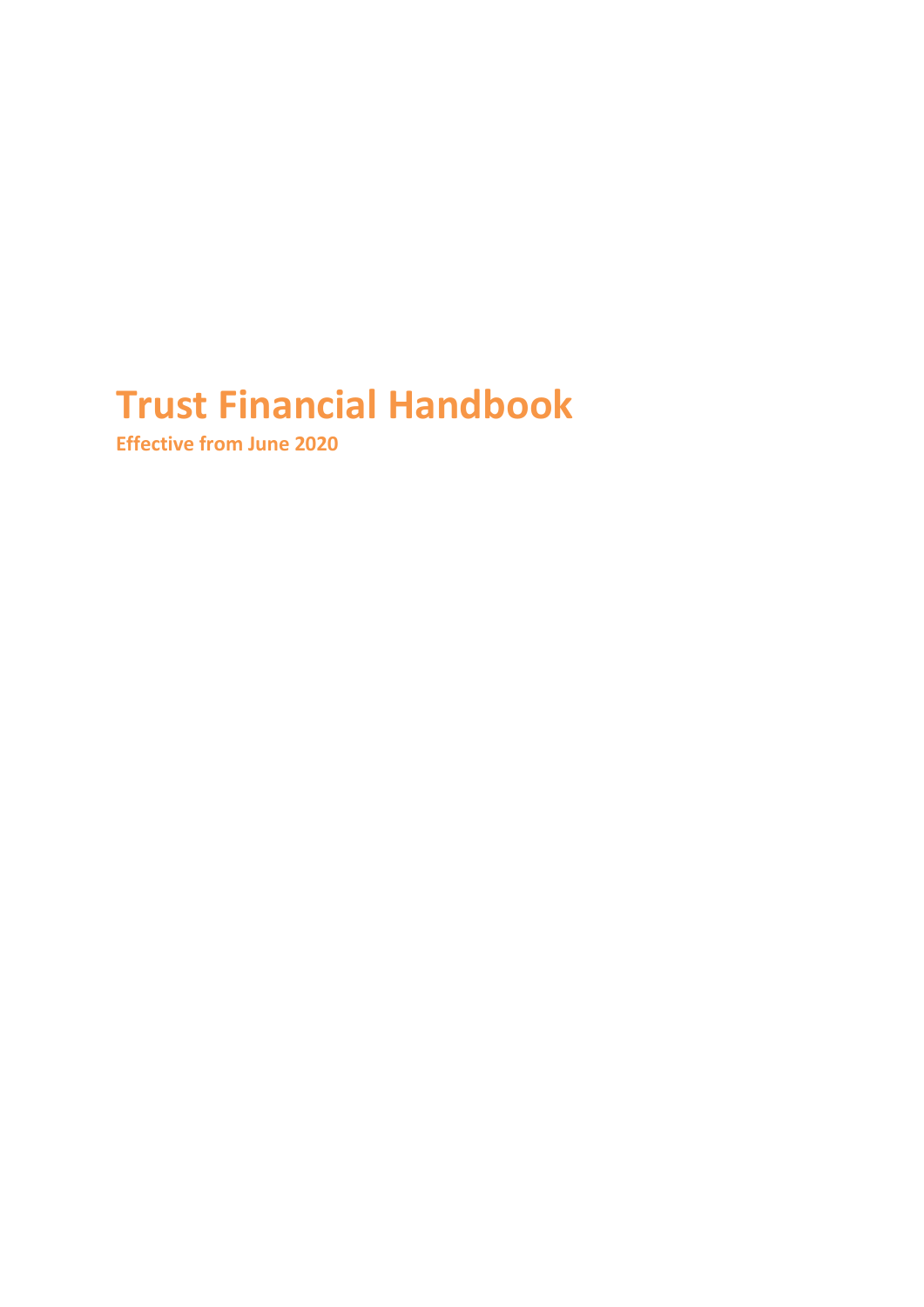

# **Content**

| Introduction<br>4                    |                                    |                                                  |    |  |  |  |
|--------------------------------------|------------------------------------|--------------------------------------------------|----|--|--|--|
| <b>Financial Policy and Overview</b> |                                    |                                                  |    |  |  |  |
|                                      | Part 1: Roles and Responsibilities |                                                  |    |  |  |  |
| 1.1                                  |                                    | Trust Board including sub-committees             |    |  |  |  |
| 1.2                                  | Individuals                        |                                                  | 7  |  |  |  |
| 1.3                                  |                                    | <b>External Organisations</b>                    | 8  |  |  |  |
| 1.4                                  |                                    | <b>Register of Business Interests</b>            |    |  |  |  |
|                                      |                                    | Part 2: Scope of Financial Procedures Manual     | 10 |  |  |  |
|                                      | Part 3: Amendments                 |                                                  | 10 |  |  |  |
|                                      |                                    | Part 4: Finance and Governance                   | 11 |  |  |  |
| 4.1                                  |                                    | <b>Accounting Principles and Periods</b>         | 11 |  |  |  |
| 4.2                                  |                                    | <b>Financial Oversight</b>                       | 11 |  |  |  |
| 4.3                                  | <b>Financial Planning</b>          |                                                  | 12 |  |  |  |
|                                      | 4.3.1                              | Development Plan                                 | 12 |  |  |  |
|                                      | 4.3.2                              | <b>Budget Process</b>                            | 13 |  |  |  |
| 4.4                                  | <b>Central Services</b>            |                                                  | 14 |  |  |  |
| 4.5                                  | Taxation                           |                                                  | 14 |  |  |  |
| 4.6                                  |                                    | <b>Internal Controls</b>                         |    |  |  |  |
|                                      | 4.6.1                              | Income                                           | 15 |  |  |  |
|                                      | 4.6.2                              | Budget Control and Limits of Delegated Authority | 17 |  |  |  |
|                                      | 4.6.3                              | Segregation of Duties                            | 18 |  |  |  |
|                                      | 4.6.4                              | <b>Banking</b>                                   | 18 |  |  |  |
|                                      | 4.6.5                              | Investments                                      | 19 |  |  |  |
|                                      | 4.6.6                              | <b>Treasury Management</b>                       | 19 |  |  |  |
|                                      | 4.6.7                              | Borrowing                                        | 19 |  |  |  |
|                                      | 4.6.8                              | Cash Security and Management                     | 20 |  |  |  |
|                                      | 4.6.9                              | Reconciliation                                   | 20 |  |  |  |
|                                      | 4.6.10                             | Payroll                                          | 21 |  |  |  |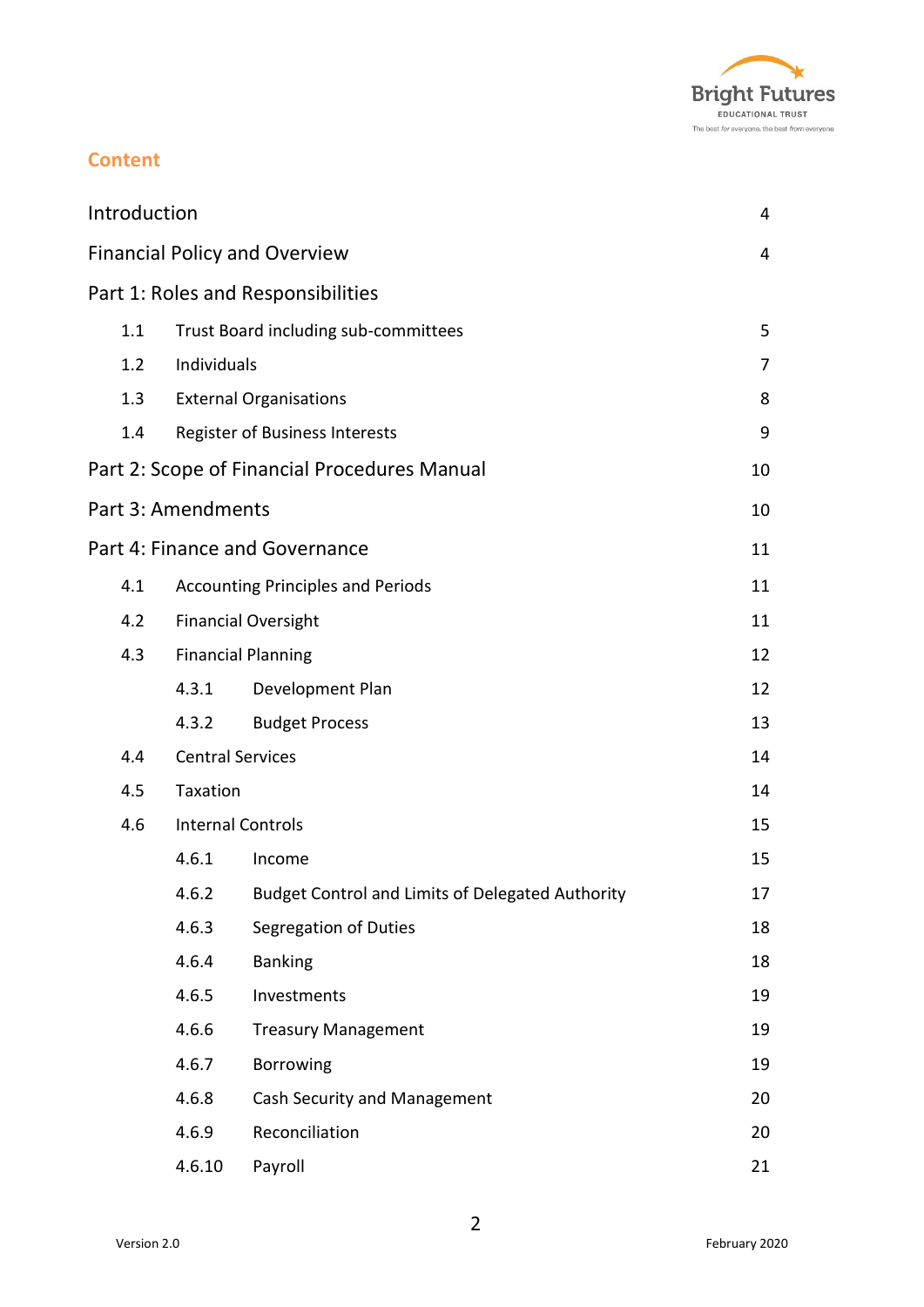

|                                          |                                         | 4.6.11                                        | Assets                                 | 22 |  |  |
|------------------------------------------|-----------------------------------------|-----------------------------------------------|----------------------------------------|----|--|--|
|                                          |                                         | 4.6.12                                        | Insurance                              | 24 |  |  |
|                                          |                                         | 4.6.13                                        | Expenses                               | 25 |  |  |
|                                          |                                         | 4.6.14                                        | Charge Cards                           | 25 |  |  |
|                                          |                                         | 4.6.15                                        | Leasing                                | 25 |  |  |
|                                          |                                         | 4.6.16                                        | <b>Gifts and Hospitality</b>           | 26 |  |  |
|                                          |                                         | 4.6.17                                        | <b>Risk Management</b>                 | 26 |  |  |
|                                          |                                         | 4.6.18                                        | <b>Retention of Records</b>            | 26 |  |  |
|                                          | 4.7                                     |                                               | Month-End procedures                   | 27 |  |  |
|                                          | 4.8                                     |                                               | <b>Financial Reporting</b>             | 28 |  |  |
|                                          | 4.9                                     |                                               | Proper and Regular use of Public Funds | 29 |  |  |
|                                          | 4.10                                    |                                               | <b>Trading with Connected Parties</b>  | 30 |  |  |
|                                          | 4.11                                    |                                               | Novel and/or Contentious Transactions  | 32 |  |  |
|                                          | 4.12                                    | Whistleblowing                                |                                        | 32 |  |  |
|                                          | 4.13                                    | <b>Financial Complaints Handling</b>          |                                        |    |  |  |
|                                          | 4.14                                    | <b>Bribery and Fraud Prevention</b>           |                                        |    |  |  |
| Part 5: Purchasing and Procurement<br>36 |                                         |                                               |                                        |    |  |  |
|                                          | 5.1                                     | <b>Procurement Policy</b><br>36               |                                        |    |  |  |
|                                          | 5.2                                     | 36<br><b>Requisitions and Purchase Orders</b> |                                        |    |  |  |
|                                          | 5.3                                     | Goods Received<br>37                          |                                        |    |  |  |
|                                          | 5.4                                     | Payment of Invoices                           |                                        |    |  |  |
|                                          | 5.5                                     | Petty Cash<br>38                              |                                        |    |  |  |
|                                          | 5.6                                     |                                               | <b>Tendering Procedures</b>            | 38 |  |  |
| Part 6: Audit Requirements               |                                         |                                               |                                        | 39 |  |  |
|                                          | Part 7: Provision of Information<br>41  |                                               |                                        |    |  |  |
|                                          | Part 8: Systems and Data Security<br>42 |                                               |                                        |    |  |  |
|                                          | <b>Annex A: Definitions</b><br>43       |                                               |                                        |    |  |  |
|                                          | <b>Annex B: Document Control</b><br>46  |                                               |                                        |    |  |  |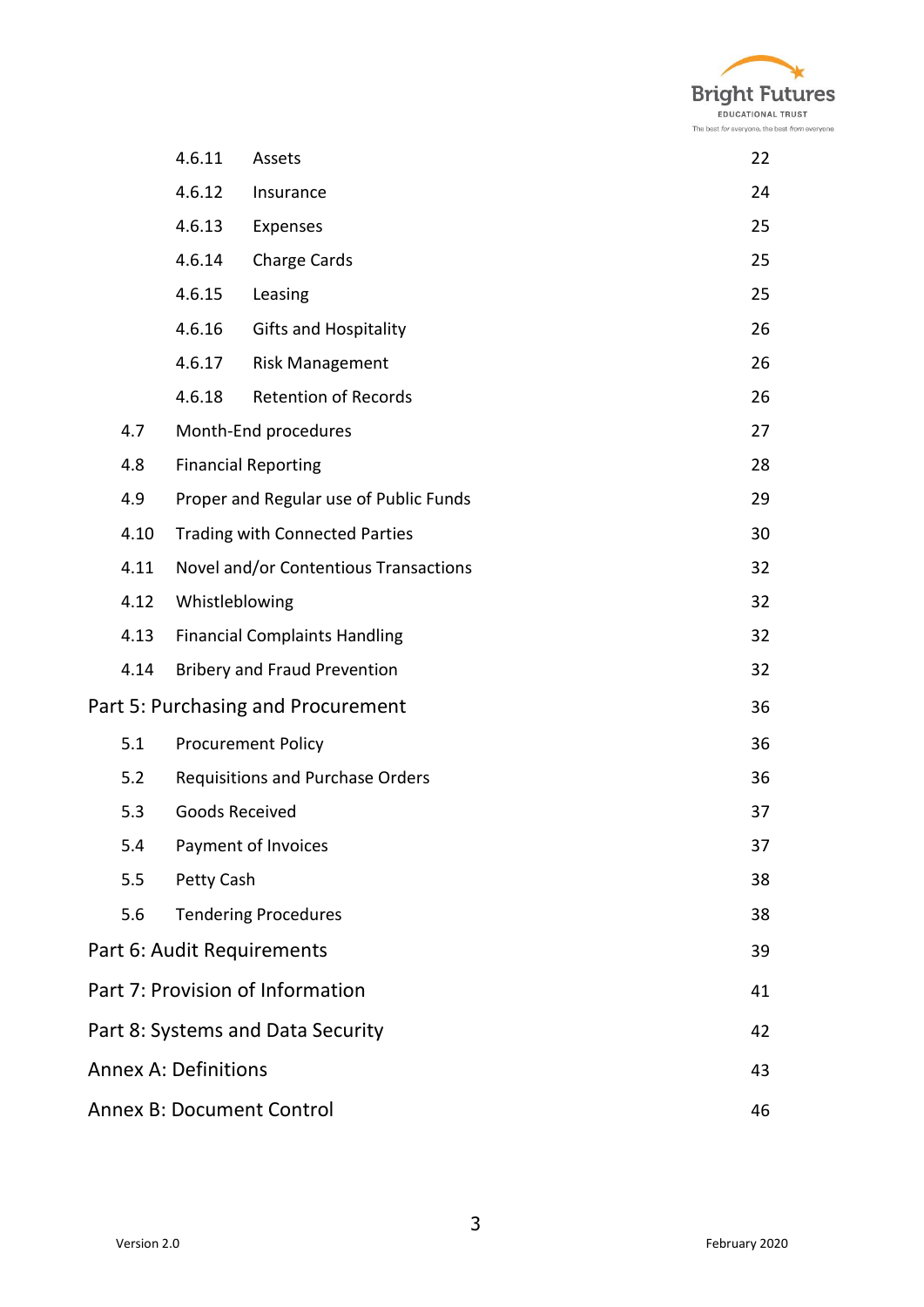

# **Introduction**

The purpose of this Financial Handbook is to ensure that the Trust maintains and develops systems of financial control, which conform to the requirements good financial management and control, such that it meets the requirements of the funding agreement with the Education and Skills Funding Agency (ESFA) and the Academies Financial Handbook. This manual provides instruction on the accounting procedures and financial regulations, which must be adhered to by all staff involved in any aspect of financial administration within Bright Futures Educational Trust (BFET).

Compliance with this Financial Handbook is mandatory and any contravention of procedure must be brought to the attention of the Accounting Officer, who is the Chief Executive Officer (CEO) of the Trust.

The Trusts Audit and Risk Committee are responsible for reviewing all controls and procedures of financial systems operating within the Trust.

This handbook will be kept under regular review and updated and amended as instructed by the Audit and Risk Committee as and when matters arise such that revision is required.

# **Financial Policy and Overview**

It is the Trust's Policy to develop and maintain a budgeting and accounting control system which: -

- provides a framework for strategic planning and budgeting
- enables income and expenditure to be identified and controlled
- ensures accounts can be prepared which give a true and fair view of the state of all financial affairs across the Trust, taking into account statements of standards accounting practices where relevant but subject to the accounting policies and disclosure requirements issued by the DfE and EFA.
- enables the Trust to complete the regular financial returns required by the EFA by the due dates
- safeguards the Trust's assets.

Such systems should: -

- be cost effective
- comply with all statutory requirements and other regulations relevant to the constitution and activities of the School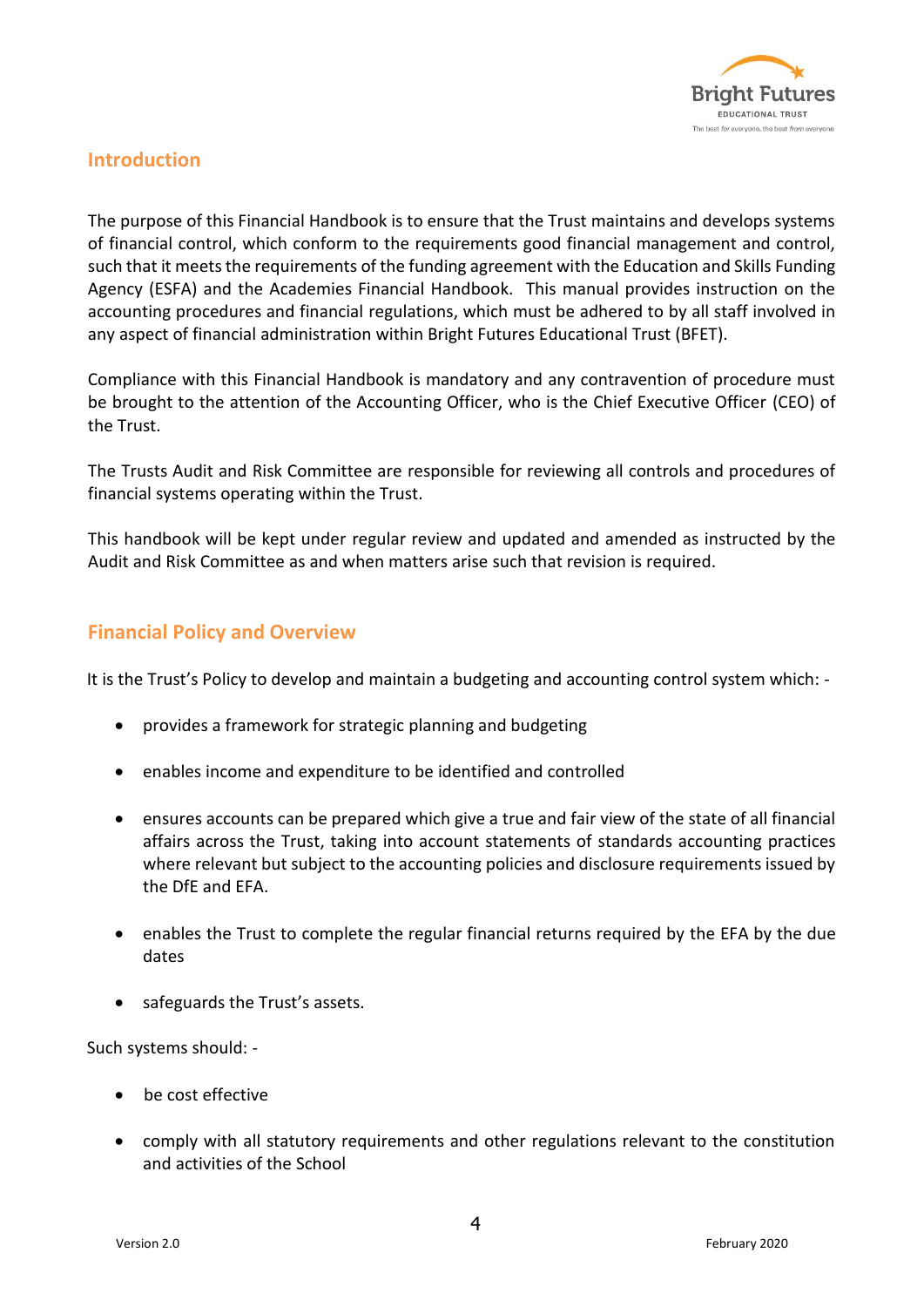

• be easily understood by members of the School staff responsible for its operation.

Accountability is a fundamental part of the academies and free schools programme and of public life generally. For academy trustees this brings specific duties to safeguard the trust's resources, to avoid conflicts of interest and to promote transparency through the publication of accounts.

# **Part 1: Roles and Responsibilities**

## **1.1 Trust Board including sub-committees**

All members of the Trust Board are ultimately responsible for controlling the finances of the Trust and its Academy schools.

The day to day management of the Trust is delegated to the Trust's CEO who acts via the Trusts Executive Team.

Individual school Local Governing Bodies (LGB's) are sub-committees of the Board and responsibility is delegated in accordance with the published Delegation Framework.

The Trust Board and LGB's are responsible for ensuring that any grant received is used in accordance with the intended purpose and must take steps to ensure that the financial management and procedures are such as to enable it to fulfill its obligations.

The Trust Board will keep under review its financial management arrangements and make amendments as necessary. Both the Trust's External Auditors and Internal Auditors will advise the Board via the Audit and Risk Committee where they feel such amendments to be necessary.

This Finance Manual will be reviewed annually by the Audit and Risk Committee and updated as necessary in response to both internal and external review. The procedures should always comply with DfE and ESFA requirements.

Compliance with this manual is mandatory and any contravention of procedures must be brought to the immediate attention of the Trust's Accounting Officer.

## **Audit and Risk Committee**

An Audit and Risk Committee has been established to provide assurance over the suitability of, and compliance with, the Trust's financial systems and controls.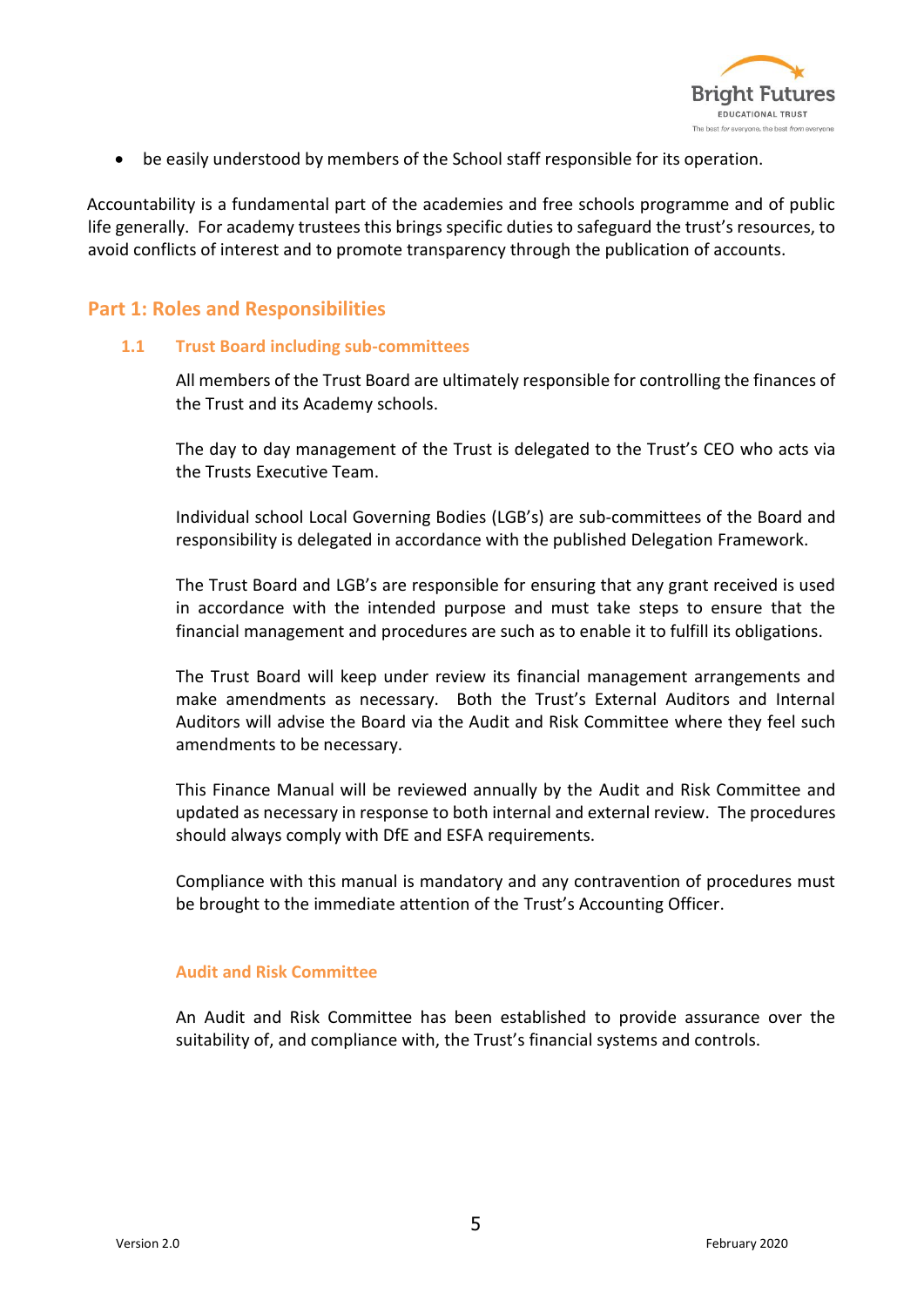

## **Responsibilities of trustees**

The Trust Board has wide responsibilities under statute, regulations and the funding agreement. Principally, it is responsible for ensuring that the trust's funds are used only in accordance with the law, its articles of association, its funding agreement, the Academies Financial Handbook and this handbook. The Trust Board has wide discretion over its use of the trust's funds, which it **must** discharge reasonably and in a way that commands broad public support. It is responsible for the proper stewardship of those funds, including regularity and propriety, and for ensuring economy, efficiency and effectiveness in their use – the three key elements of value for money.

Academy trusts are companies limited by guarantee and exempt charities. The Trust Board is subject to the duties and responsibilities of charitable trustees and company directors as well as any other conditions that the Secretary of State agrees with them. The key requirements are reflected in the articles of association, the funding agreement, and the EFA's financial handbook.

Trustees **must** understand their statutory duties as company directors as set out in the Companies Act 2006. These comprise the duties to:

- act within their powers;
- promote the success of the company;
- exercise independent judgement;
- exercise reasonable care, skill and diligence;
- avoid conflicts of interest;
- not to accept benefits from third parties; and
- declare interest in proposed transactions or arrangements.

These duties are especially relevant when entering into transactions with connected parties.

The Trust Board **must** provide details of the academy trust's governance arrangements in the governance statement published within its annual accounts. A key feature is trustees' review of governance including a consideration of the composition of the board in terms of skills, effectiveness, leadership and impact.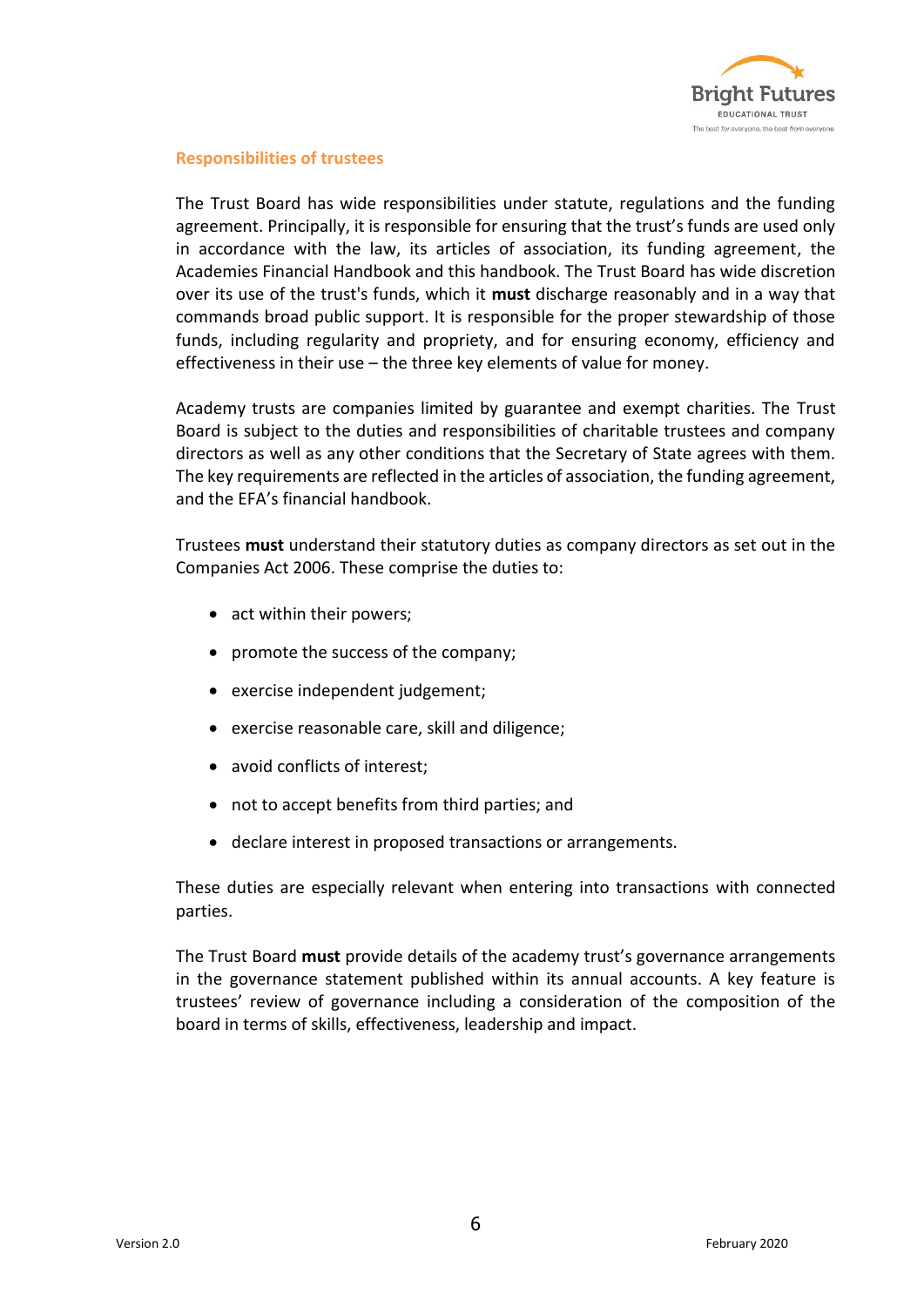

## **1.2 Individuals**

### **Responsibilities of the Trust's Accounting Officer**

The Accounting Officer of Bright Futures Educational Trust is named as the Trust's Chief Executive Officer.

The role of Accounting Officer includes specific responsibilities for financial matters. It includes a personal responsibility to Parliament, and to the ESFA's Accounting Officer, for the financial resources under the Trust's control.

The Accounting Officer **must** be able to assure Parliament, and the public, of high standards of probity in the management of public funds, particularly with respect to regularity, propriety and value for money.

The Accounting Officer **must** complete and sign a statement each year demonstrating how the trust has secured value for money, using the published ESFA template. Trusts **must** send it to ESFA by 31 December, and publish it on the Trust's website by the end of January following the financial year to which the statement relates. The ESFA will also publish these statements.

The Accounting Officer **must** also complete and sign a statement on regularity, propriety and compliance each year and submit this to ESFA with the audited accounts.

Whilst the Trust's Accounting Officer is accountable for the Trust's financial affairs, for keeping proper financial records, and for the management of opportunities and risks, the delivery of the Trust's detailed accounting processes are delegated to the Chief Operating Officer.

The Accounting Officer **must** take personal responsibility (which **must not** be delegated) for assuring the Trust Board that there is compliance with the handbook and the funding agreement. The Accounting Officer **must** advise the Trust Board in writing if, at any time, in his/her opinion, any action or policy under consideration by them is incompatible with the terms of the articles, funding agreement or the ESFA's financial handbook. Similarly, the Accounting Officer **must** advise the Trust Board in writing if it appears to be failing to act where required to do so by the terms and conditions of the handbook or funding agreement. Where the Trust Board is minded to proceed, despite the advice of the Accounting Officer, the Accounting Officer **must** consider the reasons the Trust Board gives for its decision. If, after considering those reasons the Accounting Officer still considers that the action proposed by the Trust Board is in breach of the articles, the funding agreement or the ESFA's financial handbook, the Accounting Officer **must** notify ESFA's accounting officer immediately, and in writing.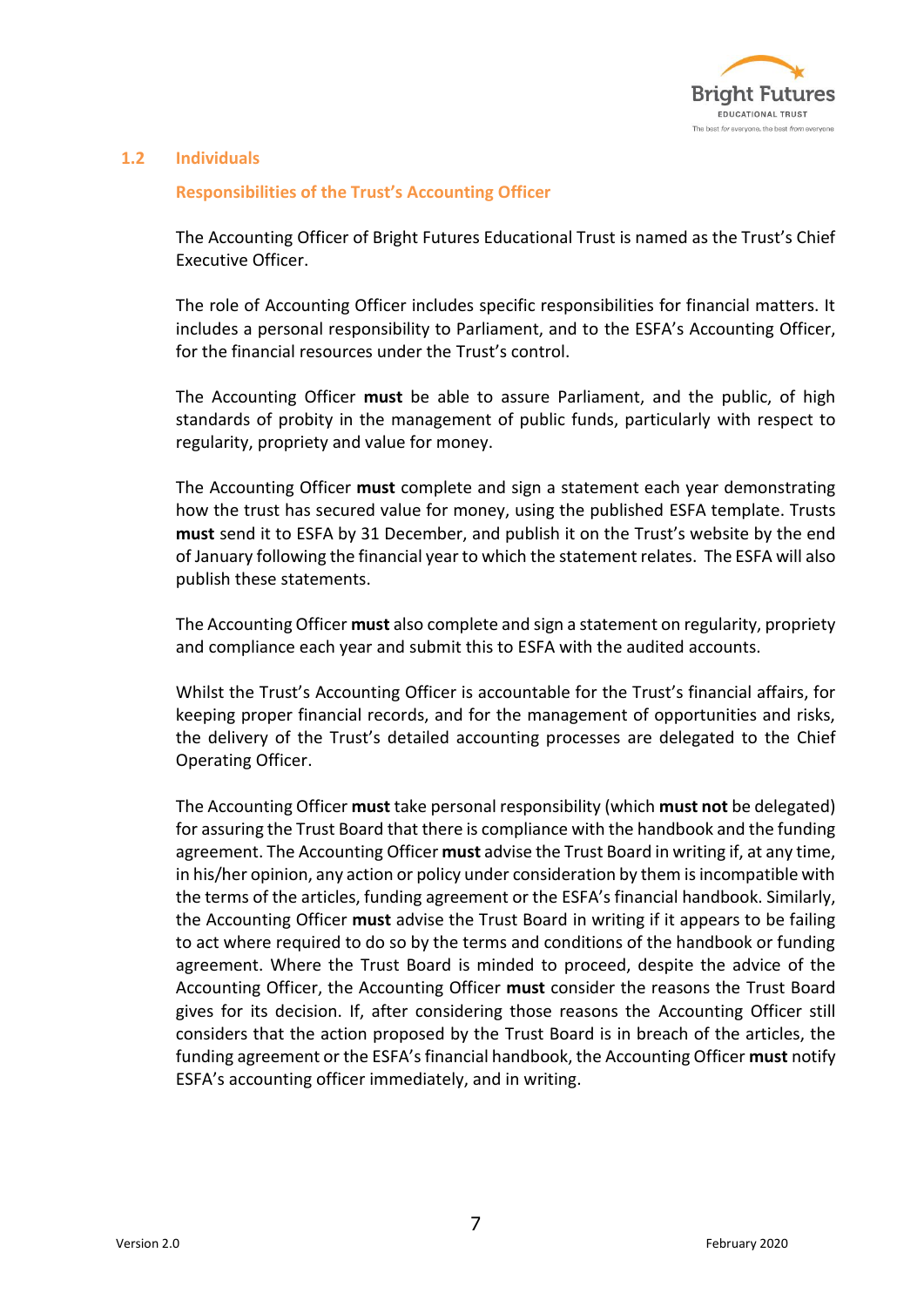

## **Principals**

It is the Principals' responsibility, under the direction of the Trust Board and Local Governing Body, to:

- ensure full compliance of the Academy with BFET, DfE and ESFA financial regulations
- ensure that administrative and financial staff clearly understand their role and the limits of their responsibilities.
- ensure that budgetary limits approved by the Trust Board are not breached

## **Individuals with specific responsibilities for financial procedures**

The Trust's Chief Operating Officer is a member of the Trust's Executive Team and is responsible for both advising the CEO and Trust Board on financial strategy and overseeing the day to day operational financial procedures. Further delegation to a variety of finance staff across the Trust, both at educational establishment and head office level takes place in order that all financial tasks and responsibilities are fulfilled. These additional finance roles range from Finance Managers with specific responsibilities for groups of schools to finance officers responsible for data processing.

The specific responsibilities of posts are detailed in individual job descriptions, and lines of delegation are detailed through a number of organisation charts.

## **1.3 External Organisations**

## **Responsibilities of the Department for Education (DfE)**

The DfE has ultimate responsibility and accountability for the effectiveness of the financial system for academies. The DfE is responsible for ensuring there is an adequate framework in place to provide assurance that all resources are managed in an effective and proper manner and that value for money is secured. There is a clear chain of accountability from each academy trust, which has its own accounting officer, through EFA's accounting officer, to DfE's principal accounting officer.

## **Responsibilities of the Education & Skills Funding Agency (ESFA)**

The ESFA is an executive agency of DfE and acts as the agent of the Secretary of State within an agreed authority to take decisions on his behalf. The ESFA's accounting officer is responsible and accountable to Parliament for how ESFA uses its funds. The ESFA's accounting officer is also personally responsible for the regularity and propriety of all expenditure of its funds and for ensuring value for money. To discharge these duties, the ESFA's accounting officer must be satisfied that an academy trust has appropriate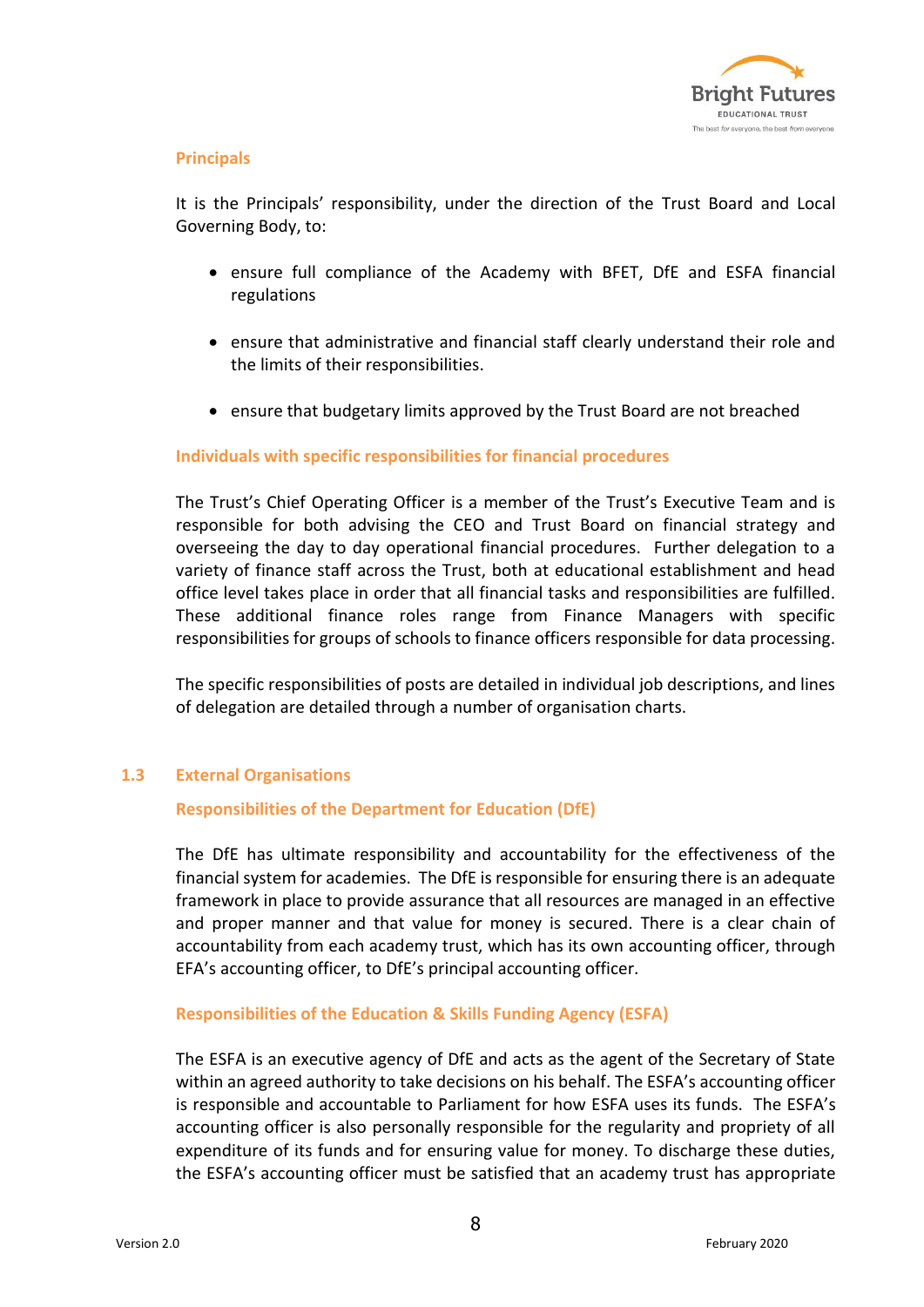

arrangements for sound governance, financial management, securing value for money and accounting, and that the way the trust uses public funds is consistent with the purposes for which the funds were voted by Parliament.

The ESFA's accounting officer will send a 'Dear Accounting Officer' letter annually to all academy trust accounting officers, setting out their key responsibilities and highlighting any changes from previous years. Accounting Officers should share this letter with their Trustees, and Chief Operating Officer.

#### **ESFA Intervention Powers**

Where the ESFA has concerns about financial management and/or governance in an academy trust (including a multi-academy trust or constituent academies within a multiacademy trust) it may issue, and publish, a Financial Notice to Improve (FNtI). The Trust **must** comply with all of the terms of an FNtI. Failure to comply will be deemed a breach of the funding agreement by virtue of the relationship between the funding agreement and the handbook. In exceptional circumstances the funding agreement may be terminated due to non-compliance with the terms of the FNtI.

## **1.4 Register of Business Interests**

The Trust maintains a register of interests to capture relevant business and pecuniary interests of members, trustees, local governors of academies and senior employees, including:

- directorships, partnerships and employments with businesses that provide goods or services to the Trust;
- trusteeships and governorships including at other educational institutions and charities irrespective of whether there is a trading relationship with the Trust; and

for each interest: the name of the business, the nature of the business, the nature of the interest, and the date the interest began.

The Trust will publish on its website the relevant business and pecuniary interests of trustees and members.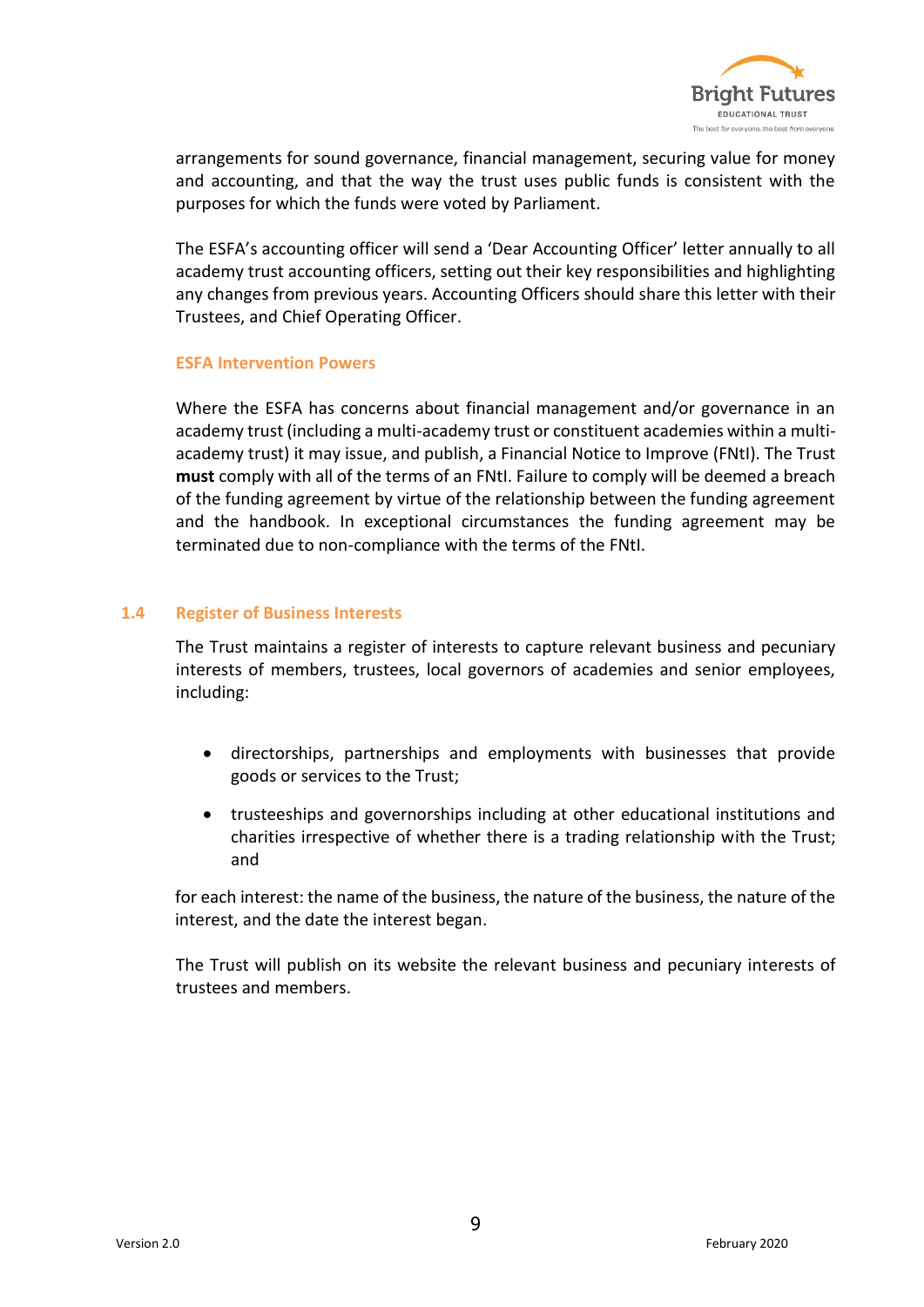

# **Part 2: Scope of Financial Procedures Manual**

The Finance Manual is intended to cover all the financial aspects of the management of Bright Futures Educational Trust. This includes the head office function, all educational establishments within the Trust, and other cost centres within the organisation such as the Teaching School.

The manual has been prepared to establish policies and to provide a sound framework for the members of staff involved directly or indirectly in the financial affairs of the Trust.

It is not possible to cover every possible eventuality. If there are specific matters not covered within the manual, they shall be resolved within the spirit of the policies and guidelines prescribed herein and good accounting practice.

Regular reviews of all the procedures and policies covered by the manual shall be performed having due regard to the need to obtain value for money. All staff shall, therefore, have due regard to economy, efficiency and effectiveness when using resources.

Copies of the Finance Manual should be held by: -

- The Trust Board and all sub-committees including Local Governing Bodies.
- The CEO, Chief Operating Officer and Executive Team.
- Internal Audit (RSM).
- External Audit (UHY Hacker Young LLP).
- Key Finance and other Personnel involved in any aspect of financial administration across individual establishments.
- Academy Principals.

## **Part 3: Amendments**

The manual has been approved by the Trust Board through the Audit and Risk Committee. The Chief Operating Officer is responsible for the presentation of any proposed amendments to the Finance and Risk Committee.

All enquiries concerning the Finance Manual should, in the first instance, be directed to the Chief Operating Officer.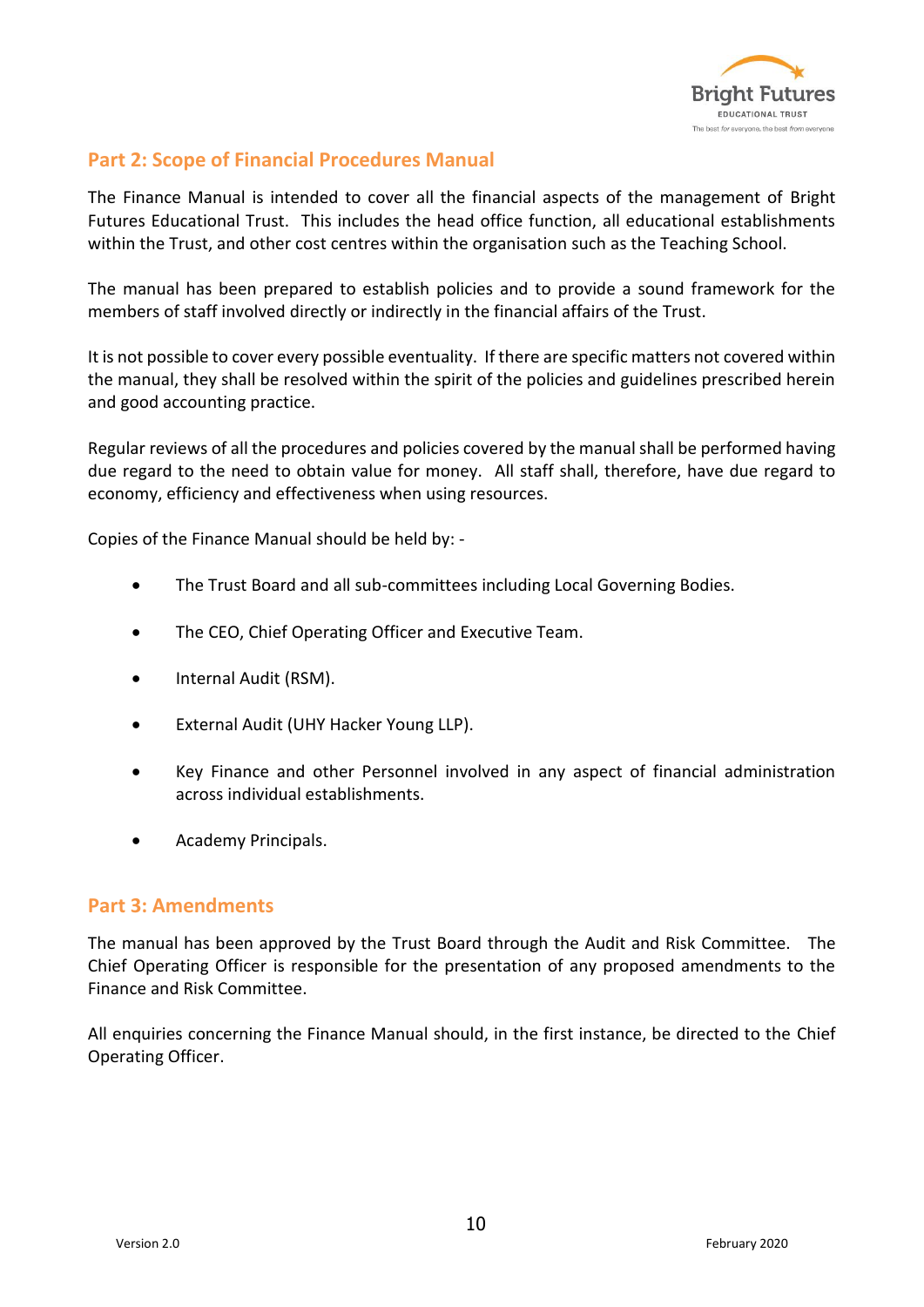

## **Part 4: Finance and Governance**

## **4.1 Accounting Principles and Periods**

The accounting principles adopted by Academies within the Trust shall at all times be in accordance with the guidelines issued by the Trust, the DfE and the ESFA.

Returns shall be prepared in accordance with the historical cost convention. It is also important in assessing the effectiveness of the Trust's financial control arrangements that there is consistency of accounting treatment to allocating costs between income and expenditure headings on financial returns.

Year end accounts and returns shall be completed on an accruals basis. Thus income will be shown at the point when it is due to the Trust, whether or not it has actually been received and expenditure at the point when the relevant goods or services are received, whether or not payment has actually been made.

It is not correct to show on returns, including the annual accounts, values for goods which were ordered in the period covered by the return but had not yet been received by the Trust.

### **Accounting Periods**

| <b>Financial Year</b> |        | 1 <sup>st</sup> September to 31 <sup>st</sup> August   |
|-----------------------|--------|--------------------------------------------------------|
| <b>Academic Year</b>  |        | 1 <sup>st</sup> September to 31 <sup>st</sup> August   |
| <b>Academic Terms</b> | Autumn | 1 <sup>st</sup> September to 31 <sup>st</sup> December |
|                       | Spring | 1 <sup>st</sup> January to 30 <sup>th</sup> April      |
|                       | Summer | $1st$ May to $31st$ August                             |
|                       |        |                                                        |

## **4.2 Financial Oversight**

Whilst the Trust Board cannot delegate overall responsibility for the Trust's funds, each Academy's Local Governing Body receives delegated authority via the approved annual budget and written Delegation Framework.

The Chief Executive Officer is appointed as accounting officer, under the guidance of the Trust Board, and responsibilities include: -

• ensuring that all the Trust's property is under the control of the trustees, and measures are in place to prevent losses or misuse, including maintenance of fixed asset registers;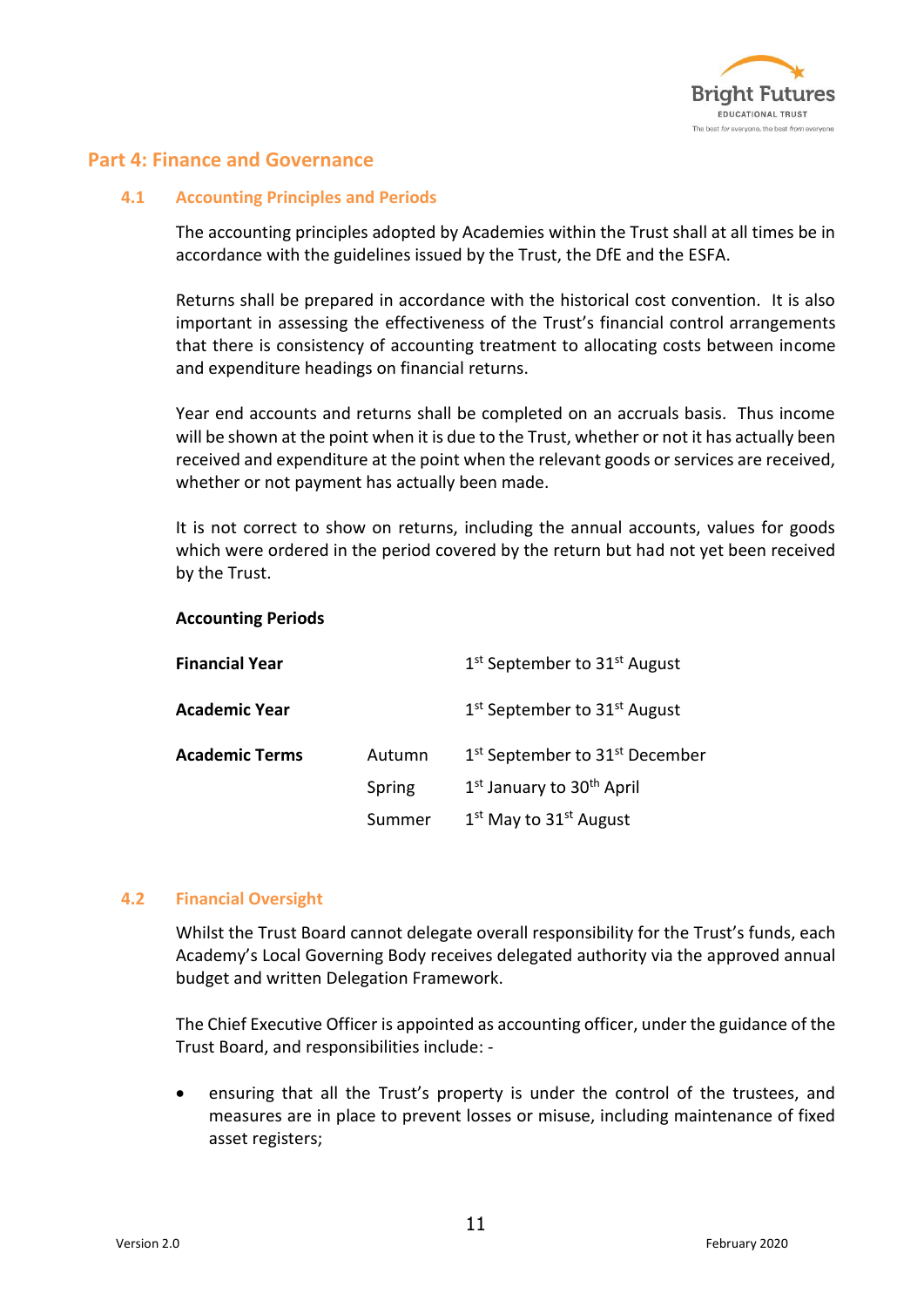

- ensuring that bank accounts, financial systems and financial records are operated by more than one person;
- keeping full and accurate accounting records; and
- preparing accruals accounts, giving a true and fair view of the trust's use of resources, in accordance with existing accounting standards.

The Trust's Chief Operating Officer has been appointed to lead on financial matters. The Chief Operating Officer should play both a technical and leadership role, including ensuring sound and appropriate financial governance and risk management arrangements are in place, preparing and monitoring of budgets, and ensuring the delivery of annual accounts.

## **4.3 Financial Planning**

### **4.3.1 Development Plan**

Each Academy shall have an annual development plan which sets out: -

- The overall aims of the Academy.
- Where the Academy intends to be in terms of status, services and finances including objectives for specific areas of the School's operations such as curricular and pastoral development, links with the community, staff development, use of land and buildings and future income generation.
- How the Academy intends to get there and the level of resources required to meet its objectives.
- Analysis of Strengths, Weaknesses, Opportunities and Threats.
- Priorities of meeting objectives and targets for the associated expenditure.
- The resource allocation within the Academy.

The development plan shall be reviewed and updated each year, copies shall be made available to: -

- The Executive Team and Trustees.
- Any Governing Body member.
- The Finance Committee and Risk Committee.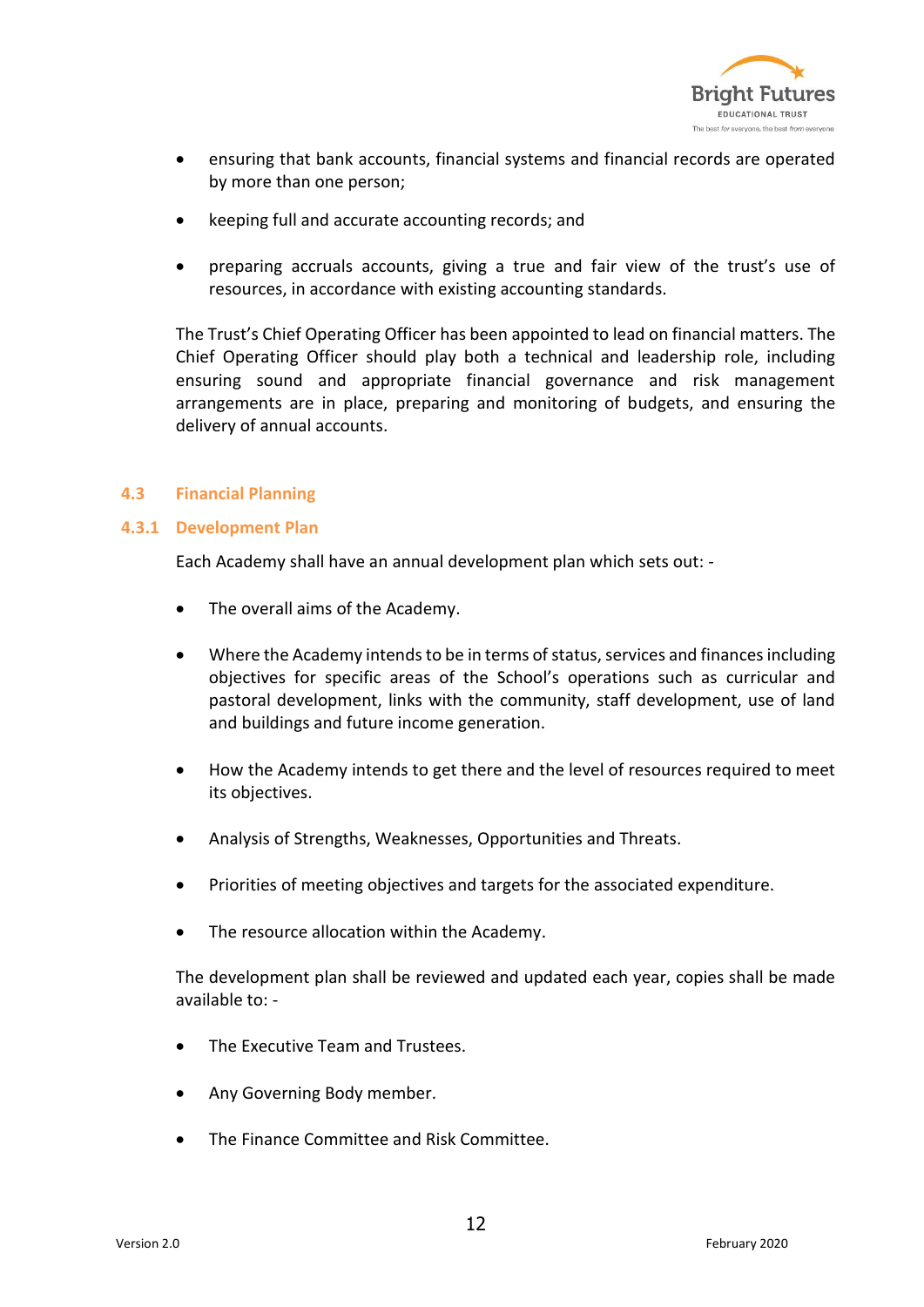

• Relevant members of the teaching staff.

## **4.3.2 Budget Process**

Each year, the Trust Chief Operating Officer issues specific budget setting guidance which sets out the process and timetable that must be adhered to.

The budgetary process shall ensure that initial and revised budgets have built in flexibility to deal with possible external factors such as increasing costs due to pay settlements.

The budget shall be based upon a hierarchy of assumptions and priorities so that the consequences of budget increases or decreases can be dealt with swiftly.

## Virement

The approved budget sets each Academy's 'approved level of authority to spend' at each individual budget line. Academy's and the Trust central team are not authorised to spend beyond these limits. Authority to do so must first be sought from the Trust Board, via the Chief Operating Officer, in writing stating the full case/rationale for the proposal. Such requests for variations should be the exception.

During this time of heightened financial control, schools and the Trust central teams, having specifically planned and allocated budgets, must not vire between cost allocations/nominals without having first sought the prior permission of the Trust Chief Operating Officer who will liaise with the Chief Executive for final decisions.

All staffing budgets are specifically set by post. Like for like replacement of leavers during the year within specific posts already in the budget are authorised. Decisions for additional headcount, increased salaries (aside from the normal pay review process – Teachers Sept/Support April) and new posts not planned in the budget must be referred to the Trust Director of Human Resources & Strategy, with a business case, for decision. The Trust Chief Operating Officer will review each case.

## General

The Board of Trustees **must** approve a balanced budget across the Trust, and any significant changes to that budget, for the financial year to 31 August, which can draw on unspent funds brought forward from previous years. The board **must** minute their approval(s).

The Trust must manage individual and cumulative cash balances. As such, requests to spend against cumulative reserves, which have not been planned for in your budget, must be made in writing to the Chief Operating Officer who will present each case to the Trust Board on behalf of schools.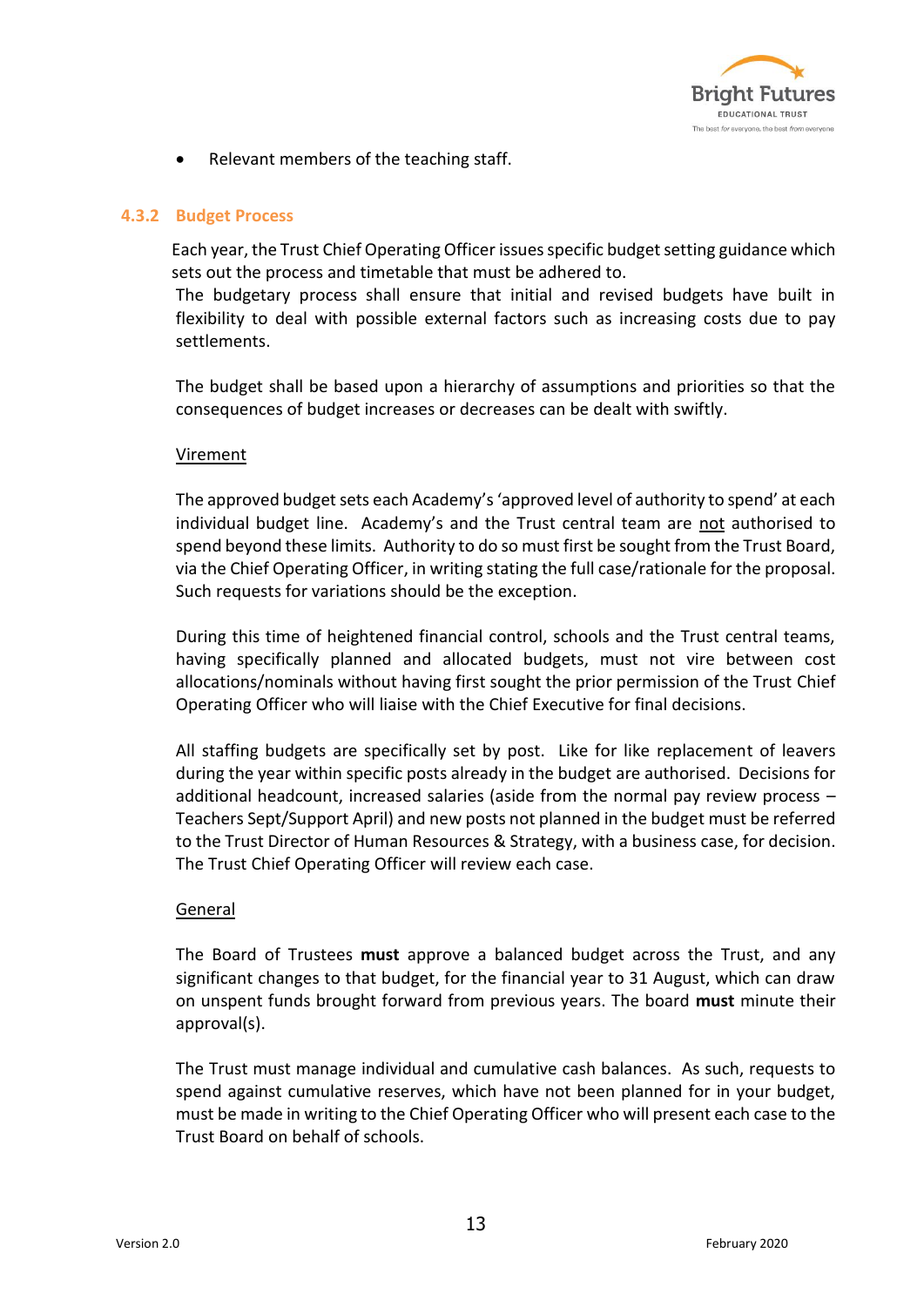

The academy trust **must** submit to ESFA a copy of the budget forecast in a form specified by ESFA by a date to be notified.

The Board of Trustees **must** notify ESFA within 14 days if it is formally proposing to set a deficit revenue budget for the current financial year, which it is unable to address after funds from previous years are taken into account.

## **4.4 Central Services**

Bright Futures Educational Trust is a Multi Academy Trust directed and managed by a Central Services division funded by a contribution referred to as a Management Fee, from each of its schools. The Management Fee which will appear as expenditure within each schools management accounts is 4%. The Management Fee pays for the salaries of the; Chief Executive, Director of Education, Chief Operating Officer, Director of Human Resources & Strategy and Central Support staff. It covers the provision of;

- Governance
- Strategic Planning and Management
- Educational Support Services
- Financial Management and Reporting
- Contract Management
- Human Resource Management & Employee Benefits Administration
- Marketing and Publicity
- Legal
- Strategic IT Support
- Strategic Estates Support

Trust Board will consider and review the Management Fee annually. For further detail please refer to the Trust policy document "Support Services available the schools in the Trust".

#### **4.5 Taxation**

## Value Added Taxation

The Trust is registered for VAT and able to recover VAT on expenditure from public funds via returns submitted by the Chief Operating Officer to HMRC. Consequently, all financial returns are stated net of VAT. The Chief Operating Officer shall then recover VAT from HMRC on a quarterly basis and distribute the relevant amounts to each Academy in accordance with that Academy's submissions.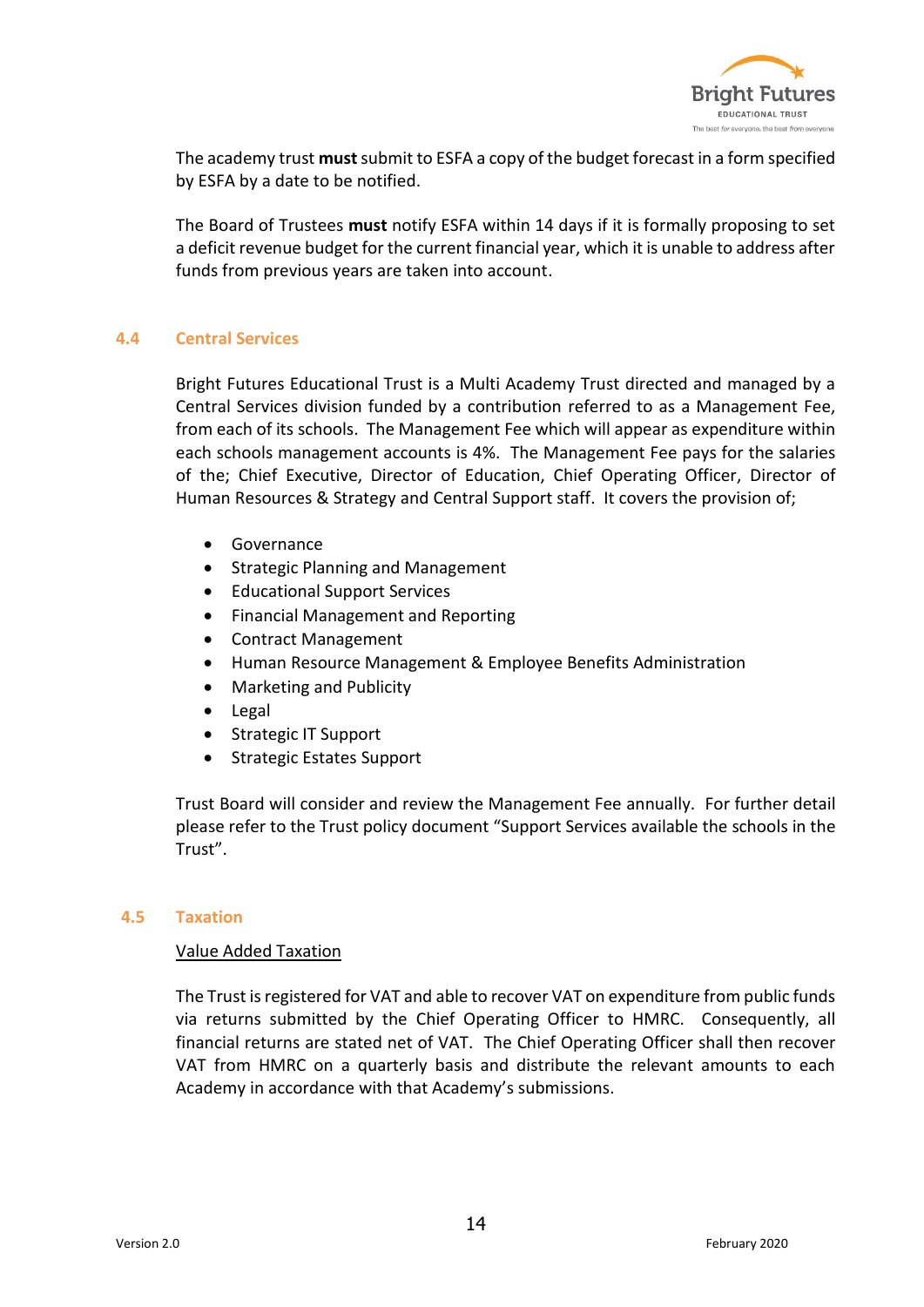

## Income Tax

The staff across the Trust with responsibility for submitting employee information to the payroll bureau **must** ensure that all employees' payroll arrangements fully meet their tax obligations and comply with HM Treasury's guidance. Specific attention should be made to the employment and contract arrangements of individuals on the avoidance of tax, as set out in HM Treasury's Review of the Tax Arrangements of Public Sector Appointees.

### **4.6 Internal Controls**

#### **4.6.1 Income**

Public monies are to be maintained in separate bank accounts to non-public monies. This not only allows additional control over proper expenditure but also permits easier reconciliation of expenditure against specific grants.

All receipts should be accounted for as they are banked (or as the School is notified of bank transfers) and supporting documentation retained for audit.

Monies received from pupils for school trips should be married up on a trip by trip basis. Any differences between income and expenditure should either be refunded or taken as a donation.

Staff are not permitted to operate any bank accounts (or similar). All monies under the aegis of the individual Academy must be recorded and administered by the Academy's finance team.

Cash collected must not be replaced with personal cheques by any member of staff.

All cash collected should be passed on to the finance team and the monies banked at the earliest opportunity.

#### Grant Income

Terms and conditions are attached to all grant income received by the Trusts schools and centrally. It is the responsibility of the Trusts Hub Finance Manager or other senior responsible finance officer to forward a copy of the terms and conditions for each grant received to the Chief Operating Officer within 14 days of receipt of the terms and conditions. This must include any grant letter, guidance, contract or other relevant correspondence.

Regularity dictates that each grant must be expended per the terms of the agreement. It is the responsibility of the Hub Finance Manager or other designated senior responsible finance officer to ensure that there are no breaches in regularity in the use of public funds.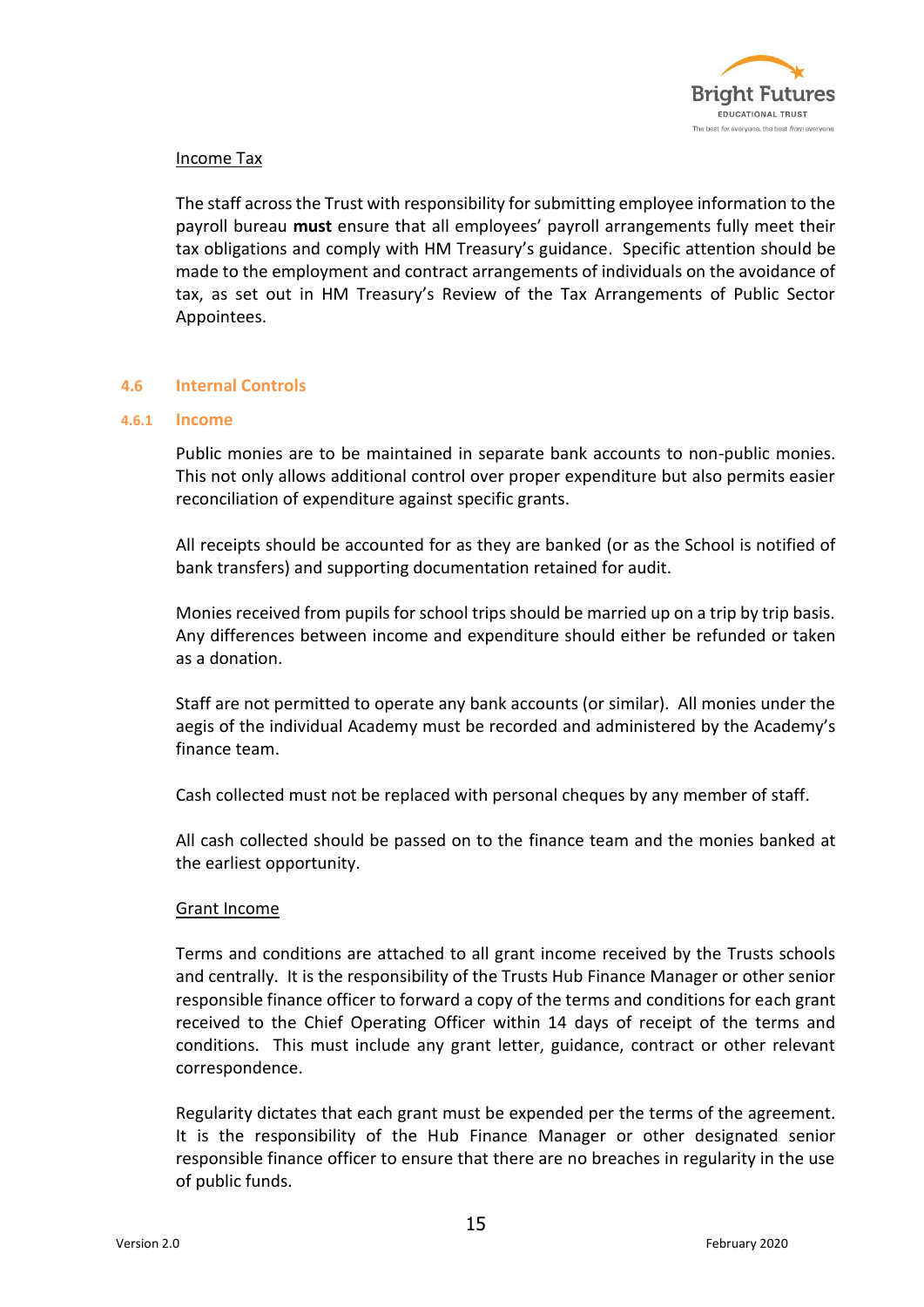

Grant income must be appropriately accounted for in the period(s) that it relates to. The accruals concept must be adhered to such that income is evenly spreads and matched to expenditure as it arises. This ensures that management accounts are not inappropriately overstated leading to suboptimal decision making by the Trust Executive and Trust Board.

## Lettings Income

The scale of charges for lettings and/or for the use of facilities must be approved by the Local Governing Body in writing. Free use and charges below economic cost must be authorised by the Local Governing Body and reported to the Chief Operating Officer in writing.

Lettings' arrangements must comply with the Trust's terms and conditions.

Detailed records of each letting must be retained.

The following points should be observed: -

- Charges are hourly based and paid in advance.
- A cancellation charge will be made in the event of inadequate notice being given.
- Lettings are to finish promptly at the agreed time.
- Over-runs will be charged at double rate and will be due immediately.
- A cleaning cost may be charged depending upon the nature of the event.
- Any damage retention charge made is payable at the same time as the letting charge; this charge is refundable in full if there is no loss or damage.

## Credit Control

The sales ledger shall be reviewed on a regular basis by the Sales, Credit Control and Funding Finance Officer or equivalent. Any unpaid, old invoices shall be identified and the debtor followed up with a series of telephone calls to prompt early payment. Details of any follow up action, including telephone conversations, shall be recorded.

Once the debtor becomes more than one month overdue then the customer shall be formally written to requesting payment.

In serious cases of non-payment the matter shall be referred to the Chief Operating Officer who shall raise the issue with the Trust's Audit and Risk Committee who will decide upon the appropriate course of action.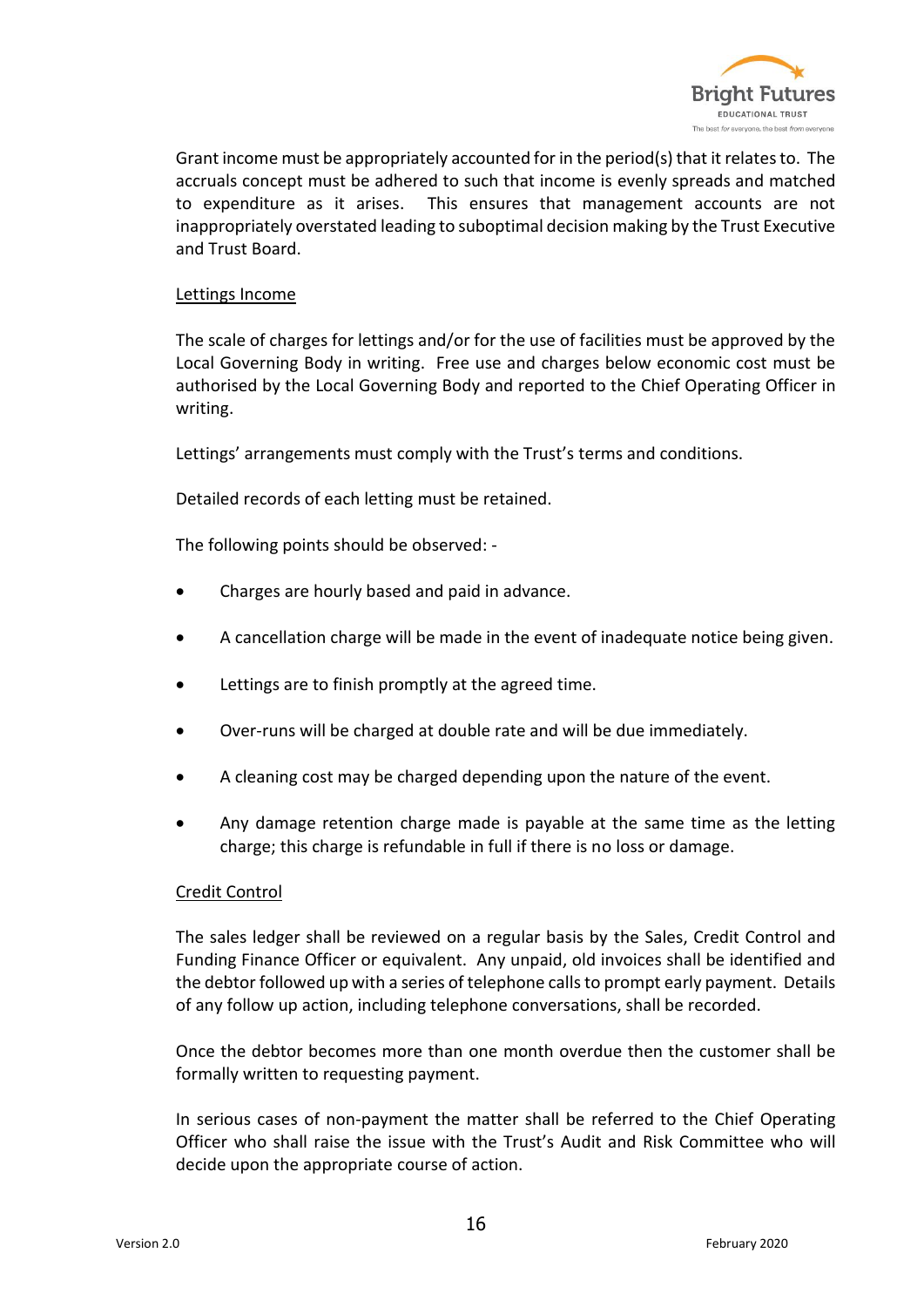

Should the payment be overdue for three months it shall be treated on a pessimistic basis and provided for in the accounts.

## Write-offs and Bad Debts

Approval of the Chief Operating Officer is required before bad debts are written off.

The Chief Operating Officer must adhere to the procedures and delegated limits detailed in the ESFA's Financial Handbook.

## **4.6.2 Budget Control and Limits of Delegated Authority**

It is the Trust's policy to provide a budgetary and reporting system which: -

- Provides detailed annual budgets which represent the financial implications of delivering each Academy's strategic plan.
- Encourages participation in the budget and planning process.
- Continues to portray a professional commercial attitude to the way the Academy manages its finances.
- Makes people accountable for their activities over which they have delegated responsibility and control.
- Provides timely and relevant financial information to the Academy and Trust.
- Enables the financial position of the Trust and each Academy to be monitored and evaluated and provides the opportunity for the implementation of corrective action where necessary.
- Enables the Trust and each Academy to make the best use of the available resources.

Each year the approved budget sets the schools 'approved level of authority to spend' at each individual budget line. Schools and the Central team are not authorised to spend beyond these limits. Authority to do so must first be sought from the Trust Board, via the Chief Operating Officer, in writing stating your full case/rationale for the proposal. Such variations are expected to be the exception.

Schools and the Central team, having specifically planned and allocated budgets, must not vire between cost allocations/nominals without having first sought the prior permission of the Chief Operating Officer who will liaise with the Chief Executive for final decisions.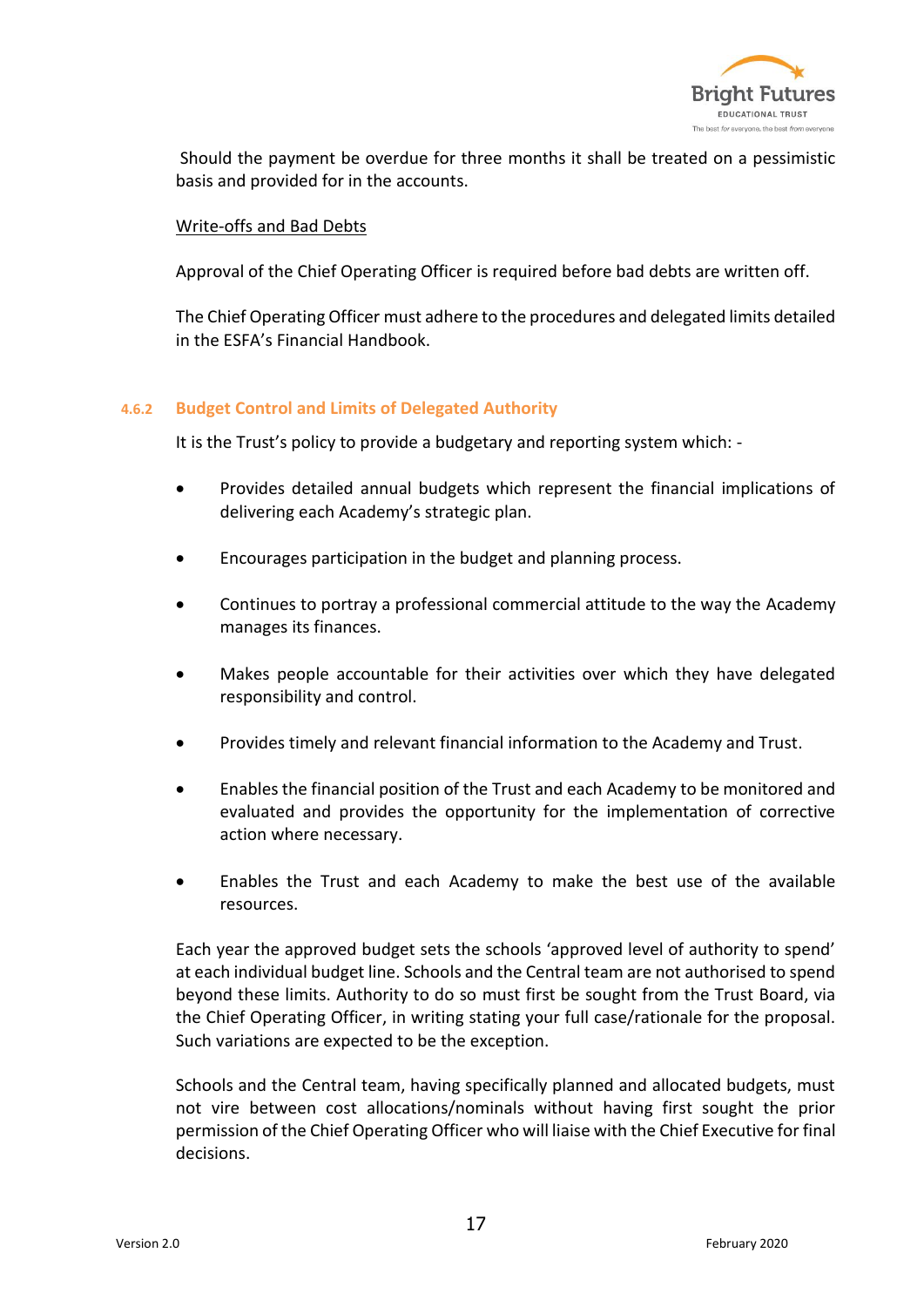

All staffing budgets are specifically set by post. Like for like replacement of leavers during the year within specific posts already in the budget is authorised. Decisions for additional headcount, increased salaries (aside from the normal pay review process – Teachers Sept/Support April) and new posts not planned in the budget must be referred to the Director of Human Resources & Strategy, with a business case (see template), for decision. The Chief Operating Officer will review each case.

The Central team must manage individual and cumulative cash balances. As such, requests to spend against cumulative reserves, which have not been planned for in any budget, must be made in writing to the Chief Operating Officer who will present each case to the Trust Board on behalf of the school.

### **4.6.3 Segregation of Duties**

An important element in any control system is the separation of those duties which would, if combined, enable one individual to record and process a complete transaction. The Trust Board and each LGB must consider carefully how to establish a clear delegation of responsibilities with proper regard to segregation of duties.

In particular there is a need to separate the key functions of authorisation, execution, custody, recording and the development and operation of systems. Effective segregation reduces the risk of error or intentional manipulation.

The Trust Board and LGB's should be satisfied that there is adequate segregation of duties to ensure that the risk of error or fraud is minimised and where full segregation of duties is not possible that adequate compensating controls are in place.

#### **4.6.4 Banking**

All grants and other income shall be paid into a bank account under the Trust or individual Academy's name as appropriate. Control shall be delegated to the Chief Operating Officer for opening and closing bank accounts on behalf of the Trust.

A register of authorised signatories and the level of approval shall be maintained by the Treasury and Cashflow Management Finance Officer on behalf of the Chief Operating Officer.

Acting for the Chief Operating Officer, the Treasury and Cashflow Management Finance Officer shall be responsible for the security of bank statements and shall retain details of bank accounts and associated statements in a secure and proper manner.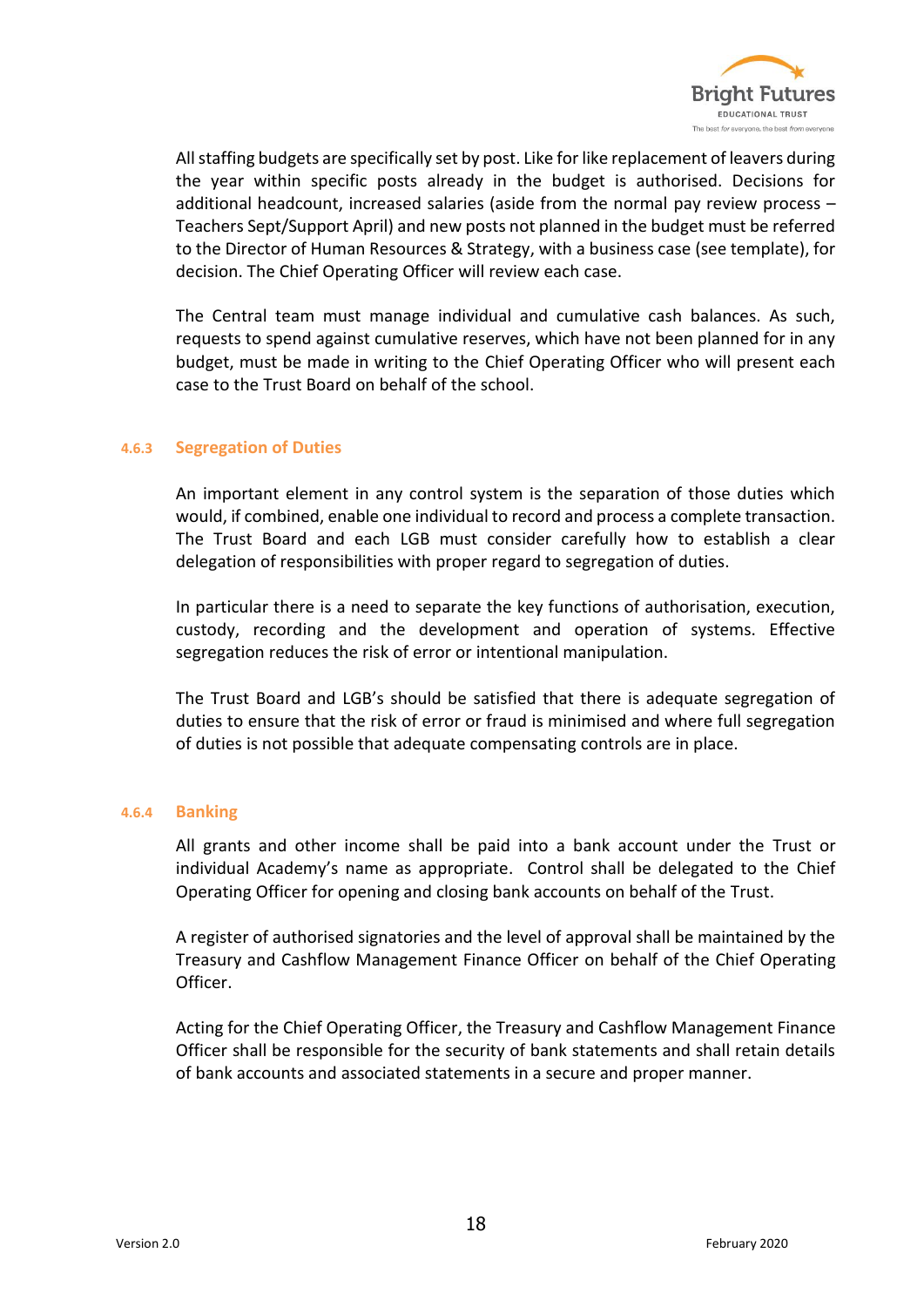

#### **4.6.5 Investments**

The Trust Board and LGB's have a duty to maximise income by the use of high-interest or deposit accounts and to keep to a minimum necessary funds in any non-interest bearing accounts.

The Chief Operating Officer, through the Treasury and Cashflow Management Finance Officer is responsible for monitoring the balance in each bank account and ensuring that each account remains in surplus.

Any investments should only be made in accordance with the policy approved by the Trust. Any investments should be compatible with charitable status and ensure the complete integrity of funds.

The Trust Board may invest to further the Trust's charitable aims, but **must** ensure that investment risk is properly managed. When considering making an investment the Trust Board **must**:

- act within their powers to invest as set out in their Articles of Association;
- have an investment policy to manage, control and track their financial exposure, and ensure value for money particularly if using unfamiliar investment techniques;
- exercise care and skill in all investment decisions, taking advice as appropriate from a professional adviser;
- ensure that security takes precedence over revenue maximisation;
- ensure that all investment decisions are in the best interests of the trust and command broad public support; and
- review the trust's investments and investment policy regularly.

The Trust Board should follow the Charity Commission's guidance: CC14 Charities and investment matters: A guide for trustees. ESFA prior approval **must** be obtained for investment transactions which are novel and/or contentious.

#### **4.6.6 Treasury Management**

The Trust Board shall plan and conduct its affairs so as to remain solvent. The ESFA shall be informed immediately if it becomes apparent that spending in excess and advance of income is likely to occur.

#### **4.6.7 Borrowing**

The Trust Board **must** seek the ESFA's prior approval for borrowing (including finance leases and overdraft facilities) from any source, where such borrowing is to be repaid from grant monies or secured on assets funded by grant monies, and regardless of the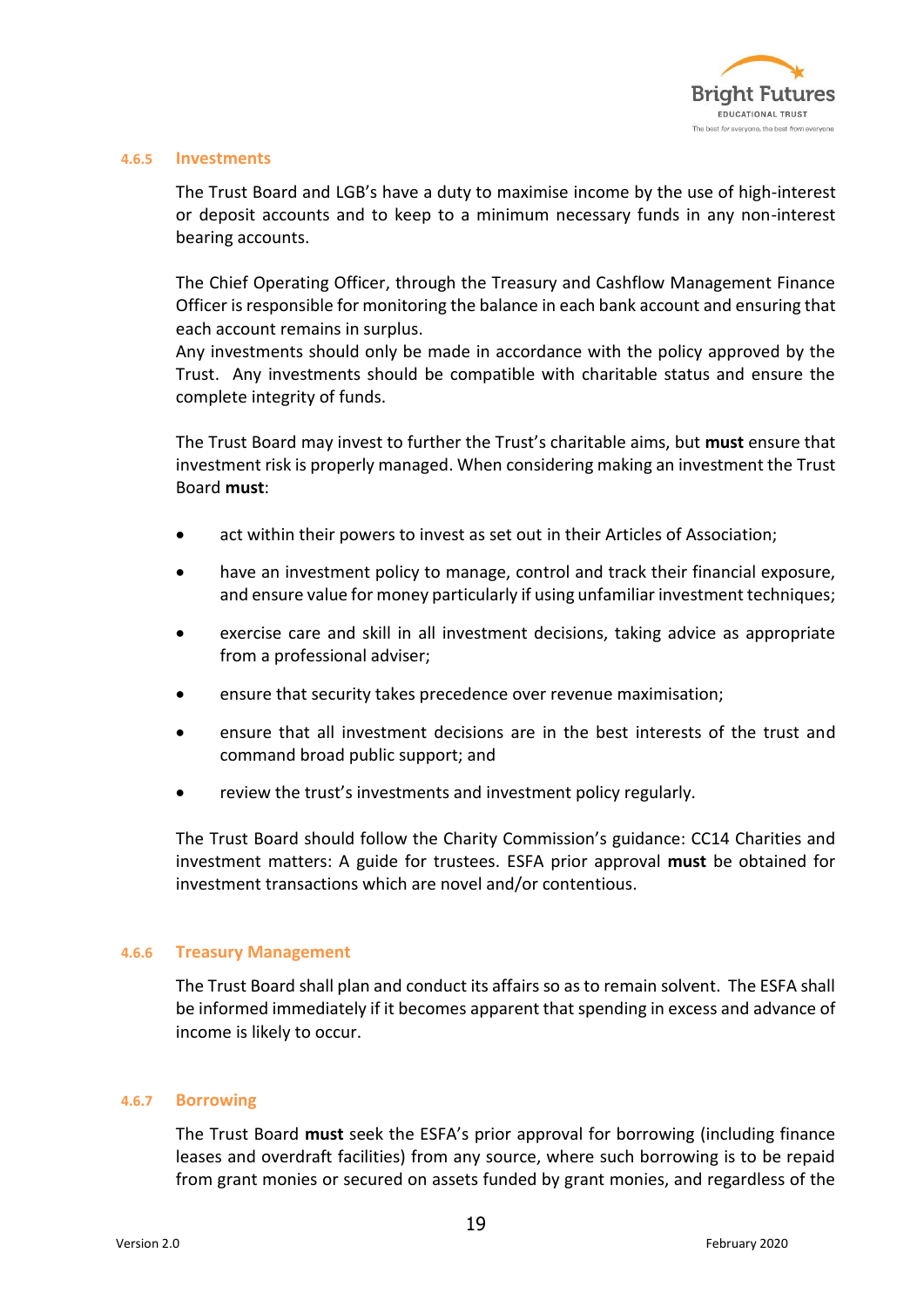

interest rate chargeable. Credit cards **must** only be used for business (not personal) expenditure, and balances cleared before interest accrues.

The Secretary of State's general position is that academy trusts will only be granted permission for borrowing in exceptional circumstances. From time to time, however, the Secretary of State may introduce limited schemes in order to meet broader policy objectives. For example, the Salix scheme, designed to support energy saving, is available to trusts.

#### **4.6.8 Cash Security and Management**

Monies shall not be counted in public view or left unattended even temporarily.

Safes shall be kept locked except when in use to deposit or remove monies or other items. Safe keys must be held by responsible persons at all times.

Post dated cheques must not be accepted for payment.

Where cheques are taken as payment, adequate supporting details shall be entered on the reverse side to connect the payment with the debt.

In instances where a receipt is issued for an incorrect amount then: -

- An additional receipt shall be issued for any under-receipted monies.
- A new receipt shall be issued for any over-receipted monies and the original receipt cancelled.
- Receipts shall not be altered.

#### **4.6.9 Reconciliation**

On at least a monthly basis the relevant Finance Staff shall reconcile the bank statements with the computer records.

The Hub Finance Manager shall carry out a periodical review of the reconciliation process.

Records of all documents used during the reconciliation process shall be retained and shall be kept in a secure and proper manner.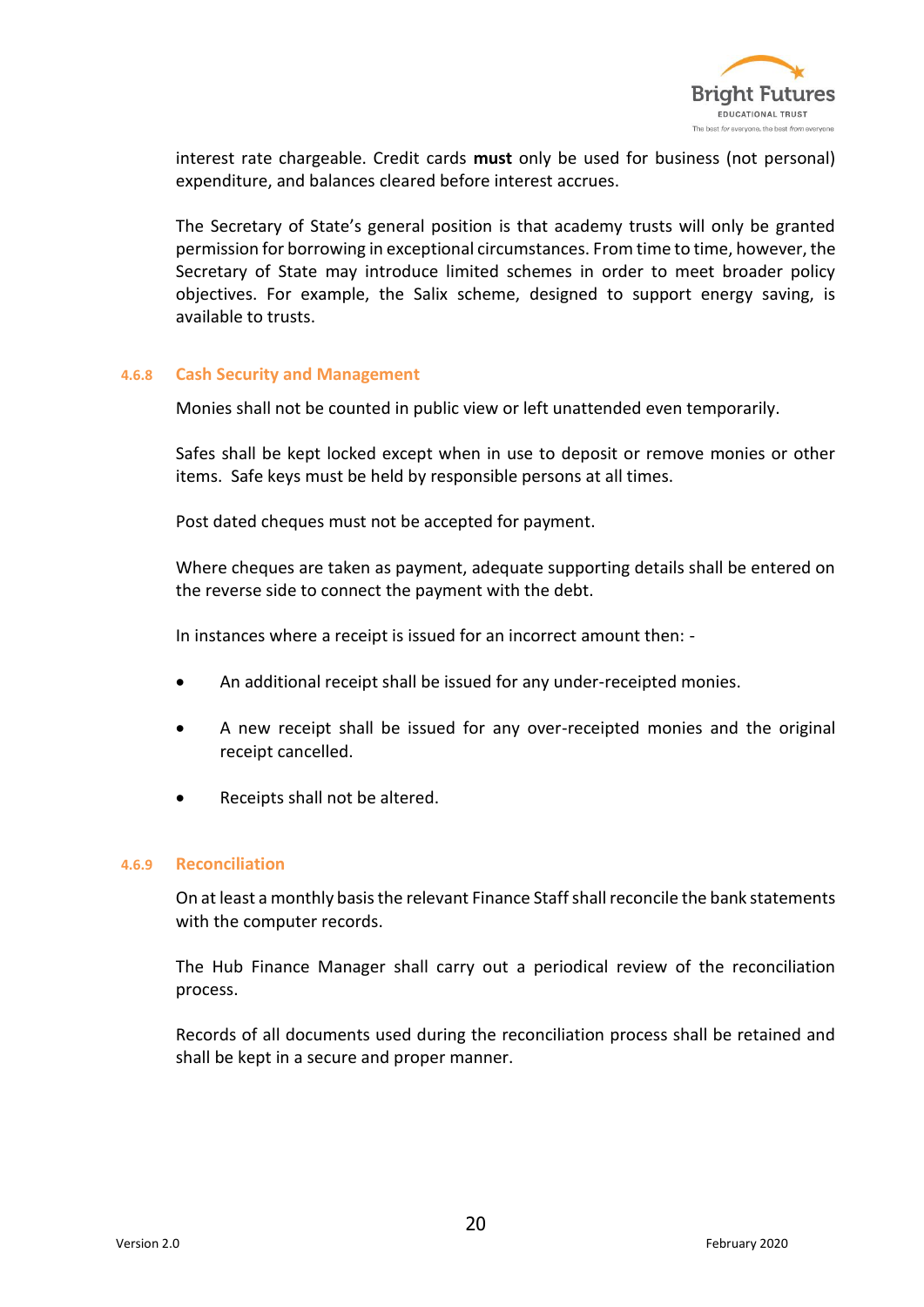

#### **4.6.10 Payroll**

It is the policy of the Trust that staff, whether full-time or part-time, shall only be employed for whom financial provision has been made and the budget approved by the Trust Board.

Access to personnel files shall be strictly restricted to those members of staff with delegated responsibility.

Personnel files shall be kept in a locked cabinet at all times, when not in use by authorised staff, and must be returned at the end of each day.

Authorised HR and Finance staff across the Trust shall be responsible for the provision of relevant information to the payroll bureau to enable all wages and salaries to be paid.

### Amendments

During the year, the payroll will require updating for starters, leavers, pay rises, promotions etc. Such amendments shall only be passed on to the payroll bureau if they are entered on an appropriate form (electronic or paper as appropriate), and authorised by a member of the Senior Management Team. Amendments relating to any member of the SMT (apart from the Principal) should be authorised by the Principal and amendments relating to the Principal should be authorised by the CEO. A copy of each form shall be retained by the Academy.

All payroll amendments are checked by Finance Staff on receipt of reports from the payroll bureau.

## Expenses and Allowances

All claims for payment, which are to be made through the payroll system, shall be made on the standard forms and authorised by the CEO, Chief Operating Officer, Principal or other authorised signatory.

The authorisation of a claim shall be taken to mean that the certifying member of staff is satisfied that the expenses:

- comply with the School or Trusts rates, regulations and procedures
- were properly and necessarily incurred on the School or Trust's behalf
- have been calculated correctly
- have not previously been passed for payment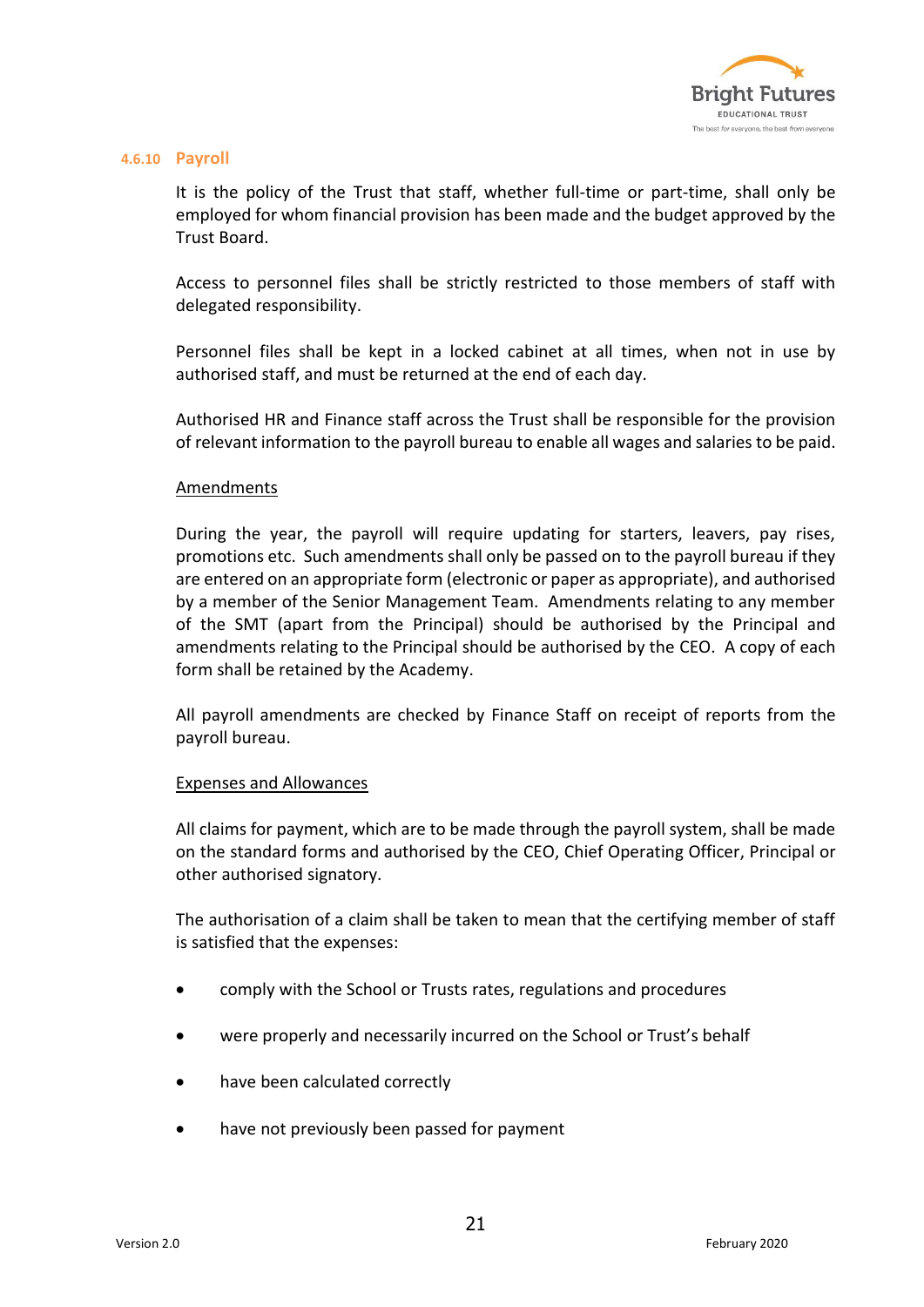

No member of staff shall be allowed to authorise his/her own claim for the payment of expenses. All claims must be authorised by a more senior person. The Principal's claims shall be signed by the CEO. The CEO's claims shall be signed by the Chair of the Trust Board.

Details of the Trust's rules, regulations and procedures in relation to travel and subsistence claims are contained in the Travel and Expenses policy, available from the Trust's Director of Human Resources & Strategy.

#### **4.6.11 Assets**

The Trust **must** seek and obtain prior written approval from ESFA for the following transactions:

- acquiring a freehold of land or buildings;
- disposing of a freehold of land or buildings; and
- disposing of heritage assets beyond any limits set out in the trust's funding agreement in respect of the disposal of assets generally. Heritage assets are assets with historical, artistic, scientific, technological, geophysical or environmental qualities that are held and maintained principally for their contribution to knowledge and culture, as defined in applicable financial reporting standards.

Other than land, buildings and heritage assets, any other fixed asset can be disposed of without the approval of ESFA. The disposal must achieve the best price that can reasonably be obtained, and maintain the principles of regularity, propriety and value for money. This can involve public sale where the assets have a residual value.

Additional guidance is available from the ESFA to help the Trust seek consent for land and buildings transactions. ESFA prior approval **must** be obtained for property transactions which are novel and/or contentious.

Trust assets are those items which are intended for use on a continuing basis in the Trust's activities. Generally such assets shall have a value of more than £250 and a useful economic life of at least three years.

The Local Governing Body of each Academy shall be ultimately responsible for maintaining proper security of all buildings, furniture, equipment, plant, stores and other assets of the Academy.

It is the responsibility of each Principal to maintain an Asset Inventory that contains the details of all separately identifiable assets which comply with the previous definition.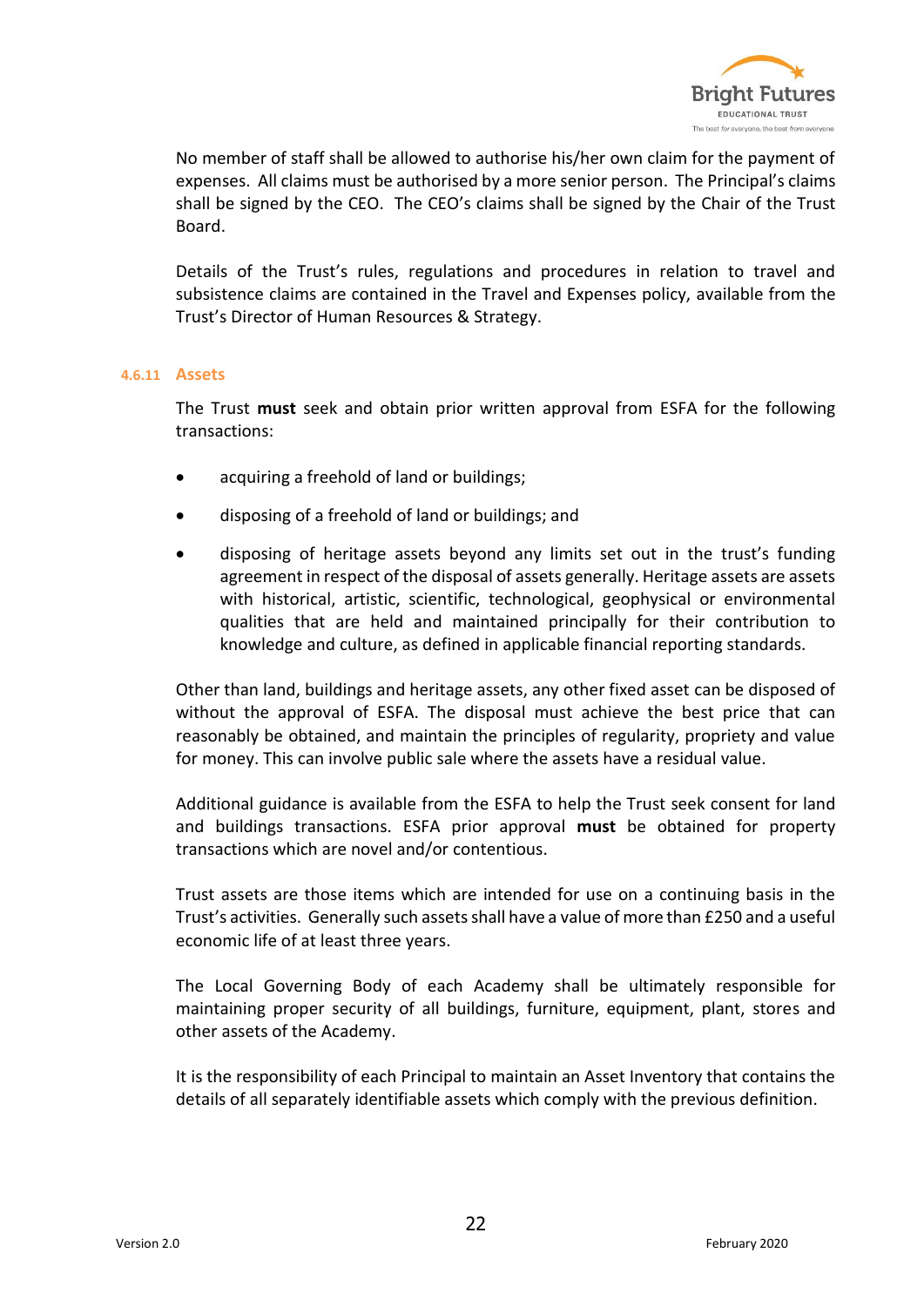

The inventory must hold the details of: -

- Additions
- Disposals
- **Transfers**
- Write-offs
- Damage or loss

Each member of staff who occupies a post of responsibility shall be responsible for maintaining proper security of all equipment, plant, stores and specialist furniture and all other assets under his/her control. As an added measure of security, all serial numbers of IT and audio-visual equipment shall be recorded and maintained separately within the Asset Inventory.

It is the responsibility of all members of staff to take proper care and attention of the Trust's assets. To this end all rooms holding equipment shall be kept secure when not in use.

## Asset Management Plan

In addition to the Asset Inventory, the Trust's Facilities and Estates Team shall maintain an overall Asset Management Plan, detailing the long-term investment needed to maintain the Trust's assets at Academy level. This plan shall cover both fixed and operational assets and will be reviewed at least once per annum by the Audit and Risk Committee. The Plan should be used to inform both the School Development Plan and Annual Budget.

## Capitalisation

All assets over £1,000 will be capitalised and added to the Asset Inventory.

When multiple assets, of the same asset type, are purchased together they will be capitalised if the combined value is more than £1,000, even though the individual value of the assets may be less than £1,000.

Assets will be depreciated over their useful life, in line with the depreciation policy.

Where assets are purchased from a school's annual budget, the asset will be capitalised during the year-end process by the finance team.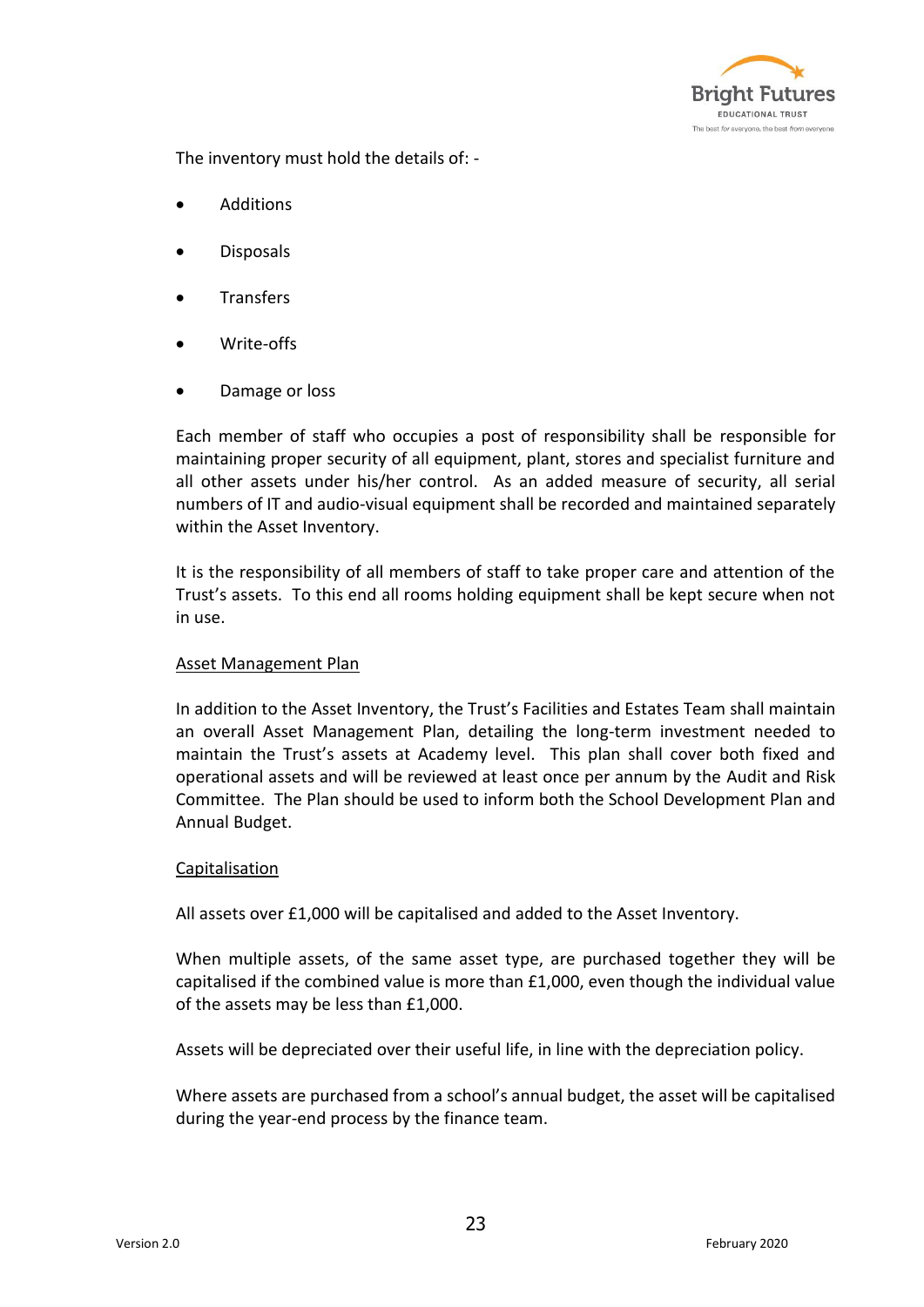

## Disposals

The authorisation of the Trust's Chief Operating Officer shall be required before an asset with an estimated sale value of over £250 is written off.

A department disposing of an asset shall not automatically be entitled to the proceeds of such a disposal. The Principal shall have the discretion to allocate such proceeds to whichever budget heading is determined to be most appropriate.

Where the estimated sale value is less than £250, then the asset may be disposed of by whatever method the Principal considers to be the most appropriate and financially advantageous to the School. Details of the sale should be recorded by the Finance Team.

Where the estimated sale value exceeds £250 then details shall initially be circulated to all other departments within the Trust. If no acceptable bids are received within one week then the asset will be advertised publicly and competitive tenders obtained. The Trust's Facilities and Estates Team will control the tendering process, and the Trust shall notify the ESFA in writing of all such disposals. At the end of the financial year, a list of disposals shall be produced.

In the event of a sale to a member of staff, both the Principal and the Chief Operating Officer must approve the transaction. If the Principal is the purchaser, the Chief Operating Officer and CEO must give their approval.

Items of furniture and equipment written off shall be physically disposed of. A record of the action shall be made by the Facilities and Estates Team and recorded on the Asset Inventory.

The Fixed Asset Disposal Form must be completed and sent to the Financial Controller so the asset can be remove from the accounting records. For IT disposals, a copy of the form must also be sent to the Network Manager to be removed from the IT asset register. A copy of the form to be completed is below. As much detail as possible should be entered onto the form to ensure the asset can be traced to asset records.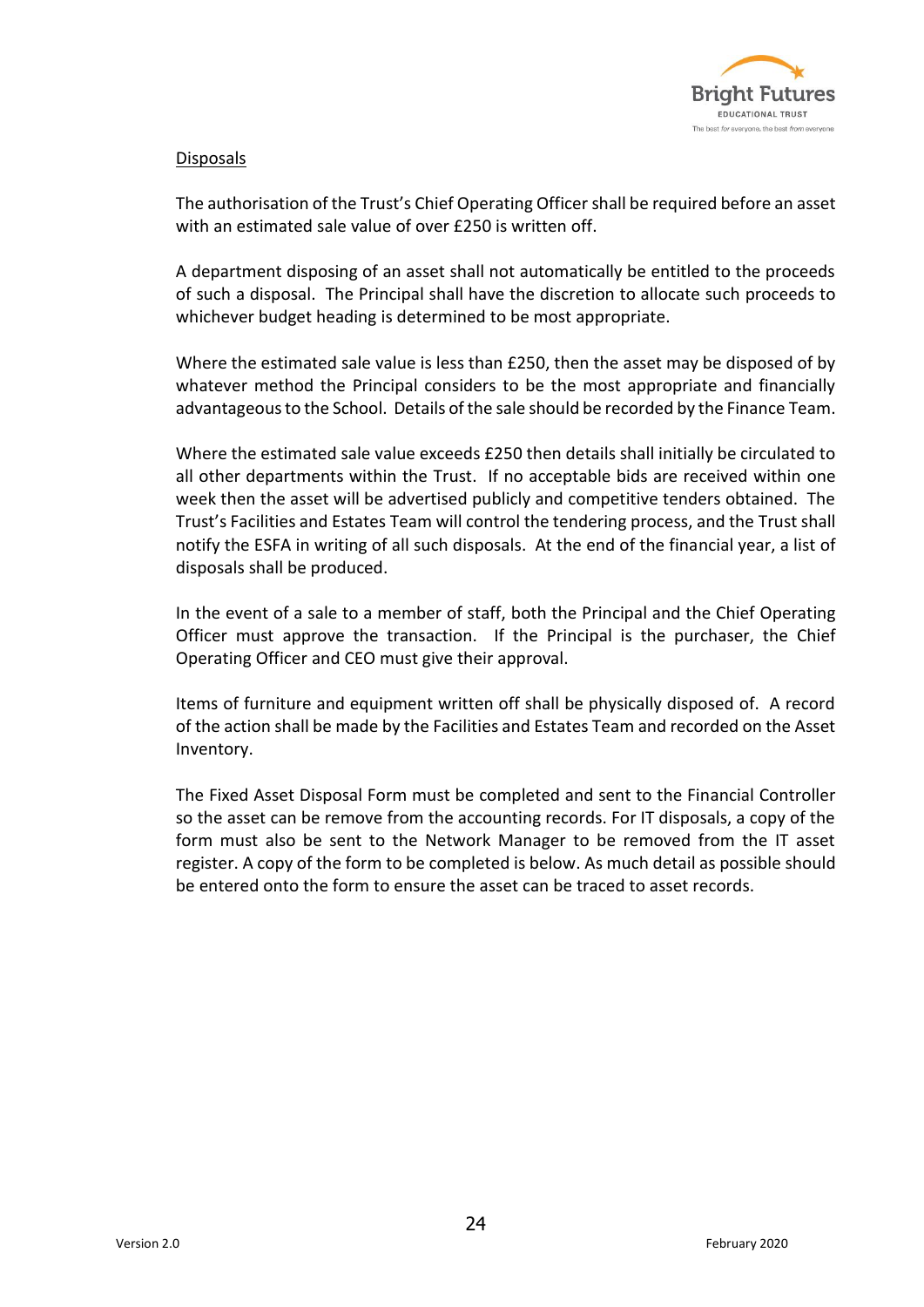

|                | <b>FIXED ASSET DISPOSAL FORM</b><br><b>ACADEMY:</b> |                            |                                         |                                   |                                                  | <b>Bright Futures</b><br>EDUCATIONAL TRUST               |
|----------------|-----------------------------------------------------|----------------------------|-----------------------------------------|-----------------------------------|--------------------------------------------------|----------------------------------------------------------|
|                | <b>Asset</b><br><b>Register</b><br>No.              | <b>Description of item</b> | <b>Quantity to</b><br>be written<br>off | Year of<br>purchase (if<br>known) | <b>Current</b><br>estimated<br>monetary<br>value | Reason for disposal (e.g. expensive to repair, obsolete) |
| 1              |                                                     |                            |                                         |                                   |                                                  |                                                          |
| $\overline{2}$ |                                                     |                            |                                         |                                   |                                                  |                                                          |
| 3              |                                                     |                            |                                         |                                   |                                                  |                                                          |
| 4              |                                                     |                            |                                         |                                   |                                                  |                                                          |
| 5              |                                                     |                            |                                         |                                   |                                                  |                                                          |
| 6              |                                                     |                            |                                         |                                   |                                                  |                                                          |
| $\overline{7}$ |                                                     |                            |                                         |                                   |                                                  |                                                          |
| 8              |                                                     |                            |                                         |                                   |                                                  |                                                          |
| 9              |                                                     |                            |                                         |                                   |                                                  |                                                          |
| 10             |                                                     |                            |                                         |                                   |                                                  |                                                          |
|                | <b>DISPOSAL BY:</b><br><b>APPROVED BY:</b>          |                            |                                         | <b>DATE:</b><br><b>DATE:</b>      |                                                  |                                                          |

#### Loan of Assets

School assets are publicly funded for the benefit of each Academy's students. As such, the loan of school assets to members of staff is not permitted.

## Loss of Equipment

Actual or suspected loss of equipment should be notified to Academy Principal immediately. Equipment lost or suspected lost must be brought to the attention of the Chief Operating Officer.

#### **4.6.12 Insurance**

The Chief Operating Officer shall be responsible for developing an insurance strategy which identifies the risks facing the Trust, the types of insurance cover to protect against these risks and the level of cover proposed, which at a minimum must meet the requirements of the ESFA.

The Chief Operating Officer shall also have the delegated power to authorise any additional or temporary insurance to meet further risks that may arise during the year.

The Principal of the Academy and Chief Operating Officer of the Trust must be notified immediately in writing by staff members of any loss, liability or damage or any event likely to lead to a claim by the Academy or by third parties against the Academy or any of the members of staff and shall take such action as may be necessary to satisfy any insurance policy condition.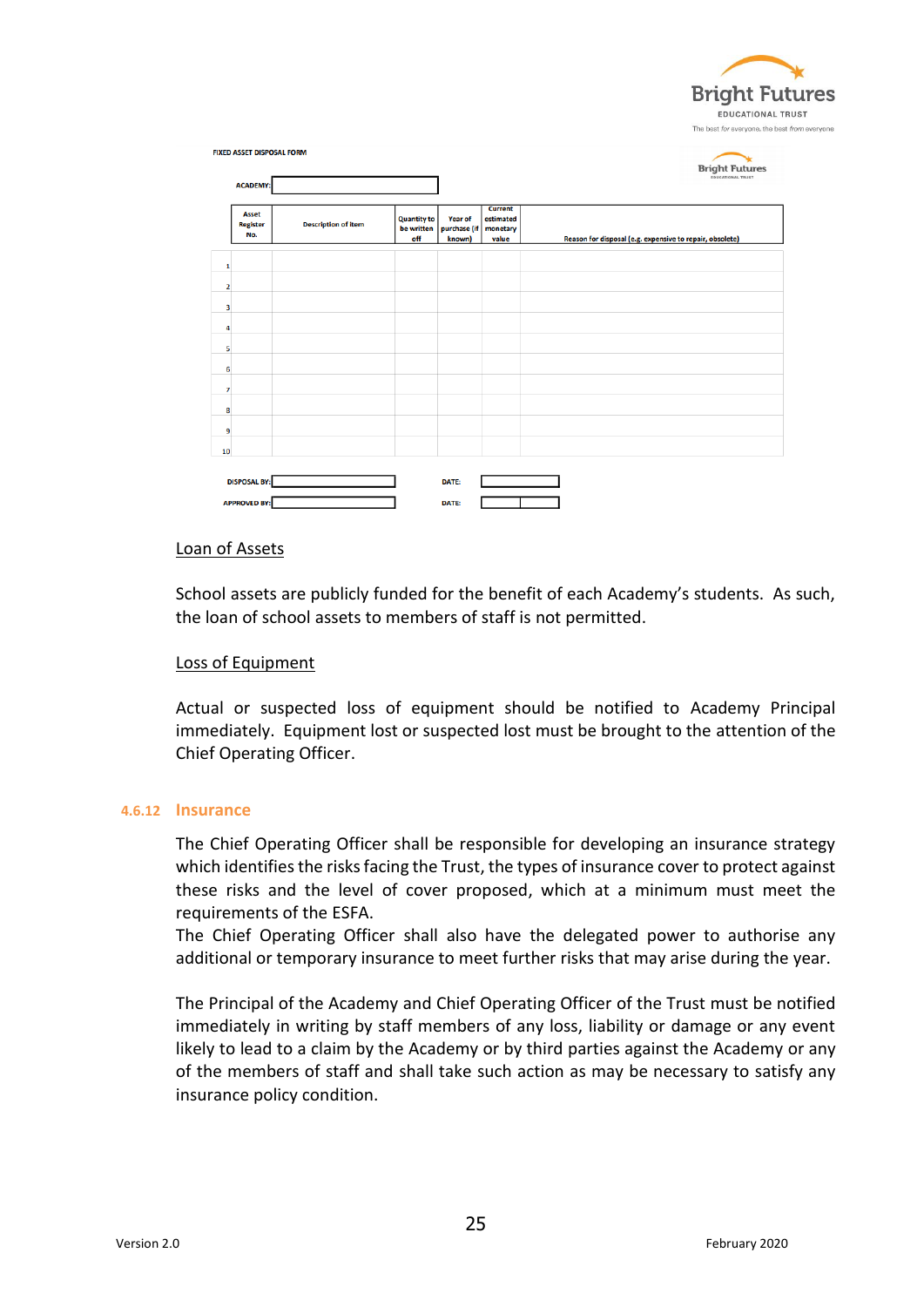

#### **4.6.13 Expenses**

Details of allowable expenses and claim procedures are held in the Trust's Travel and Expenses policy, which is available via the Trust's Director of HR.

#### **4.6.14 Charge Cards**

The Trust holds a charge card centrally and permits Academies to use charge cards for appropriate purposes where the production of an invoice is impractical, for example when booking train tickets. Each transaction must be received with prior written approval of the Principal or Chief Operating Officer.

Cards must be retained in a safe and released only when in use. Sales vouchers, invoices and receipts are passed to the relevant Finance Staff for reconciliation with the bank statement and charge card statement. The expenses are posted to the accounts.

Cards may only be used for Trust purposes and under no circumstances for personal use.

The balance on the cards is paid in full each month by direct debit.

#### **4.6.15 Leasing**

There are two types of lease:

- operating leases: these do not represent borrowing; and
- finance leases: these are a form of borrowing.

The Trust permits Academies to enter into operating leases with the agreement of the Chief Operating Officer.

Operating leases relating to land or buildings require the approval of the ESFA.

In addition the Trust **must** obtain prior approval from ESFA for the following leasing transactions:

- taking up a finance lease on any class of asset for any duration from another party (borrowing);
- taking up a leasehold or tenancy agreement on land or buildings from another party for a lease term of more than five years; and
- granting a leasehold interest, including a tenancy agreement, of any duration, on land or buildings to another party.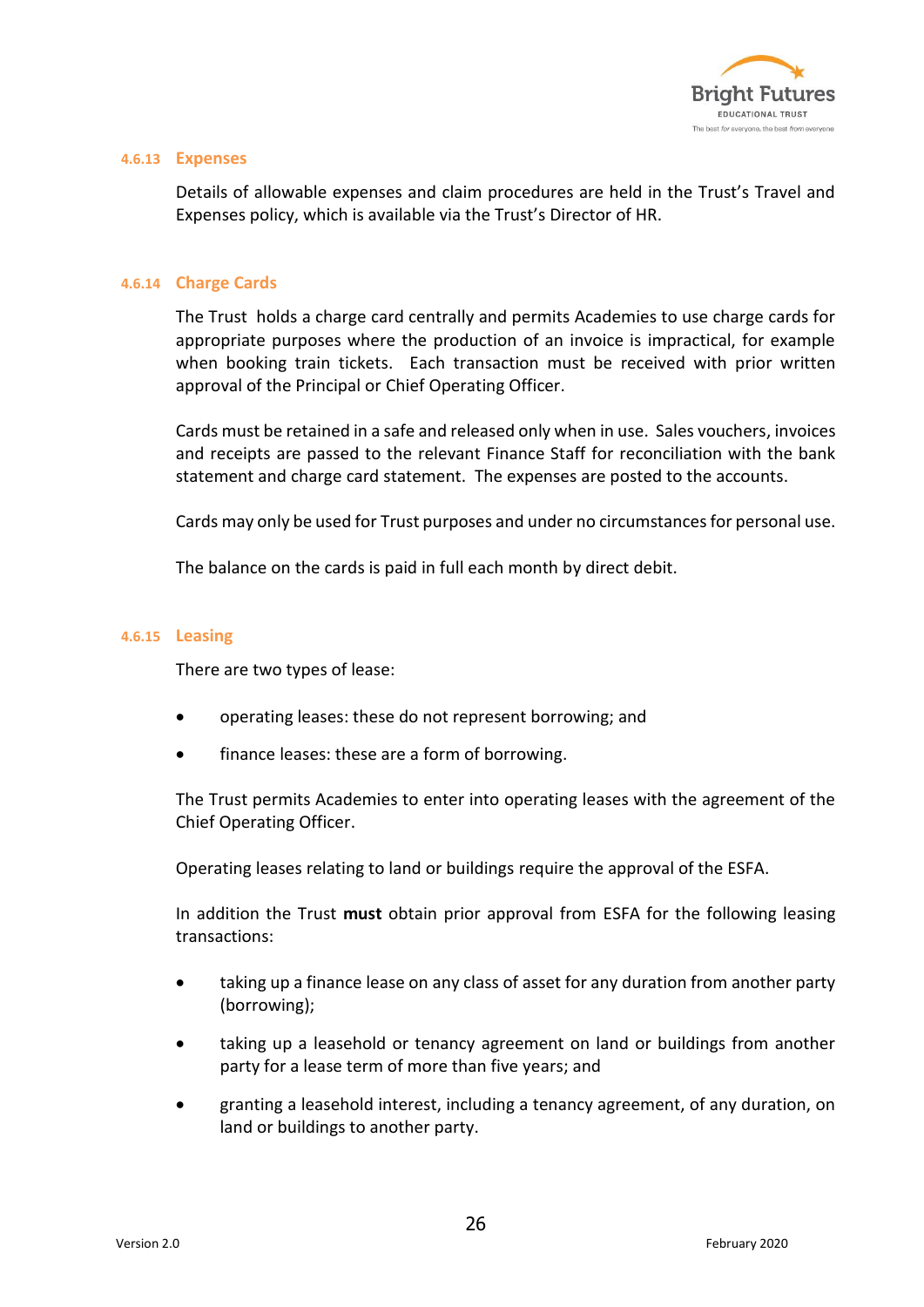

All lease arrangements must maintain the principles of regularity, propriety and value for money, whether or not the prior approval of ESFA is required. The Chief Operating Officer shall seek advice from the external auditor if there is any doubt over whether a lease involves an element of borrowing.

### **4.6.16 Gifts and Hospitality**

The protocols and procedures regarding the acceptance of gifts, hospitality, awards, prizes or any other benefit which might be seen to compromise their personal judgment or integrity are detailed in the Trust's Travel and Expenses Policy. When giving gifts, the Trust **must** ensure that the value of the gift is reasonable, is within the Trust's Delegation Framework, the decision is fully documented, and has due regard to propriety and regularity in the use of public funds.

### **4.6.17 Risk Management**

The Trust Board should make a considered choice about the desired risk profile, taking account of the Trust's legal obligations, business objectives and public expectations.

The Trust **must** recognise, manage and track present and future risks arising from its operations, including a likelihood and impact assessment. The Chief Operating Officer is responsible for maintaining the overall Trust Risk Register.

The Trust's Chief Operating Officer is responsible for making a contingency and business continuity plan setting out what it would do to ensure its continued operation.

#### **4.6.18 Retention of Records**

All accounting and financial records across the Trust shall be kept for a minimum period of seven years from the end of the accounting year to which they relate. These will consist of official orders, paid invoices, accounts raised, bank statements, copies of receipts and cheque stubs.

Certain records will be kept for longer periods:

# **Records Period of Retention** Board and Local Governing Body Minutes *Indefinite* Audit and Risk Committee Minutes *10 years* Annual Accounts *Indefinite* Returns to the LA, DfE and ESFA *10 years* Asset Inventories *Indefinite*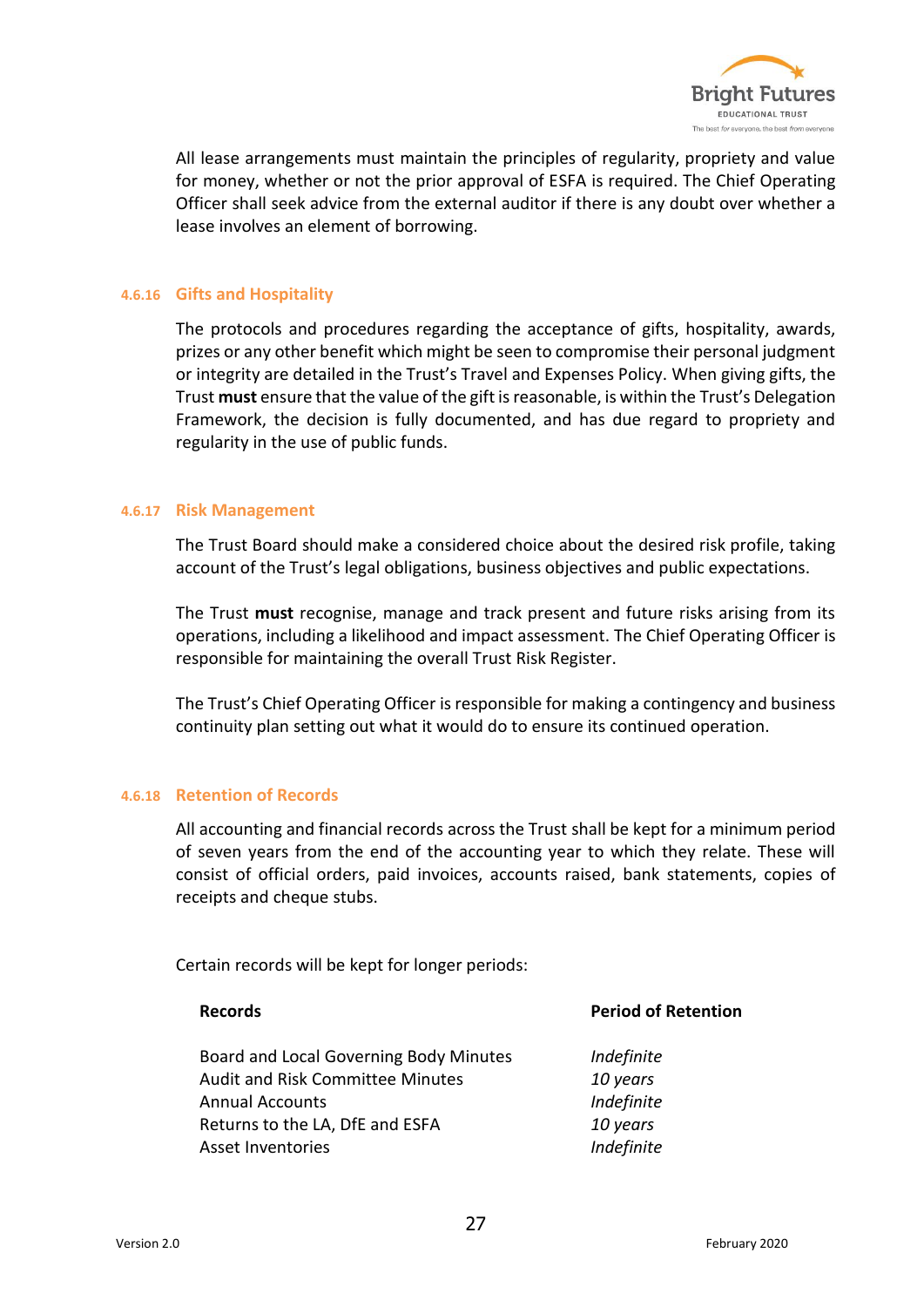

The proper retention of financial records is the responsibility of the Chief Operating Officer. Important documents are kept in a secure and fire-proof location.

## **4.7 Month-End Procedures**

At month end there are accounting activities which must take place to ensure the accounts are a true reflection of the activity which has taken place during the accounting period. There should be a **close off** date where **the period is closed** (day 5) and the accounts are produced and analysed and a commentary is written explaining any significant differences between the budget and actual Year to Date (YTD) and a forecast should be produced showing predicted outturn for each area at the end of the financial year. Once the close date has been reached/agreed, the system period must be locked down and there must be no further processing/backdating of transactions to the closed period.

The following activities must be carried out at month end:

- 1. **Review of the accounts** at the end of the accounting period to determine where accruals or prepayments are required.
- 2. **Accruals and prepayments** prepared, authorised and input on the General Ledger. Accruals should include:
	- i. Expenditure where goods / services have been received during the accounting period but may not yet have been invoiced (this should include expenditure on the credit card which has not yet been invoiced.
	- ii. Income which was generated during the period which may not yet have been invoiced / received.

Prepayments should be posted where:

- i. An invoice or direct debit has been posted into the accounts for a service which is for a period longer than the accounting period e.g. Photocopier leasing where the Direct Debit which has been posted is for 3 months but it is only month  $1 -$  you should then post a prepayment for 2 months.
- 3. **Depreciation** Journals should be prepared and posted for depreciation of assets at year end (see asset guidelines)
- 4. **Bank Reconciliation** this includes all cashbook journals as follows:
	- i. Credit Card Statement
	- ii. Bank Interest
	- iii. Direct Debits (these should be posted during the period where possible)
	- iv. All Income received in the period and paid in to the bank.
- 5. **Cashflow** Cashflow should be recorded to date and a cashflow prediction completed for the next 12 months.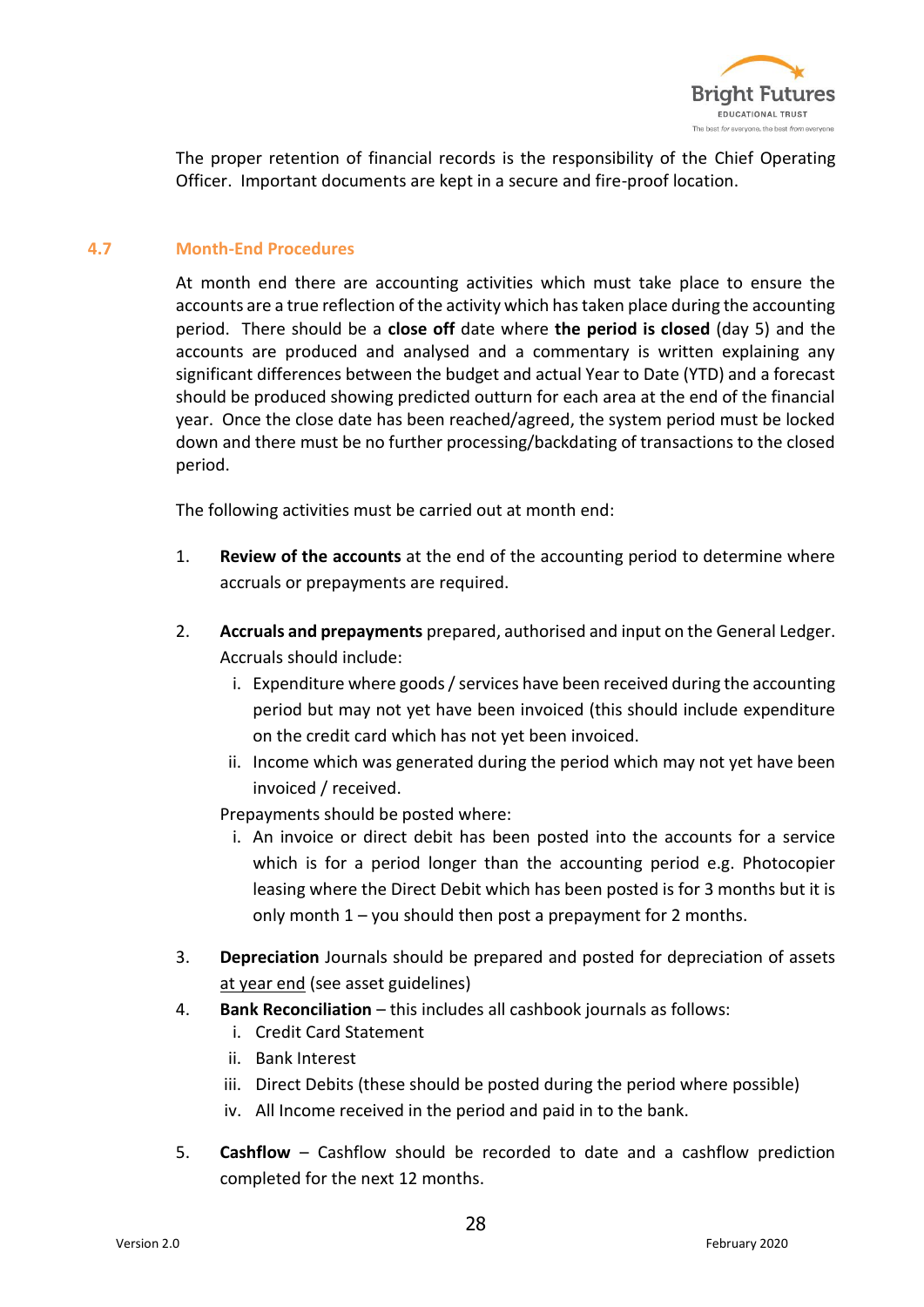

- 6. **Adjustment Journals** once all processing has been completed, a review of the accounts should be carried out to ensure that all activity has been coded to the correct ledger codes and cost centres. Where there are coding errors adjustment journals should be prepared, **authorised by the Chief Operating Officer** and posted to the accounts.
- 7. **Reconciliation –** All Balance Sheet (including control) accounts should be reconciled to ensure there is a full audit trail and understanding of the balances on each account.
- 8. **Management Accounts** A summary report showing the budget v actual to date and a budget holders cost centre report showing the activity at cost centre level should be produced along with a commentary explaining any significant differences. This should be reported to the Principal and LGB in each school and Chief Operating Officer along with the cashflow statement.

Journal Processing – It is important to ensure that all activities which have taken place during the course of the month are accurately reflected in the accounts.

Checklists for Journal Processing and Month-End Procedures produced by the Trust's Central Finance Team must be reviewed and signed off by the Chief Operating Officer.

## **4.8 Financial Reporting**

The Chief Operating Officer is responsible for preparing an annual report and accounts in conjunction with the Trust's Accounting Officer, incorporating accounting policies approved by the Board of Trustees. The accounts must be audited by a statutory auditor.

Financial reports are produced for a variety of different users. These include: -

- Academy Principals
- SMT and Leadership Team
- Heads of Department
- External Auditors
- OFSTED
- ESFA and DfE
- Audit and Risk Committee
- Governing Bodies
- Trust Board
- CEO and Executive Team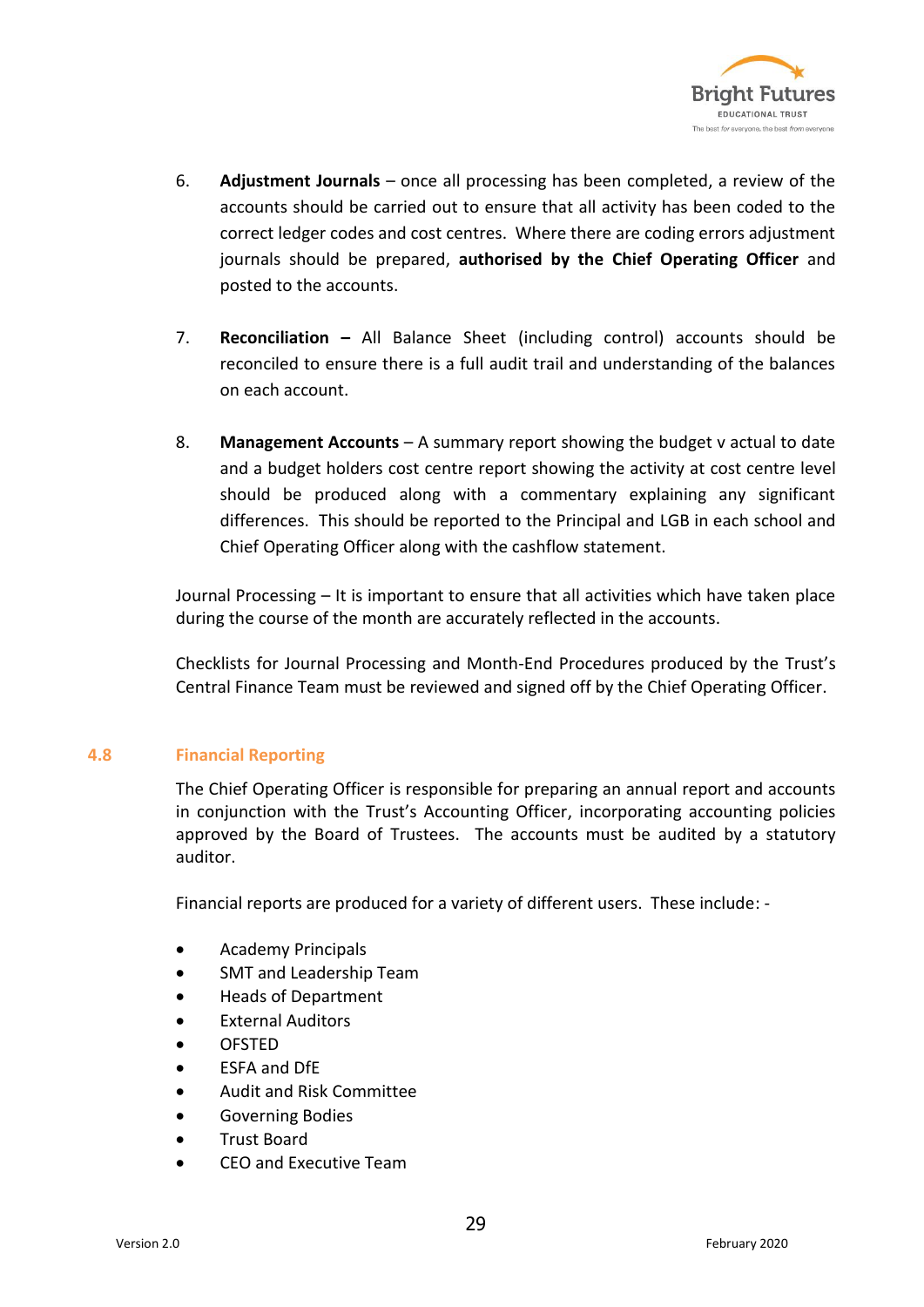

## Reports for Internal Use

Internal reporting is usually based on cost centre information, but the level of detail will depend on the requirements of the end-user. For example, department heads will wish to see details of each individual transaction, whereas the Leadership Team will want an overview of the school-wide situation and details of significant items only.

Following the month-end closedown procedures, monthly management reports are produced for each Academy by the relevant Finance Staff. The Chief Operating Officer produces monthly management information for the Trust Board. Notes of significant variances and relevant explanations where useful are appended to the reports.

### Reports for External Bodies

Reports to the ESFA are produced by the Chief Operating Officer in line with the published ESFA requirements.

Reports for other external bodies, including other government agencies are produced as required in the specified format by the Chief Operating Officer.

## **4.9 Proper and Regular use of Public Funds**

**The Trust must be able to show that public funds have been used as intended by Parliament.** 

Academy trusts are independent institutions and the financial accountability system set out in the EFSA Financial Handbook reflects this by providing Trusts with autonomy over financial transactions arising in the Trust's normal course of business. Some transactions have delegated authority limits beyond which the Trust **must** seek prior approval of ESFA. If unsure about the approval process, the Trust should contact ESFA for further guidance and application forms.

For further details regarding the principles and disclosure requirements, reference should be made to the ESFA Financial Handbook.

## **4.10 Trading with Connected Parties**

The Trust **must** pay no more than 'cost' for goods or services provided to it by the following persons ('services' do not include services provided under a contract of employment):

any member or trustee of the Trust;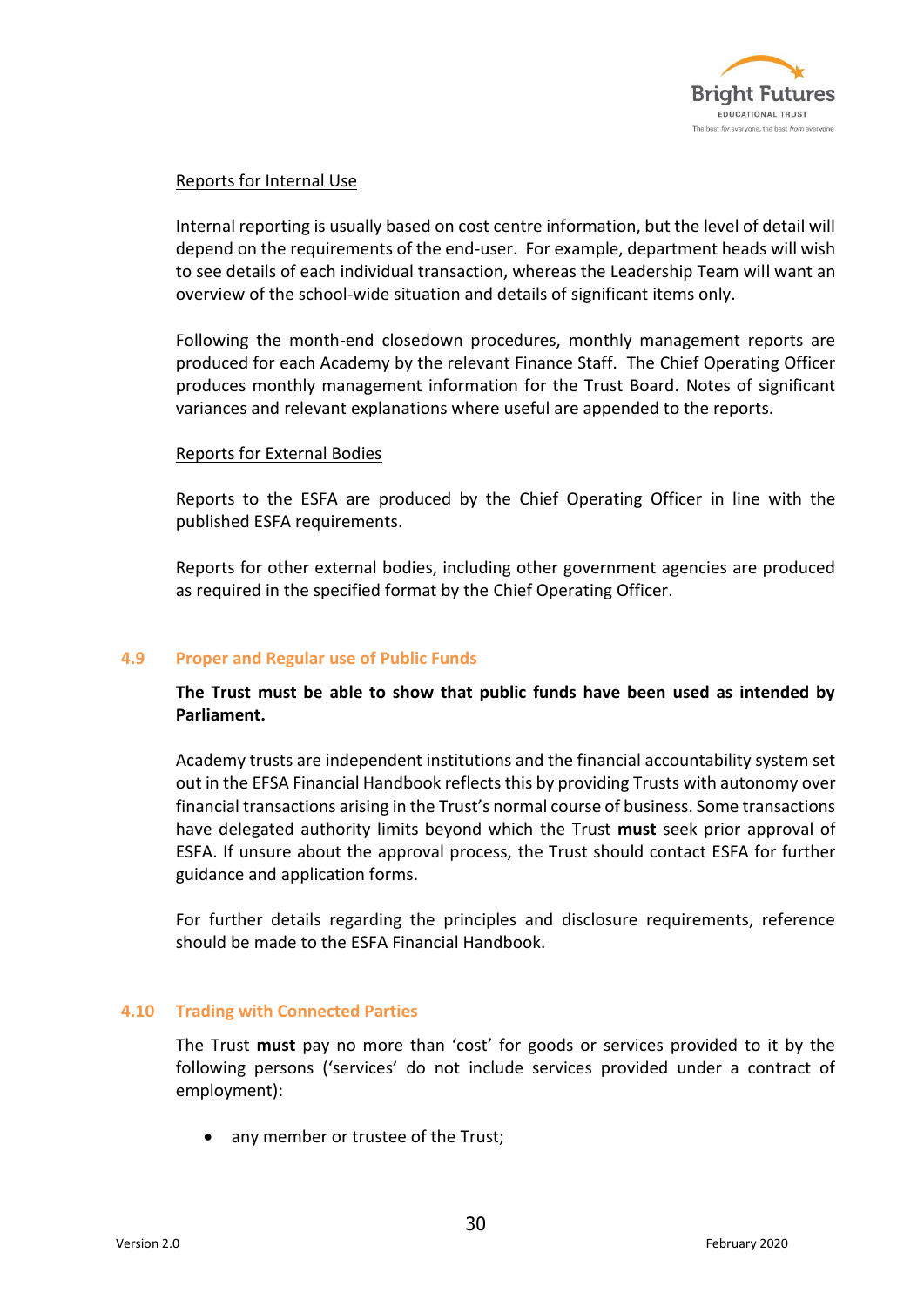

- any individual or organisation connected to a member or trustee of the Trust. For these purposes the following persons are connected to a member, or trustee:
	- o a relative of the member or trustee. A relative is defined as: a close member of the family, or member of the same household, who may be expected to influence, or be influenced by, the person. This includes, but is not limited to, a child, parent, spouse or civil partner;
	- o an individual or organisation carrying on business in partnership with the member, trustee or a relative of the member or trustee;
	- o a company in which a member or the relative of a member (taken separately or together), and/or a trustee or the relative of a trustee (taken separately or together), holds more than 20% of the share capital or is entitled to exercise more than 20% of the voting power at any general meeting of that company;
	- o an organisation which is controlled by a member or the relative of a member (acting separately or together), and/or a trustee or the relative of a trustee (acting separately or together). For these purposes an organisation is controlled by an individual or organisation if that individual or organisation is able to secure that the affairs of the body are conducted in accordance with the individual's or organisation's wishes;
- any individual or organisation that is given the right under the Trust's Articles of Association to appoint a member or trustee of the Trust; or anybody related to such individual or organisation;
- any individual or organisation recognised by the Secretary of State as a sponsor of the academy trust; or anybody related to such individual or organisation.

A body is related to another individual or organisation if it: is controlled by the individual or organisation; or controls the organisation; or is under common control with the individual or organisation. For these purposes control means:

- holding more than 20% of the share capital (or equivalent interest); or
- having the equivalent right to control management decisions of the body; or
- having the right to appoint or remove a majority of the board or governing body.

The 'at cost' requirement applies to contracts for goods and services from a connected party:

- agreed by the Trust on or after 7 November 2013; and
- exceeding £2,500, cumulatively, in any one financial year of the trust.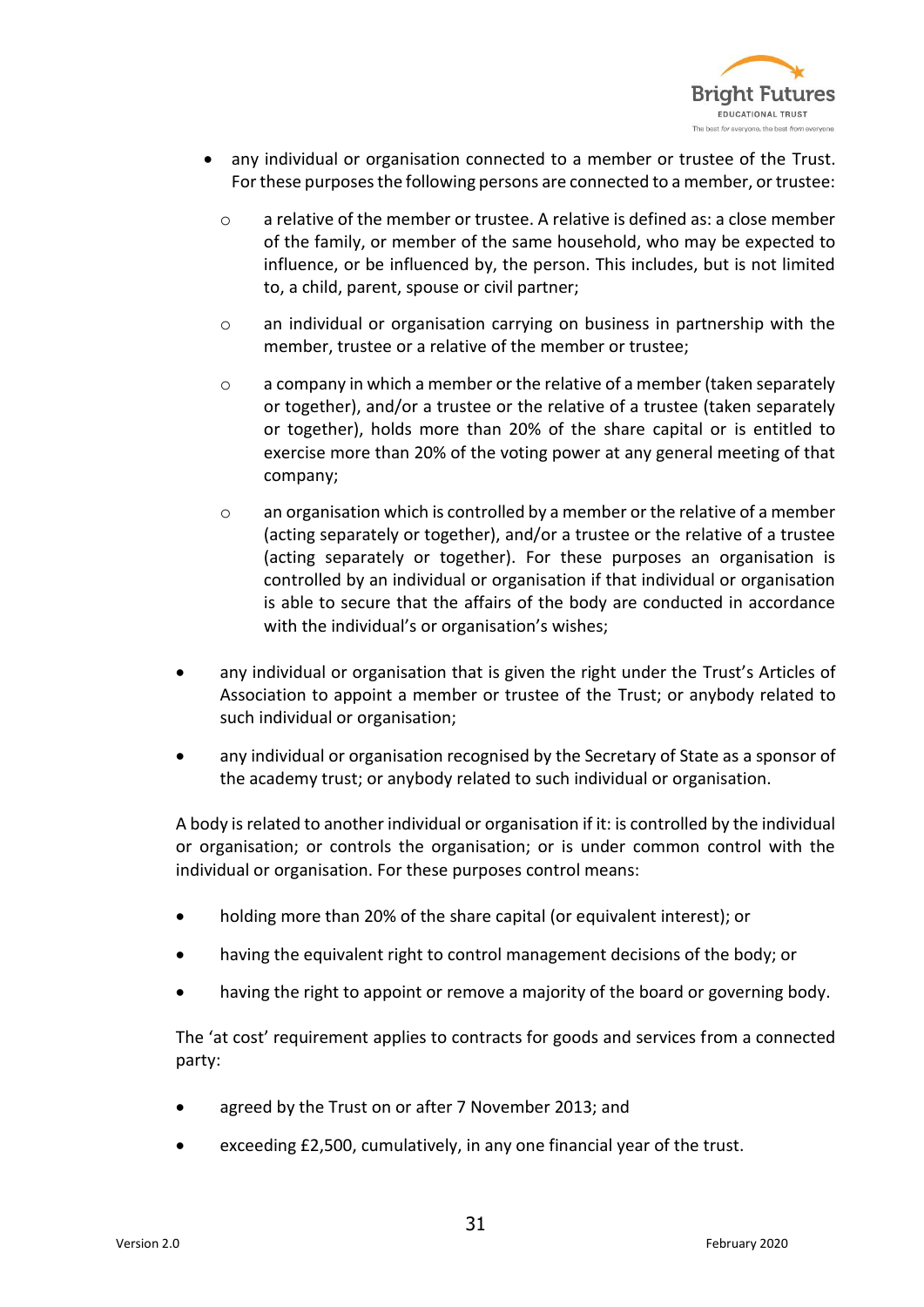

For these purposes, where a contract takes the Trust's cumulative annual total with the connected party beyond £2,500, the element above £2,500 must be at no more than cost.

In relation to organisations supplying legal advice or audit services to the Trust, the 'at cost' requirement applies where the organisation's partner directly managing the service is a member or trustee of the trust, but not in other cases for those organisations. The Companies Act 2006 and the ethical standards of some professions also contain requirements which may prevent certain professionals from acting as a trustee of the Trust.

The 'at cost' requirements do not apply to the trust's employees unless they are also one of the parties described above.

The Trust **must** ensure that any agreement with an individual or organisation referred to above to supply goods or services to the Trust is properly procured through an open and fair process and is:

- supported by a statement of assurance from that individual or organisation to the trust confirming that their charges do not exceed the cost of the goods or services; and
- on the basis of an open book agreement including a requirement for the supplier to demonstrate clearly, if requested, that their charges do not exceed the cost of supply.

For these purposes the cost will be the **'**full cost' of all the resources used in supplying the goods or services. Full cost includes:

- all direct costs (the costs of any materials and labour used directly in producing the goods or services); and
- indirect costs (comprising a proportionate and reasonable share of fixed and variable overheads).

Full cost **must not** include an element of profit.

Whilst these provisions do not apply to contracts of employment, the same principles of securing value for money and using public money properly, including managing conflicts of interest, will still apply. Salaries paid should be appropriate to the individual's skills and experience and the salary rates paid in the wider market.

## **4.11 Novel and/or Contentious Transactions**

Novel payments or other transactions are those of which the Trust has no experience, or are outside the range of normal business activity. Contentious transactions are those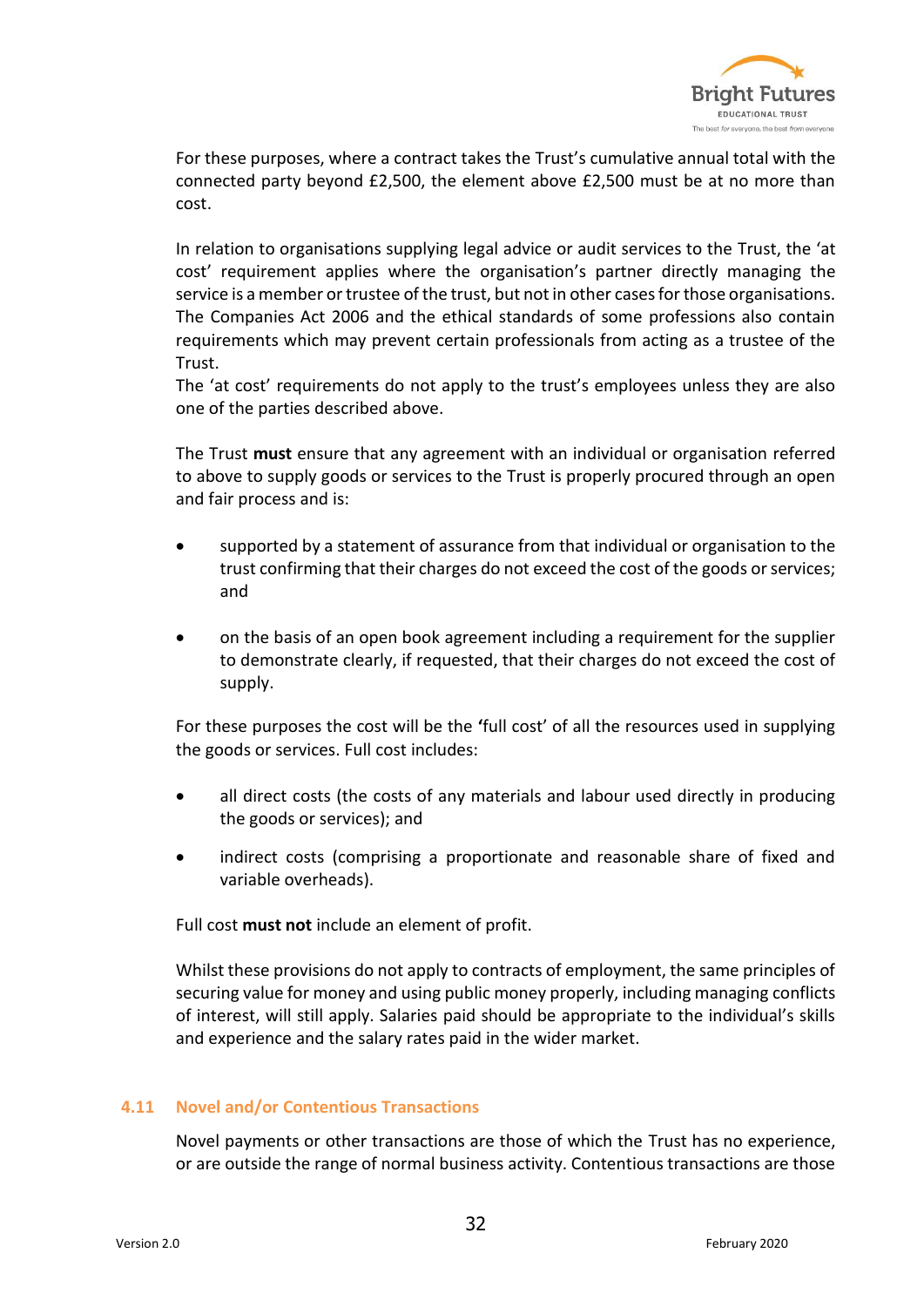

which might give rise to criticism of the Trust by Parliament, and/or the public, and/or the media. Novel and/or contentious transactions **must** be referred to the ESFA by the Chief Operating Officer for explicit prior authorisation.

## **4.12 Whistleblowing**

The Trust procedures for whistleblowing are documented in the Whistleblowing Policy.

Furthermore, the Trust **must** ensure that the use of confidentiality clauses associated with staff severance payments do not prevent an individual's right to make disclosures in the public interest (whistleblowing) under the Public Interest Disclosure Act 1998.

### **4.13 Financial Complaints Handling**

For the purpose of this section, a complaint is defined as an expression of dissatisfaction. Complaints may be received from;

- Staff
- External Funders
- Governors / Sponsors
- Auditors
- Members of the Public

All investigations will be conducted with due regard to Human Resource policies and guidance relating to the rights of staff; also Trust Safeguarding policies.

In the event that the Trust wishes to register a complaint with an external organisation e.g. funders, auditors etc. this will be facilitated and managed via the Chief Operating Officer. The Chief Operating Officer will liaise with and obtain approval from the Audit Committee before any formal complaint is registered with an external organisation.

## **4.13 Bribery and Fraud Prevention**

The Trust is committed to the highest standards of probity and accountability and has a zero tolerance policy towards fraud, bribery and any form of dishonesty in its transactions. The Trust derives much of its income from public funds and other charitable organisations, and so has a particular responsibility to ensure that income and resources are used solely and properly for the purposes intended. The Trust is committed to reducing its risk of fraud to the lowest possible level.

A positive culture of transparency, aligned with good awareness of both internal controls and the possible indicators of fraud, will help to ensure that the Trust continues to protect its assets and safeguards its disbursement of public monies. Fraudulent activities can include theft.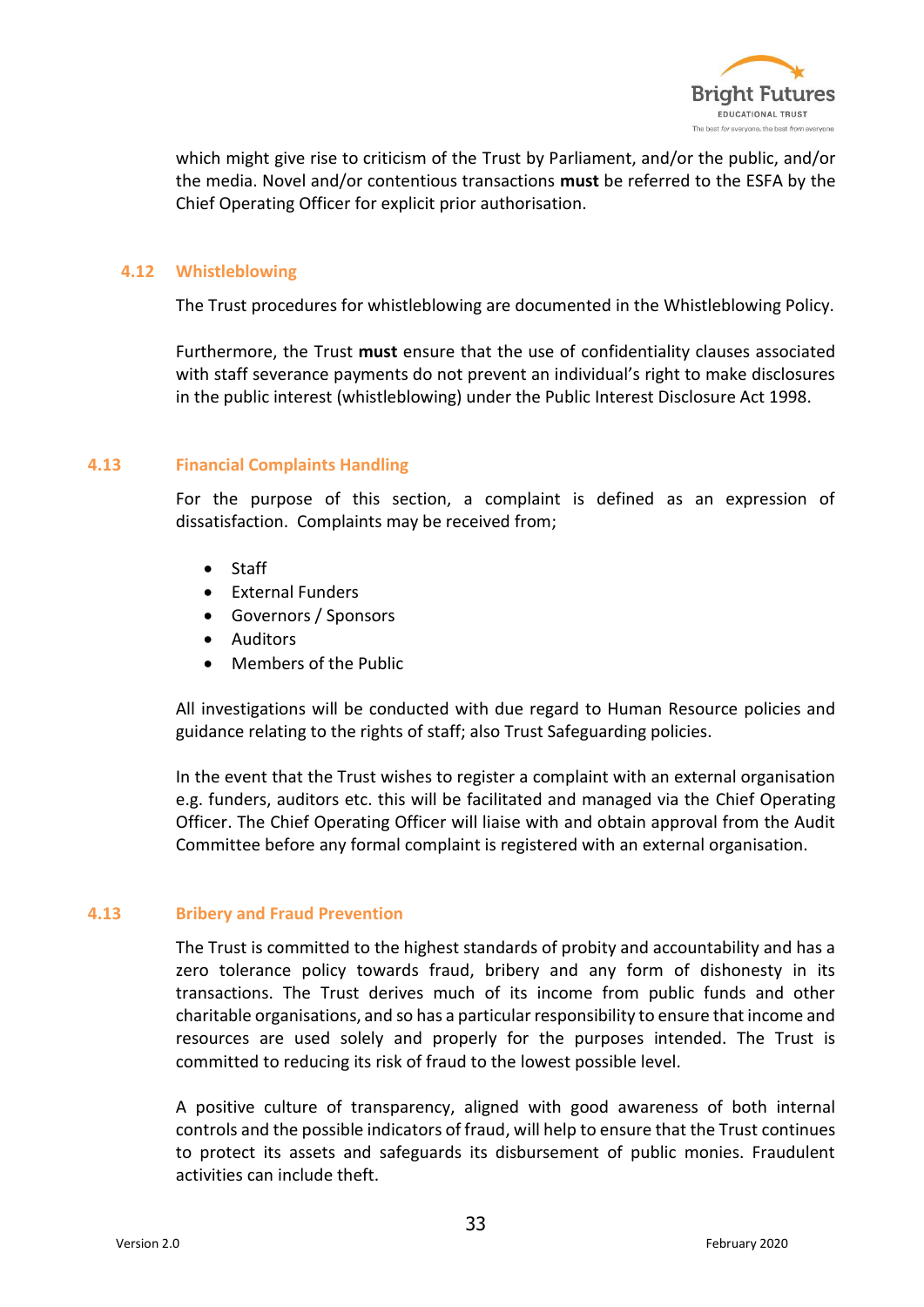

The Trust expects that all staff will exercise the highest standards of probity in their conduct. This will include the following:

- Accountability: Actions of Trust staff within each of its academies must be able to stand the tests of audit, propriety and professional codes of conduct;
- Probity: absolute honesty and integrity should be exercised in dealing with assets, staff, students, suppliers and the public;
- Openness: the Trust's activities should be sufficiently public and transparent to promote confidence between the Trust and its funding partners, staff, students and the public.

Acts of bribery, theft, fraud and deliberate falsification of records by staff employed anywhere within the Trust, are considered acts of gross misconduct in terms of the Trust's staff disciplinary procedures. The CEO and Chair of Trustees should be informed of all suspected or detected fraud at the earliest opportunity. Where there is direct evidence of fraud (or suspected fraud), the Trust's policy is to advise the police. The Trust will co-operate fully with the police and pursue prosecutions where advised that this is feasible.

Senior leaders and managers should note that anyone suspected of committing a crime has rights under the law. Therefore, no action (such as interviewing staff) should be taken in cases of suspected fraud without prior consultation with the CEO. It is important that any criminal investigation takes precedence over internal disciplinary investigations. Continuing with an internal investigation when a criminal investigation is underway can invalidate both processes and jeopardize any legal or disciplinary proceedings.

The creation of a positive anti-fraud awareness culture is a key objective of this policy. Staff are required to understand the potential risk of fraud faced by the Trust and each of its academies and that fraud is a serious matter. It is the responsibility of all staff to be 'fraud aware' and take the necessary steps to minimise the risk to the Trust. To facilitate this, the Anti-Fraud & Corruption Policies will be made available to all Trust staff at each of its academies.

Managers have the prime role in the prevention of fraud; the effective enforcement of the Trust's internal controls is a management responsibility. Managers should therefore be alert to the possibility that unusual events may be the symptoms of fraud or attempted fraud. Employees with managerial responsibility are also responsible for ensuring that adequate systems of internal control exist within their area of responsibility, appropriate to the risk involved and that those controls are properly operated and complied with by all staff.

The practical requirements of managers are to: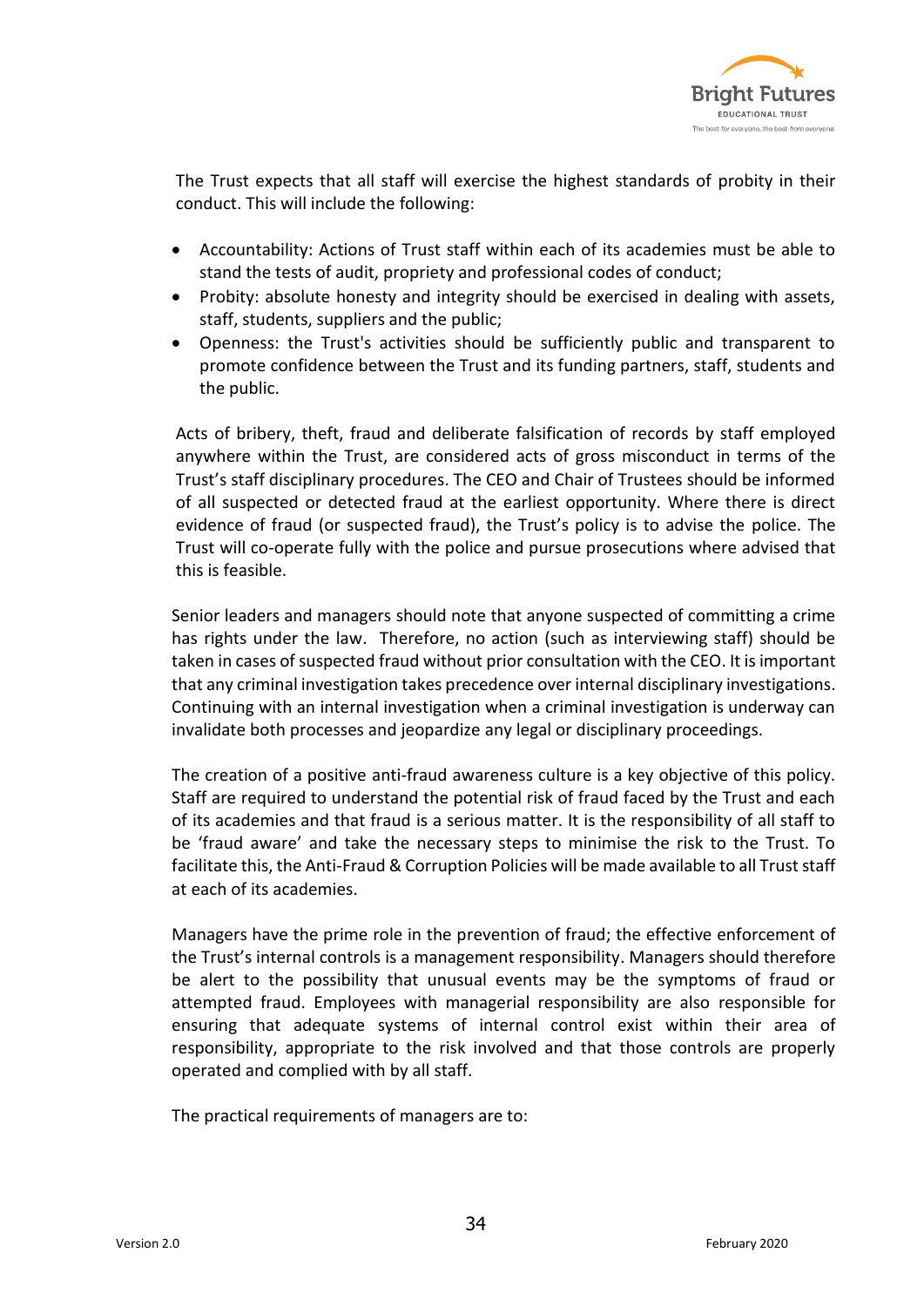

- Have an understanding of the fraud risks in their areas and to consider where processes under their control might be at risk.
- Have adequate processes and controls in place to prevent, deter and detect fraud.
- Be diligent in their responsibilities as managers, particularly in exercising their authority in authorising transactions such as timesheets, expense claims, purchase orders and contracts.
- Deal effectively with issues raised by staff including taking appropriate action to deal with reported or suspected fraudulent activity.
- Report suspected frauds according to the process outlined
- Provide support / resource as required to fraud investigations.

All staff are responsible for:

- Acting with propriety in the use of Trust resources and in the handling and use of Trust funds, whether they are involved with cash or other forms of payment systems, receipts or dealing with contractors and suppliers;
- Being alert to the possibility that unusual events or transactions could be indicators of fraud;
- Reporting details immediately to their line manager or where appropriate directly to the Chief Operating Officer if they suspect that a fraud or irregularity has been committed or see any suspicious acts or events;
- Co-operating fully with Trust employees or agents conducting internal checks or reviews or fraud investigations.

Staff should feel free to bring to management's attention areas of weakness they have identified in the procedures they use and to suggest improvements to these procedures to reduce the possibility of fraud. Confidentiality will be respected

A key factor in guarding against fraud is for there to be adequate segregation of duties, so that no one individual has overall management of payments, income or assets. Clear division of responsibility will therefore be defined in all processes associated with these activities.

The Trust is committed to maintaining an honest and open environment to reduce the risk of fraud to the lowest possible level and to the rigorous investigation of any suspected fraud. The Trust therefore encourages anyone having reasonable suspicions of fraud to report them. No employee will be disadvantaged in any way as a result of reporting reasonably held suspicions. Such suspicions should be raised in the first instance with the immediate line manager, or should the line manager be the subject of suspicion, the next most appropriate senior person. The line manager should then raise the matter with the Chief Operating Officer. If the Chief Operating Officer is subject to suspicion then the matter should be raised directly with the CEO. The CEO should raise the matter with the Audit Committee.

The CEO must report to Chair of Trustees and the Audit Committee without delay, serious weaknesses, significant fraud or irregularity or any major accounting or other control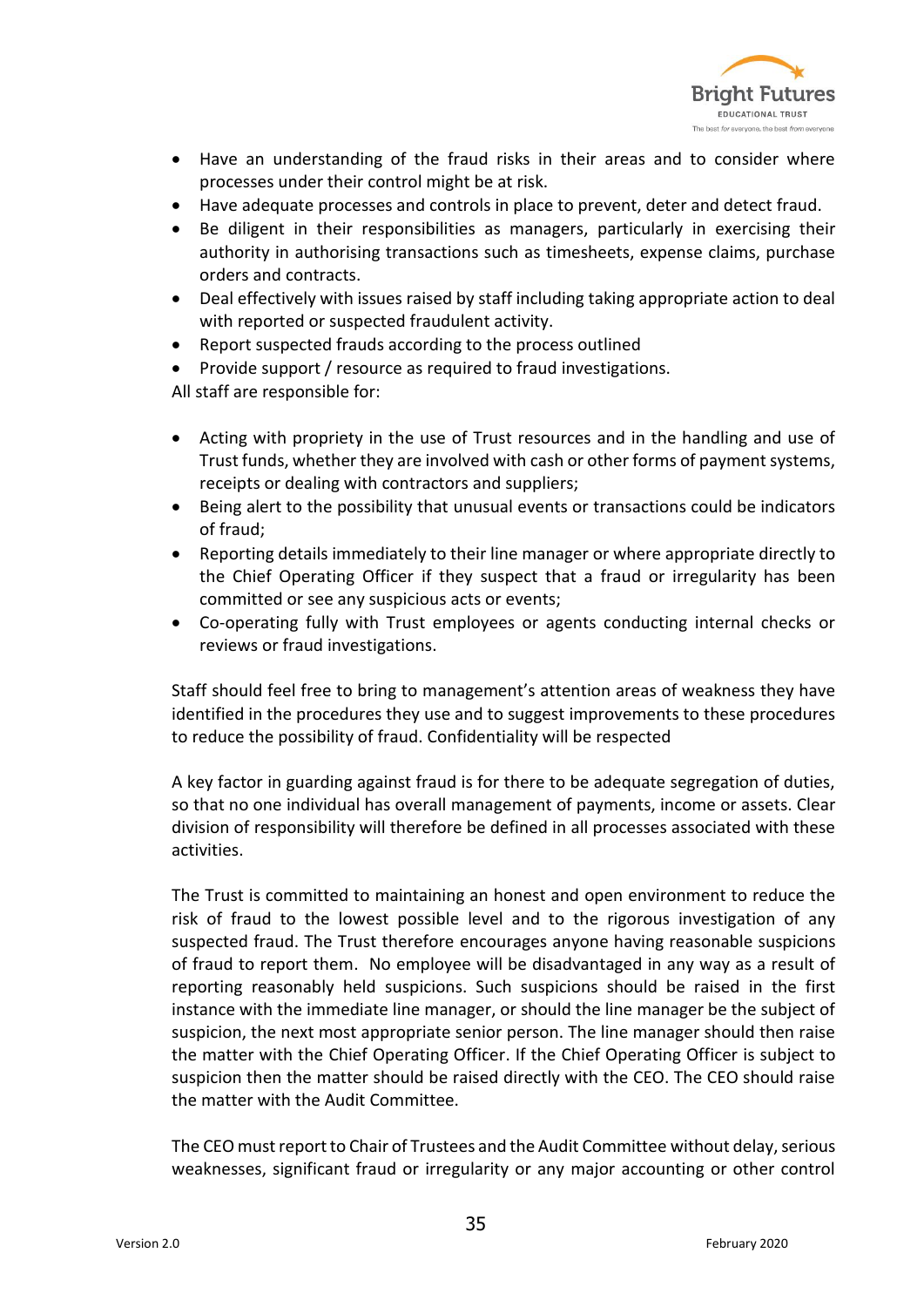

breakdown which comes to light, other than through the external auditor's work as these will be reported to these parties by the external auditor directly.

Serious weakness includes an activity that has or may result in an attempted, suspected or actual significant fraud. Significant fraud is usually where one or more of the following applies:

- The sums of money involved are, or potentially are, in excess of £10,000;
- The particulars of the fraud are novel, unusual or complex;
- There is likely to be public interest because of the nature of the fraud or the people involved.

The CEO must also report any suspected fraud to the ESFA in line with any values specified in the annual funding letter if such an amount is specified.

With regard to bribery, Trust employees working in any of its academies or any other person working on behalf of the Trust must not:

- Offer or make a bribe, unauthorised payment or inducement of any kind to anyone;
- Solicit business by offering a bribe, unauthorised payment or inducement to a third party;
- Accept any kind of bribe, unauthorised payment or inducement that would not be authorised by the Trust in the normal course of events.

Trust employees or any other person working on behalf of the Trust must:

- Refuse any bribe, inducement or unauthorised payment that is offered in a clear manner that could not lead to any misunderstanding;
- Report all such offers received;
- Report all perceived or potential breaches of this policy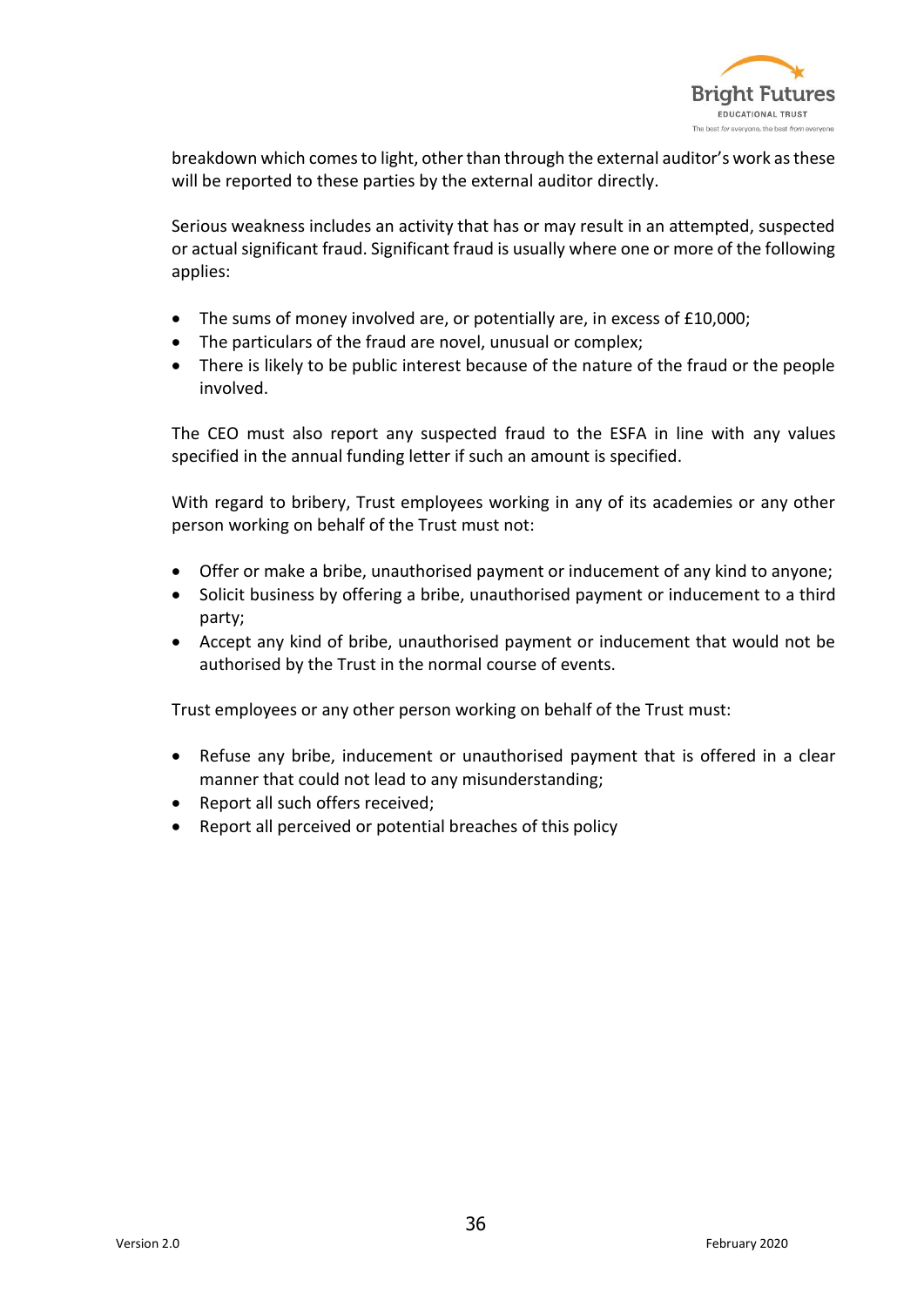

## **Part 5: Purchasing and Procurement**

## **5.1 Procurement Policy**

The Trust has implemented a Procurement Policy which details the procedures to be followed when making purchasing decisions regarding good or services. The Procurement Policy and accompanying Procurement Decision Tree are available from the Chief Operating Officer.

## **5.2 Requisitions and Purchase Orders**

No member of staff, including the Principal, is authorised to raise a purchase order requisition for goods or services not budgeted for or for. Likewise, staff and the Principal are not permitted to raise a purchase order requisition for sums that exceed the budgeted provision.

A purchase requisition form must be completed and authorisation obtained from the appropriate budget holder, before passing to the Finance Staff, who will ensure that the correct coding and cost centre are recorded. It should be noted that a budget holder can only purchase items from their own budget allocation. All order requests shall state quantities, prices, supplier details and a full description of the goods.

The Finance Officer responsible for entering the requisition will check that there are sufficient funds available and enter onto the financial management software. Insufficient funds will lead to the rejection of the purchase requisition and the order will not be placed.

Once the order has been authorised 'on-screen', an order number is automatically allocated. Official orders shall be used for the purchase of goods for the School itself and in no circumstances shall orders be used for other purposes.

This procedure, which is not time consuming, must not be overruled or bypassed for the supply of work, goods or services placed as a matter of urgency. Goods and services **must not** be requisitioned without an approved purchase order

Cancelled orders shall be marked "cancelled order", dated and a brief explanation given. All cancelled or spoilt orders shall be retained

## **Agency Staff**

The Trust is committed to ensuring that Teaching and Learning is uninterrupted. It is inevitable that at times there will be a demand for short-term agency workers to cover such absences as sick leave. Prior to considering the use of agency staff, Principals and Heads are required to consider utilising cover supervisors and other teaching staff who have available non-teaching hours for cover. Quality of teaching and learning and outcomes must also be considered, as must budget availability.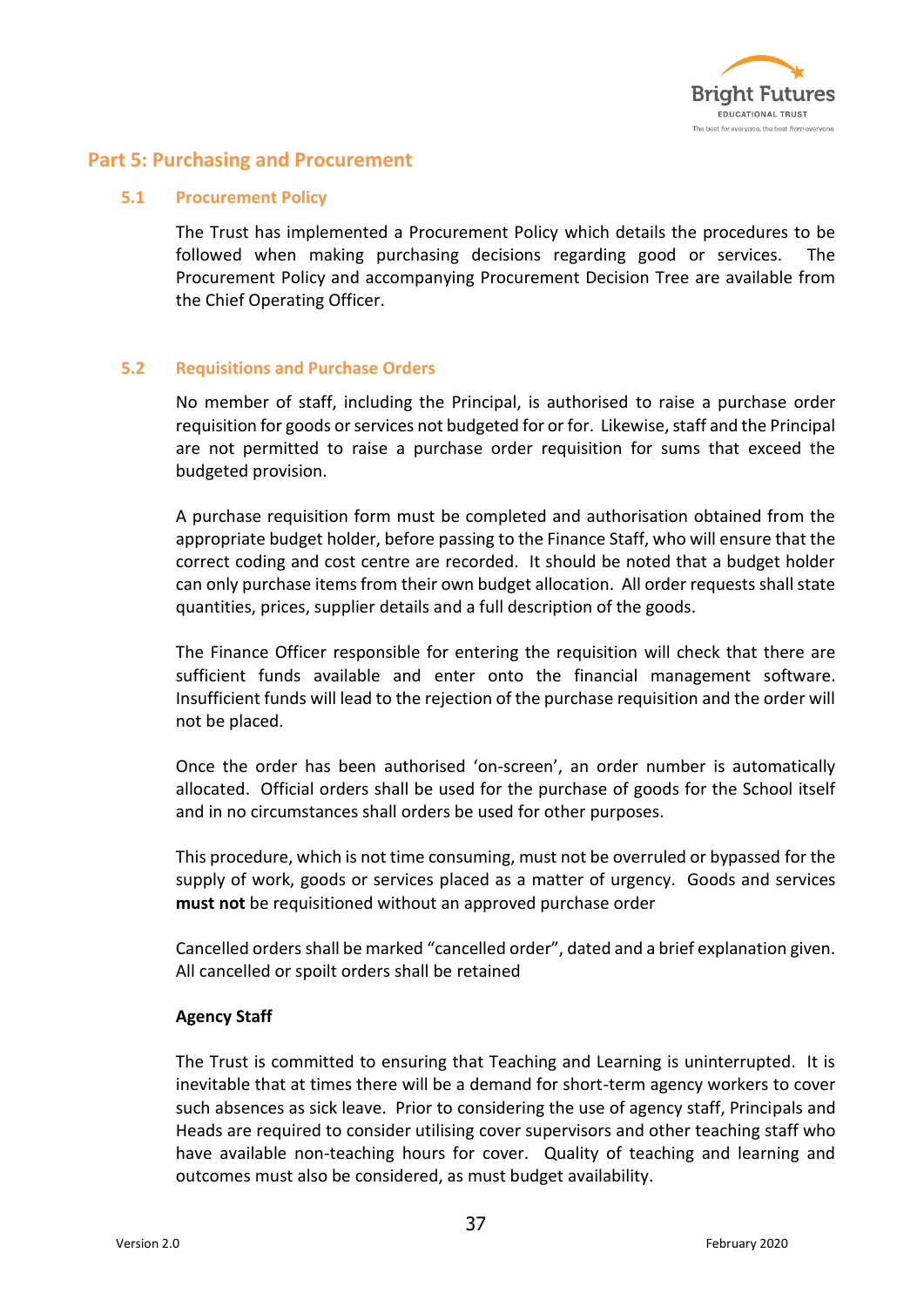

Agency staff can be used to cover for;

- Short term teaching staff absences including planned and sickness absence
- Short term (no longer than one term) teaching staff vacancy cover, whilst the recruitment process is taking place.

Agency staff should not be used within any school long term and should not be used for associate staff posts. Maternity should be covered via the use of short-term contracts.

The principal or Head of School holds ultimate responsibility for the Agency Staffing budget. As with other budgets the Agency Staff budget must not be exceeded without prior authorization of the Chief Operating Officer and Chief Executive.

Breaches of Agency Staffing expenditure will be specifically reported to the Executive Team, Audit & Risk Committee and Trust Board. Principals and Heads will be required to provide an account (written or in person) of why they have breached the Trusts Financial Regulations.

## **5.3 Goods Received**

The originator is responsible for ensuring that the goods or services received comply with the order specification. Delivery notes shall be checked, signed and sent to the Academy's Finance Team. The supplier/carrier shall be notified of shortages or rejected items.

## **5.4 Payment of Invoices**

When a purchase invoice is received it shall be passed initially to the finance office.

The invoice will be grid stamped. Any price increases will be queried by the Finance Officer and the originator of the order will be informed of any change in terms and conditions.

The Finance Officer will check prices, calculations, trade discounts, other allowances, credit and VAT are correct, and will then enter the details on the computerised financial management information system.

The Finance Officer will verify the validity of the invoice, initial the hard copy, and authorise the invoice for payment on the financial management information system.

Once the invoices have been authorised, the Finance Officer will prepare a payment run (via BACS or cheque) and ensure that the relevant two signatures, or electronic equivalent, are obtained.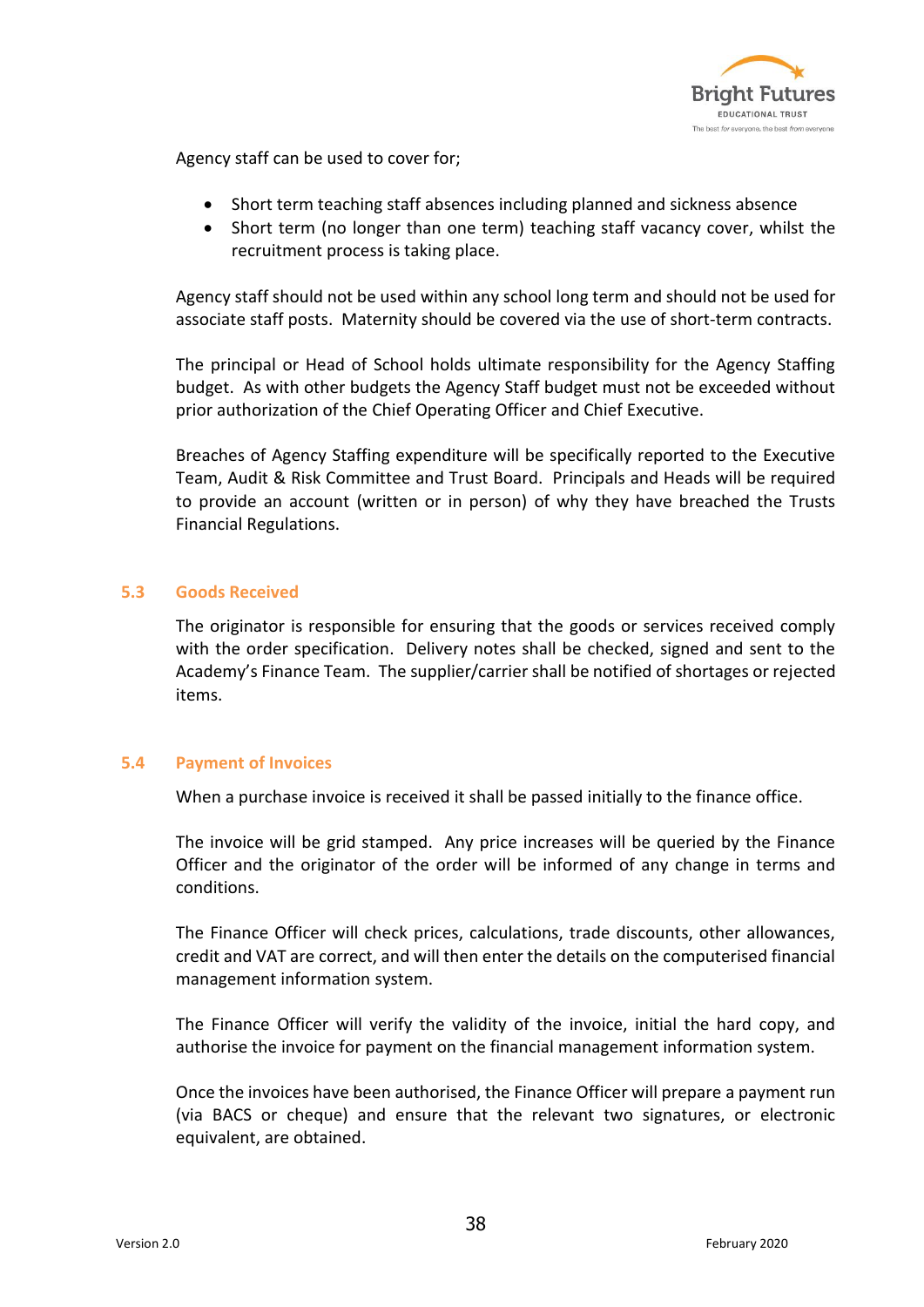

Details of current signatories can be found on the bank mandate, which is held by the authorised member of the Finance Team.

All cheque books and pre-printed cheque stationery are classified as controlled stationery and as such shall be kept in a secure and proper manner.

Any spoilt or cancelled cheques shall be retained.

Details of the amount, supplier, date, order number shall be recorded on the appropriate part of the cheque stationery.

### **5.5 Petty Cash**

Petty cash is to be held on an Imprest System. Receipts into petty cash will be either from the bank as a reimbursement or the repayment of part or all of an advance drawn from petty cash. All receipts are retained by the Finance Officer, recorded in a petty cash book and entered on the financial management system.

The petty cash book is reconciled to the cash whenever a request for reimbursement is made.

#### **5.6 Tendering Procedures**

Details regarding the Trust's Tendering Procedures are provided in the Procurement Policy (see section 5.1)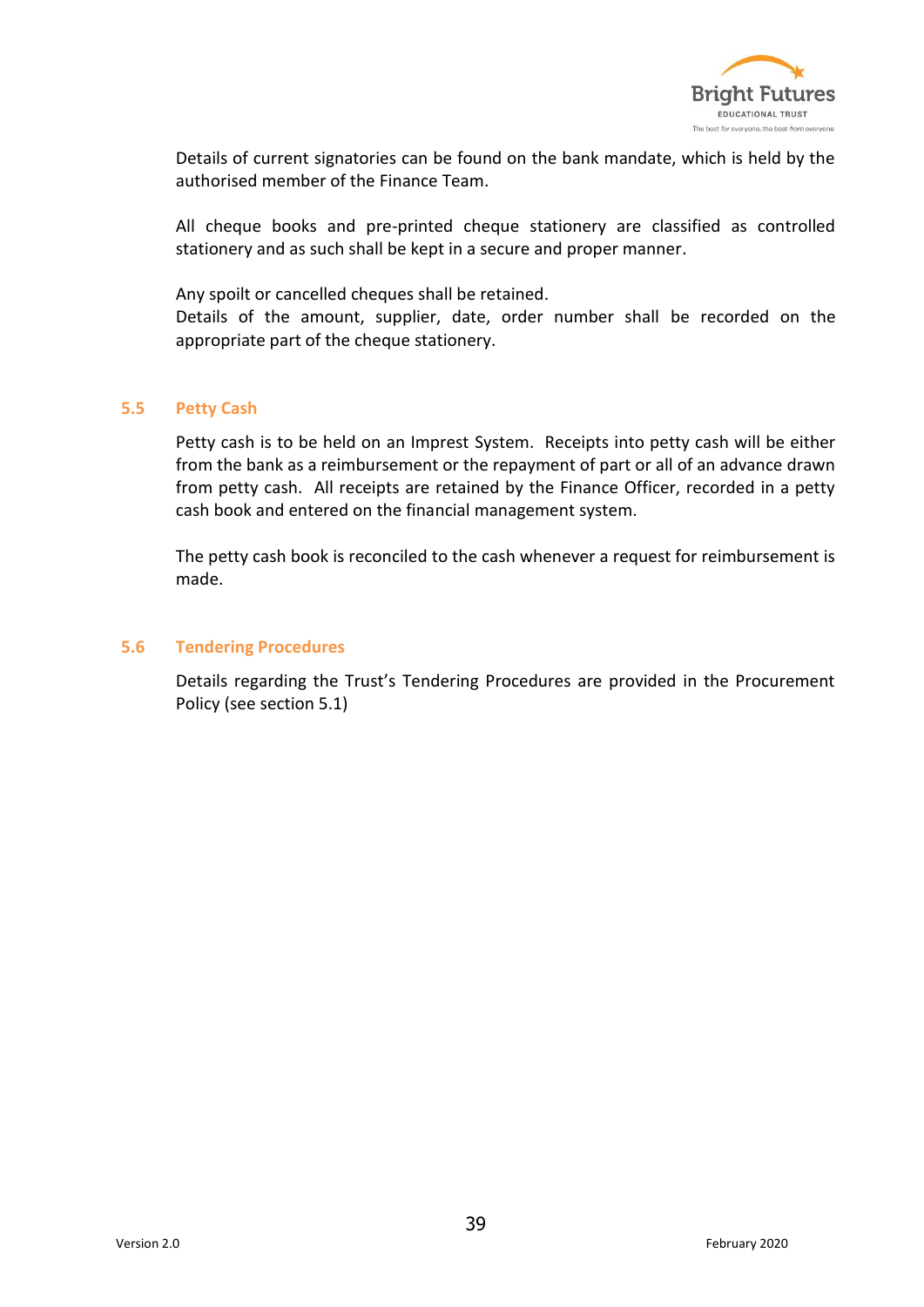

## **Part 6: Audit Requirements**

## Statutory audit

In accordance with the Companies Act 2006, the Trusts **must** appoint an auditor, to certify whether the accounts present a true and fair view of the trust's financial performance and position; and produce audited accounts.

The contract for the audit **must** be in writing. This **must** take the form of a letter of engagement. The letter of engagement **must** only cover the external audit. If additional services are to be purchased, a separate letter of engagement **must** be obtained which **must** specify the precise requirements of the work and the fees to be charged.

### Removal of auditors

The letter of engagement **must** provide for the removal of auditors, before the expiry of the term of office, in exceptional circumstances. Proposals to remove auditors **must**  require a majority vote of the members who **must** provide reasons for their decision to the academy trust's board. If the auditors resign, there **must** be a requirement in the letter of engagement for them to provide the trust with an explanation, within 14 days of their resignation.

The Trust Board **must** notify ESFA immediately of the removal or resignation of the auditors. In the case of removal, the trust's board **must** notify ESFA of the reasons for the removal. In the case of resignation, the trust **must** immediately copy to ESFA a statement of explanation from the auditors.

## Group auditors and consolidation

The financial accounts of each academy trust will be consolidated into those of ESFA and DfE. ESFA will use a combination of audited accounts, 'accounts returns' and other information to generate the consolidated accounts, and these accounts will be audited by the National Audit Office (NAO) on behalf of the Comptroller and Auditor General (C&AG). The NAO will audit the consolidated accounts in accordance with International Standards on Auditing, and will undertake appropriate procedures in accordance with that framework to satisfy the C&AG that these accounts are true and fair. To this end, each trust is a component of the consolidation and the Trust's management **must**  prepare the financial information requested by ESFA for this purpose.

The Academy Trust's auditors will be required by ESFA to audit certain information, and this requirement should be incorporated within the terms of engagement.

The C&AG is also required to reach an opinion on regularity for ESFA's and DfE's accounts, and will draw on the regularity opinions expressed by trusts' auditors.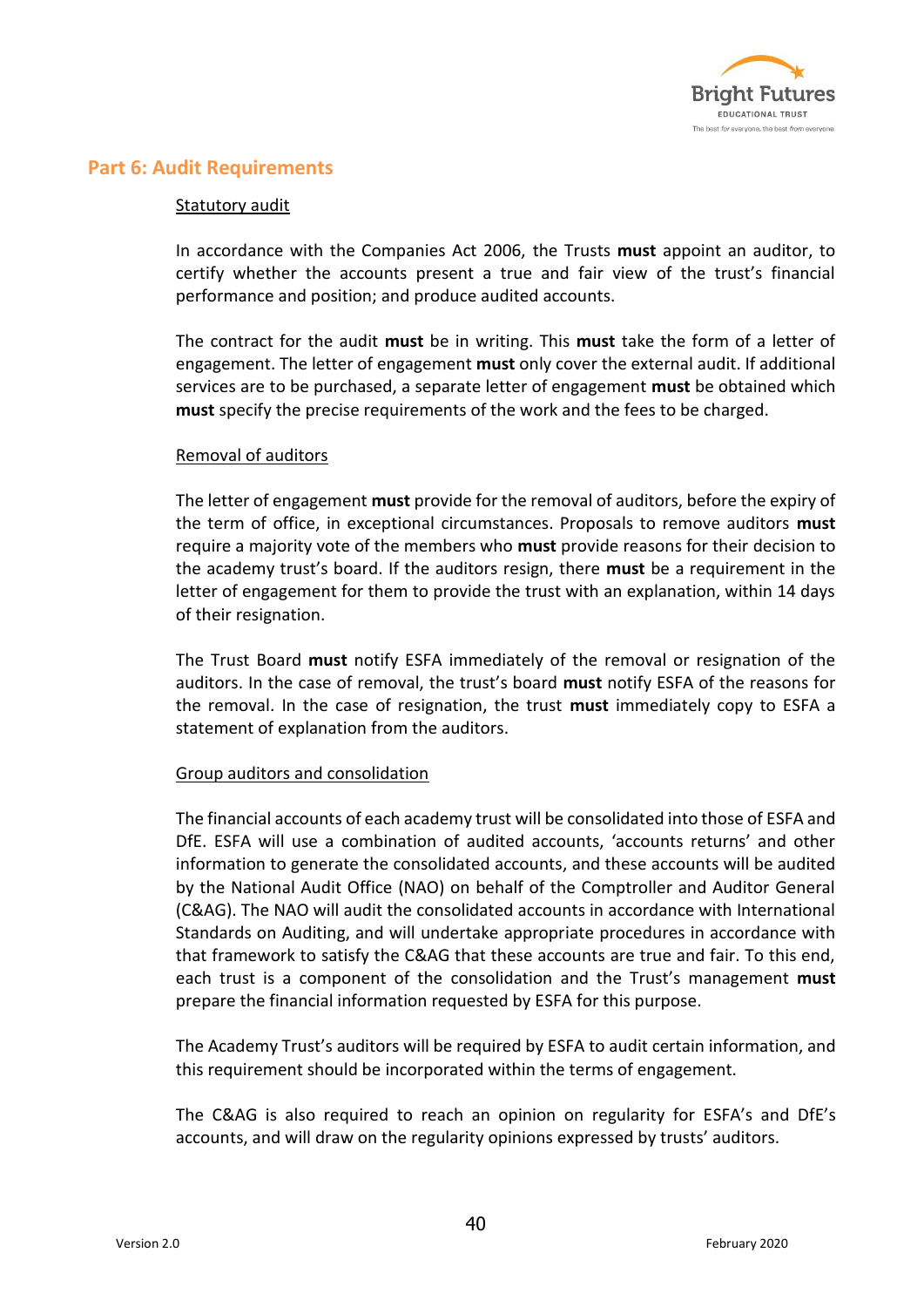

## Regularity audit

## Accounting officer's statement

An accounting officer's statement on regularity, propriety and compliance **must** be included in the Trust's annual report. This is a formal declaration by the Trust's accounting officer that they have met their personal responsibilities to Parliament for the resources under their control during the year. It includes a responsibility to ensure that:

- public money is spent for the purposes intended by Parliament (regularity);
- appropriate standards of conduct, behaviour and corporate governance are maintained when applying the funds under their control (propriety); and
- there is efficient and effective use of resources in their charge (value for money).

The format of the statement is included within ESFA's accounts direction. The accounting officer also has a responsibility to advise the Trust Board and ESFA of any instances of irregularity or impropriety, or non-compliance with the terms of the trust's funding agreement and/or this handbook.

## Auditor's review of regularity

A review of the accounting officer's statement **must** be included within the remit of academy trusts' external auditors. The auditor's conclusions on regularity **must** be addressed jointly to the trust and to the Secretary of State through ESFA. The ESFA will draw formal assurance from this regularity audit. Further information is included in the accounts direction.

## Funding audit

Funding audits allow ESFA to gain assurance on the key raw data provided by an academy trust which are used in the calculation of recurrent funding grants, and whether this data is accurate, complete and supported by evidence. The scope and timing of ESFA's funding audit approach is determined annually.

## National Audit Office and Public Accounts Committee

The National Audit Office (NAO) has the right to access the books of accounts and all relevant records, files and reports of an academy trust for inspection, or for the carrying out of value for money studies. The Trust **must** cooperate with NAO officials and their contractors and provide such help, information and explanation as is reasonable and necessary.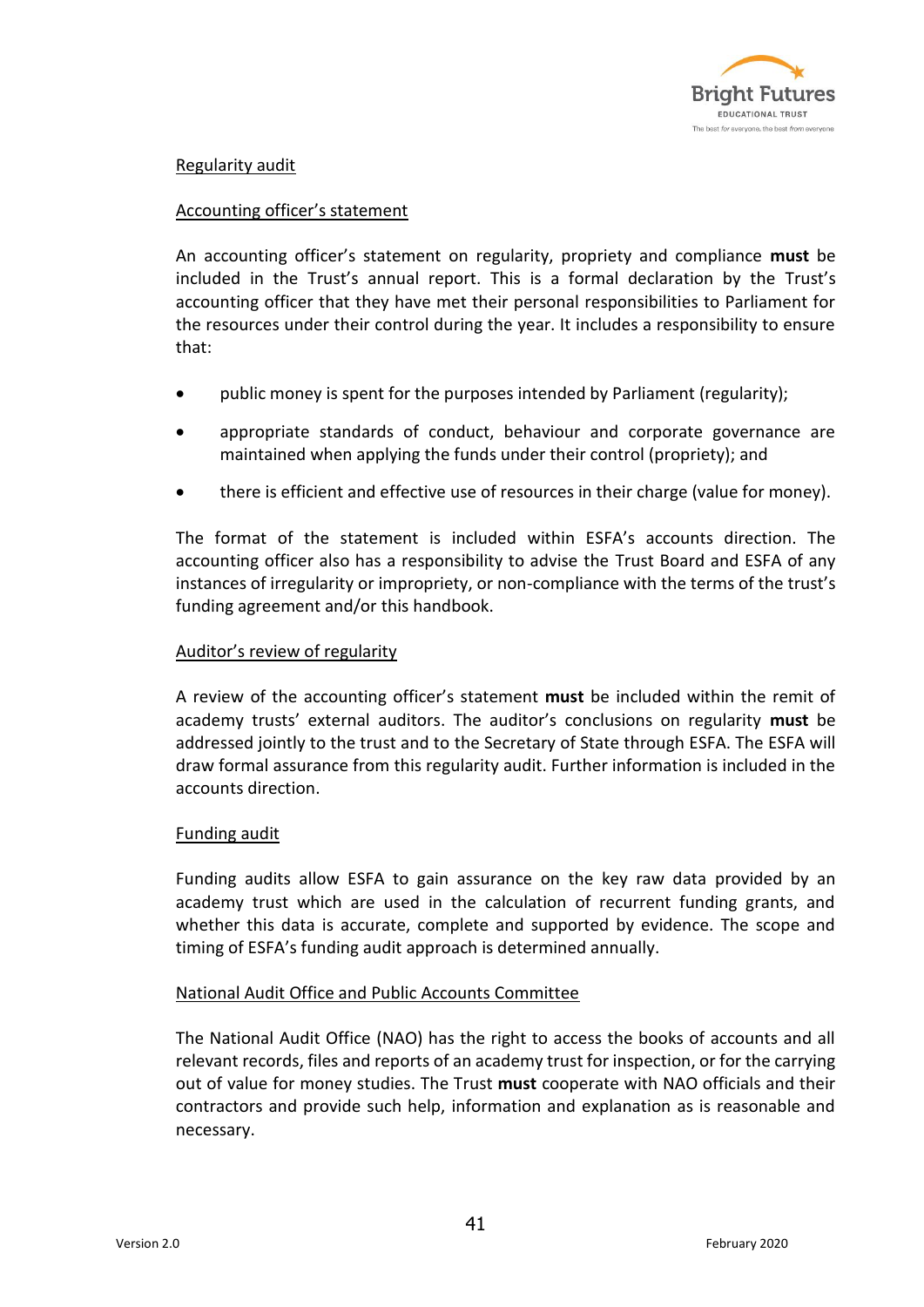

The NAO's findings are considered by the Public Accounts Committee (PAC). The PAC has the power to call anyone, including past and current accounting officers of a trust, to account for the proper use of public funds. Audit access rights

The ESFA or its agents may from time-to-time carry out audits at the academy trust. The Trust **must** provide ESFA with access to all books, records, information, explanations, assets and premises, and ESFA may take copies of any relevant documents. The ESFA may conduct interviews during its audits at any reasonable time. The ESFA will give the trust reasonable advance notice in writing of its proposed audits.

## **Part 7: Provision of Information**

The Trust **must** provide the ESFA, or its agents, with information ESFA requires in exercising its responsibilities and to meet funding requirements. This information **must**  be of sufficient quality to meet the purposes for which it has been requested. The Trust **must** provide the information when and how ESFA and its agents request it. The ESFA will consider the impact on academy trust business in the deadlines it specifies for the provision of information.

On occasion, the ESFA will require urgent information from the Trust, usually as a result of requests to ESFA to fulfil its duties to provide information to the Secretary of State and account to Parliament. The ESFA will act reasonably in its requests for information and will have regard to the costs and timescales of providing the information, and where appropriate to its confidentiality. In requesting information, the ESFA will also consider information previously supplied by the Trust to ESFA or other stakeholders with whom ESFA is realistically able to share information. The ESFA may also request information that the trust gathers to meet its own needs.

In the event that the Trust does not return the information the ESFA requires by the specified deadline, or that the information is not of an acceptable quality, ESFA may carry out whatever investigations it deems necessary to collect the information, where appropriate in consultation with the trust. The ESFA may, as necessary, deduct all or part of the cost of the investigations from ESFA's recurrent funding of the Trust.

The Trust **must** notify the ESFA of the vacating or filling of the positions of Chair of the Board of Trustees, Accounting Officer and Chief Financial Officer, within 14 days of that change.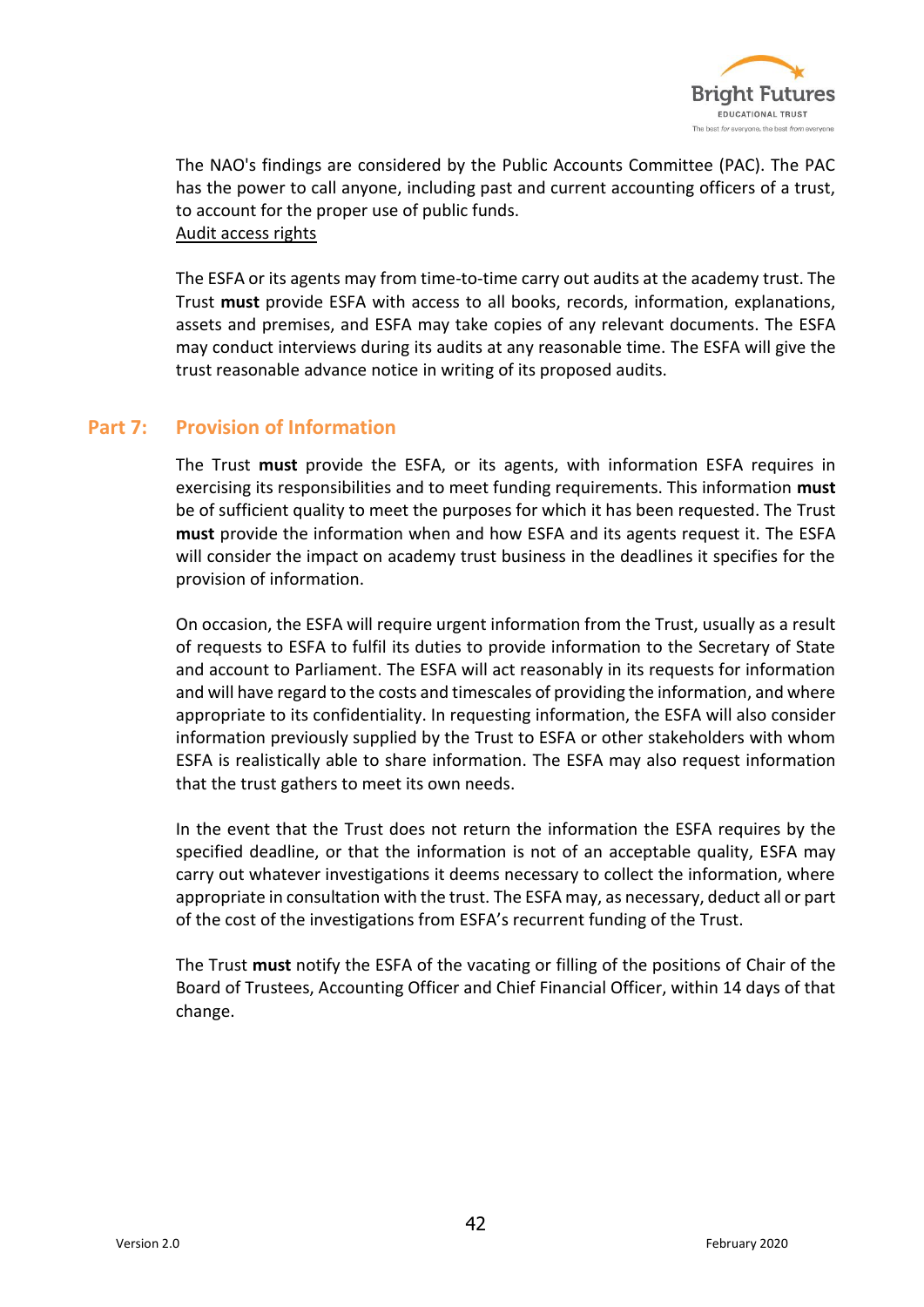

# **Part 8: Systems and Data Security**

The Audit Committee, in conjunction with the Principals and Chief Operating Officer, will ensure that suitable accounting systems are implemented within the Trust. The system will have the following incorporated features

- authorisation and supervisory controls to ensure transactions are properly recorded or that errors are identified;
- record protection against unauthorised modifications, destruction, disclosure or loss whether by accident or intention;
- authorised staff access to the accounting records which will be securely retained when not in use;
- accounting records maintenance and security; vouchers or other documents relating to financial transactions stored for 7 years in accordance with the Companies Act; and
- financial transactions traceability from the original documentation to the accounting records and vice versa.

All the financial transactions of the Trust must be recorded on the PS Financial accounting system.

Access to PS Financials and any computer systems holding information on staff, students or of a financial nature will be by secure password. Where access to specific component parts of the system can be restricted, the Chief Operating Officer will be responsible for setting and periodically reviewing access levels for all members of staff using the system.

The Chief Operating Officer is responsible for ensuring that there are effective back up procedures for the system in order to prevent loss of data. The Chief Operating Officer will ensure that staff delegated to undertake this function is appropriately trained. As part of the business continuity arrangements, the Chief Operating Officer will prepare a disaster recovery plan in the event of loss of financial facilities or financial data. This will link with the annual assessment of major risks.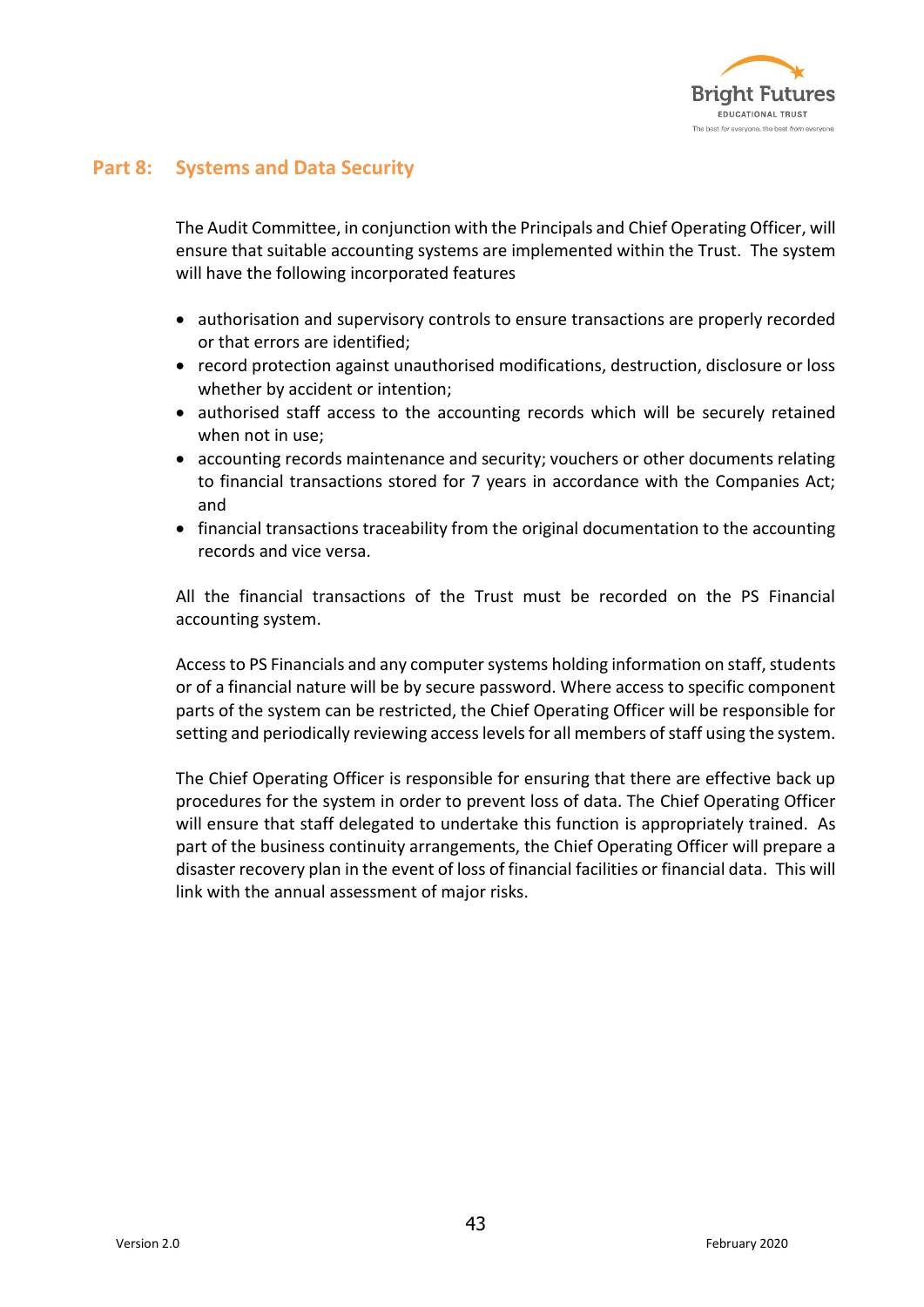

# **Annex A: Definitions**

| Academic year                  | The 'school year' starting 1 September and<br>ending 31 August.                                                                                                                                                                                                                 |
|--------------------------------|---------------------------------------------------------------------------------------------------------------------------------------------------------------------------------------------------------------------------------------------------------------------------------|
| Academy trust                  | The company which has entered into a funding<br>agreement with the Secretary of State to run<br>one or more academies.                                                                                                                                                          |
| Accounting officer             | The senior executive of the academy trust,<br>designated as accountable for regularity,<br>propriety and value for money. This is named<br>as the Chief Executive Officer.                                                                                                      |
| <b>Articles of Association</b> | The articles set out the Trust's charitable<br>object and governance arrangements.                                                                                                                                                                                              |
| Asset                          | Anything that is capable of being owned or<br>controlled to produce value and that is held to<br>have positive economic value. Can be<br>'revenue' (e.g. cash) or 'capital' (e.g. a<br>building).                                                                               |
| <b>Balanced budget</b>         | A formal budget plan setting out projected<br>income and expenditure drawing on unspent<br>funds from previous years as necessary. Trusts<br>do not have to<br>balance<br>income<br>and<br>expenditure in each year to zero and can carry<br>forward unspent GAG (if eligible). |
| Capital                        | Capital assets or funding are those from which<br>an academy trust can expect to derive a<br>benefit for more than one year: typically land,<br>buildings, vehicles, information technology<br>etc. Capital assets are usually referred to as<br>fixed assets.                  |
| <b>Chief Executive Officer</b> | The senior executive of the Trust and head of<br>the executive management team.                                                                                                                                                                                                 |
| <b>Chief Finance Officer</b>   | individual who<br>leads the<br>finance<br>The<br>department. The Chief Operating Officer.                                                                                                                                                                                       |
| <b>Companies House</b>         | Is the UK's Registrar of Companies.                                                                                                                                                                                                                                             |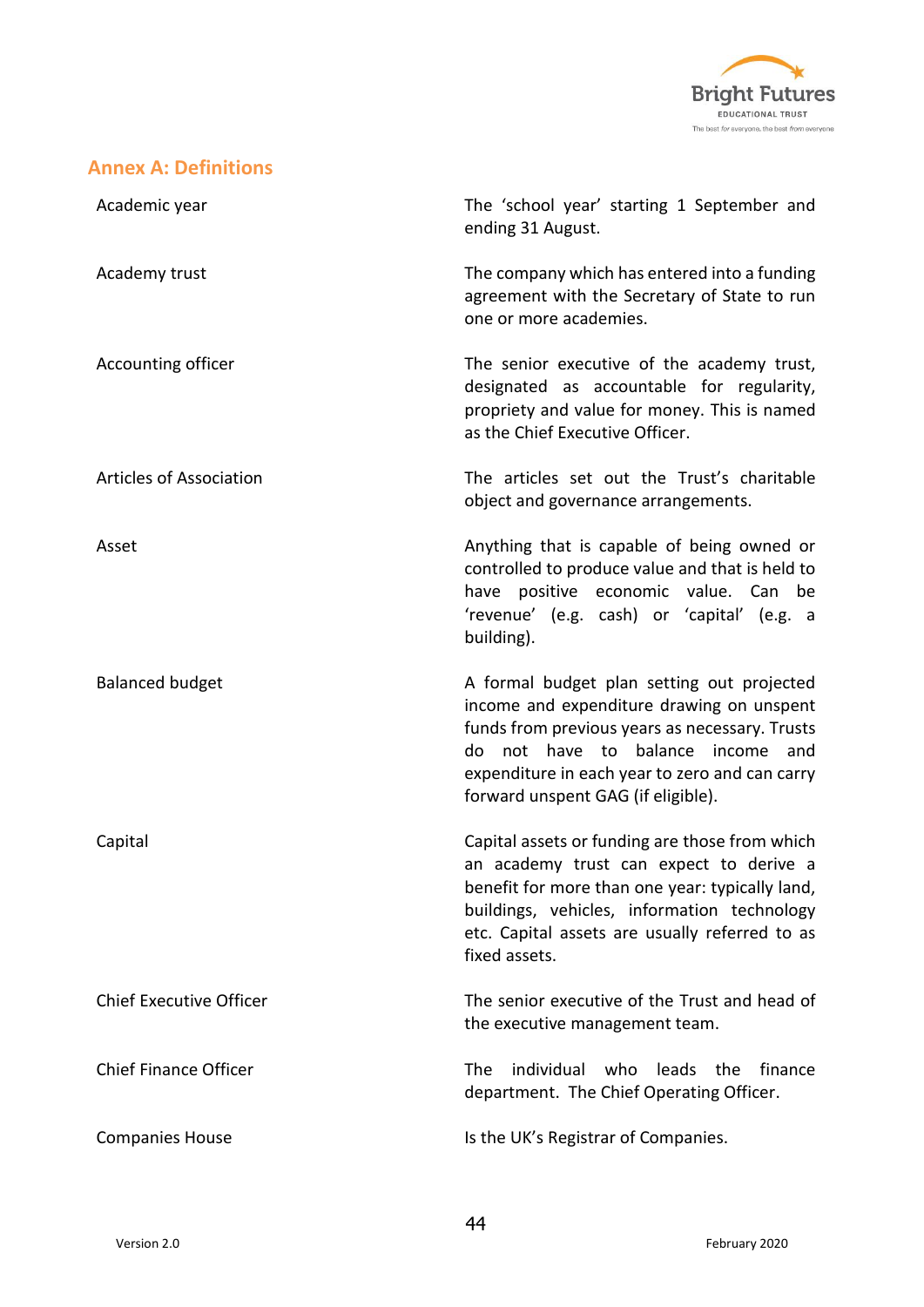

| <b>Education and Skills Funding Agency</b> | The ESFA is an executive agency of the DfE that<br>acts as the agent of the Secretary of State.<br>Obtaining the desired outcome.                                                                                                                                                                                                                    |  |
|--------------------------------------------|------------------------------------------------------------------------------------------------------------------------------------------------------------------------------------------------------------------------------------------------------------------------------------------------------------------------------------------------------|--|
| Effectiveness                              |                                                                                                                                                                                                                                                                                                                                                      |  |
| Efficiency                                 | Obtaining the best possible outcome for the<br>resources input.                                                                                                                                                                                                                                                                                      |  |
| Financial year                             | This is the same as the academic year, from 1<br>September to 31 August.                                                                                                                                                                                                                                                                             |  |
| Funding agreement                          | The agreement between the Trust and the<br>Secretary of State, which includes funding<br>arrangements, obligations of both parties and<br>termination provisions.                                                                                                                                                                                    |  |
| <b>General Annual Grant</b>                | GAG is the main source of revenue funding for<br>the Trust.                                                                                                                                                                                                                                                                                          |  |
| Principal                                  | The head teacher of an academy.                                                                                                                                                                                                                                                                                                                      |  |
| Propriety                                  | requirement that expenditure<br>The<br>and<br>receipts must be dealt with in accordance with<br>Parliament's intentions and the principles of<br>parliamentary control. This covers standards<br>conduct,<br>οf<br>behaviour<br>and<br>corporate<br>governance.                                                                                      |  |
| <b>Public funds</b>                        | Funds<br>which, ultimately, derive<br>from<br>parliamentary authority. All academy trusts'<br>income, expenditure, assets and liabilities are<br>consolidated into the accounts of DfE and will<br>be considered by Parliament to be public<br>unless otherwise demonstrated.                                                                        |  |
| Regularity                                 | The requirement to deal with all items of<br>income and expenditure in accordance with<br>legislation, the terms of the Trust's funding<br>agreement and the ESFA Financial Handbook,<br>and<br>compliance<br>with<br>internal<br>Trust<br>procedures. This includes spending public<br>the<br>money for<br>purpose<br>intended<br>by<br>Parliament. |  |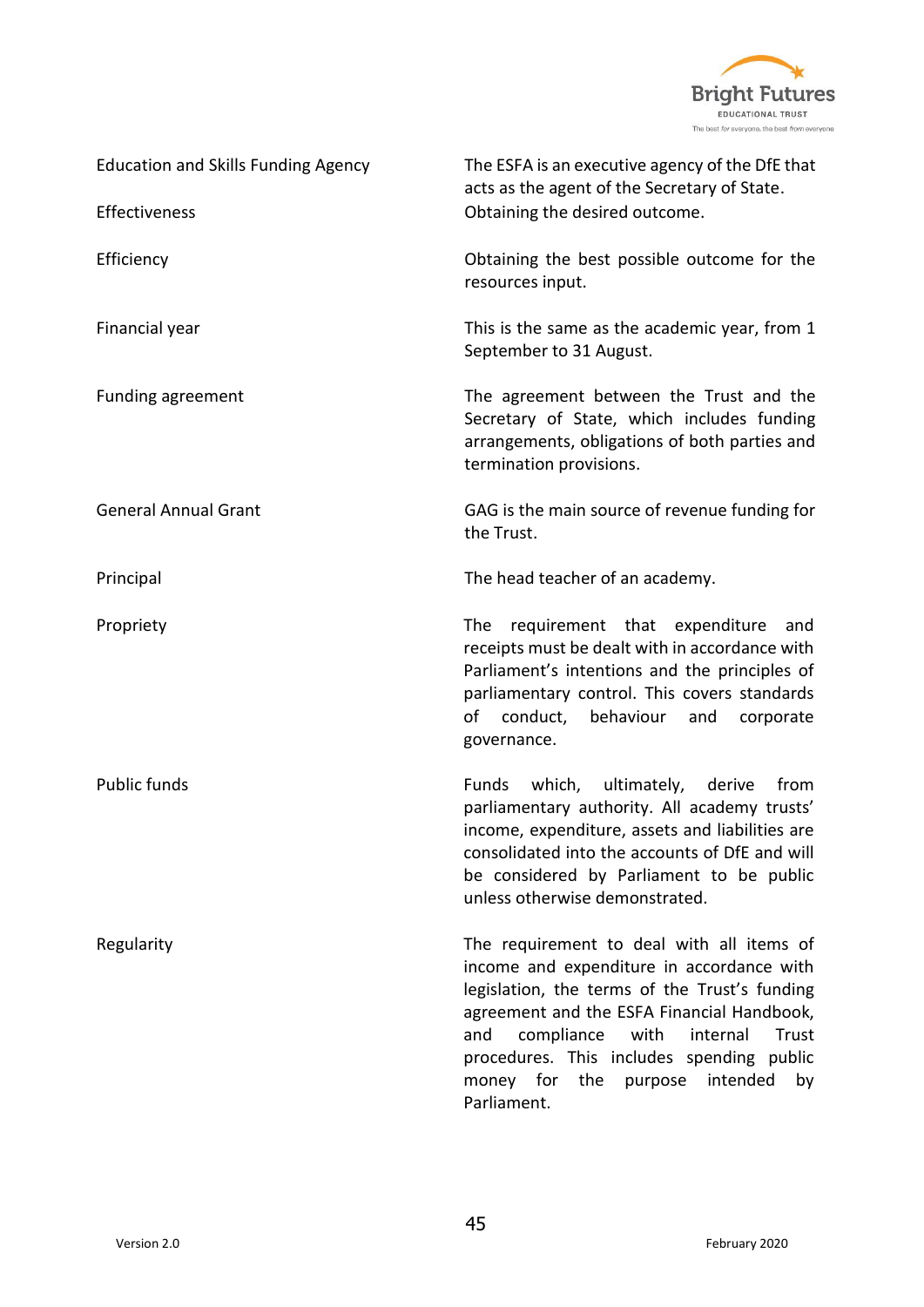

| Secretary of State                       | The Secretary of State for the Department for<br>Education.                                                                                                                                                                                                                |
|------------------------------------------|----------------------------------------------------------------------------------------------------------------------------------------------------------------------------------------------------------------------------------------------------------------------------|
| <b>Statement of Recommended Practice</b> | Commission's<br>Charity<br>document<br>The l<br>Accounting and Reporting by Charities:<br>Statement of Recommended Practice (SORP),<br>which describes the form and content of<br>charity accounts.                                                                        |
| Value for money                          | Achieving the best possible educational and<br>wider<br>societal outcomes through<br>the<br>economic, efficient and effective use of all the<br>resources in the Trust's charge, the avoidance<br>of waste and extravagance, and prudent and<br>economical administration. |
| Whistleblowing                           | employee reports suspected<br>When<br>an<br>wrongdoing at work and makes a disclosure in<br>the public interest, under the protection of the<br>Public Interest Disclosure Act 1998<br>as -<br>appropriate.                                                                |